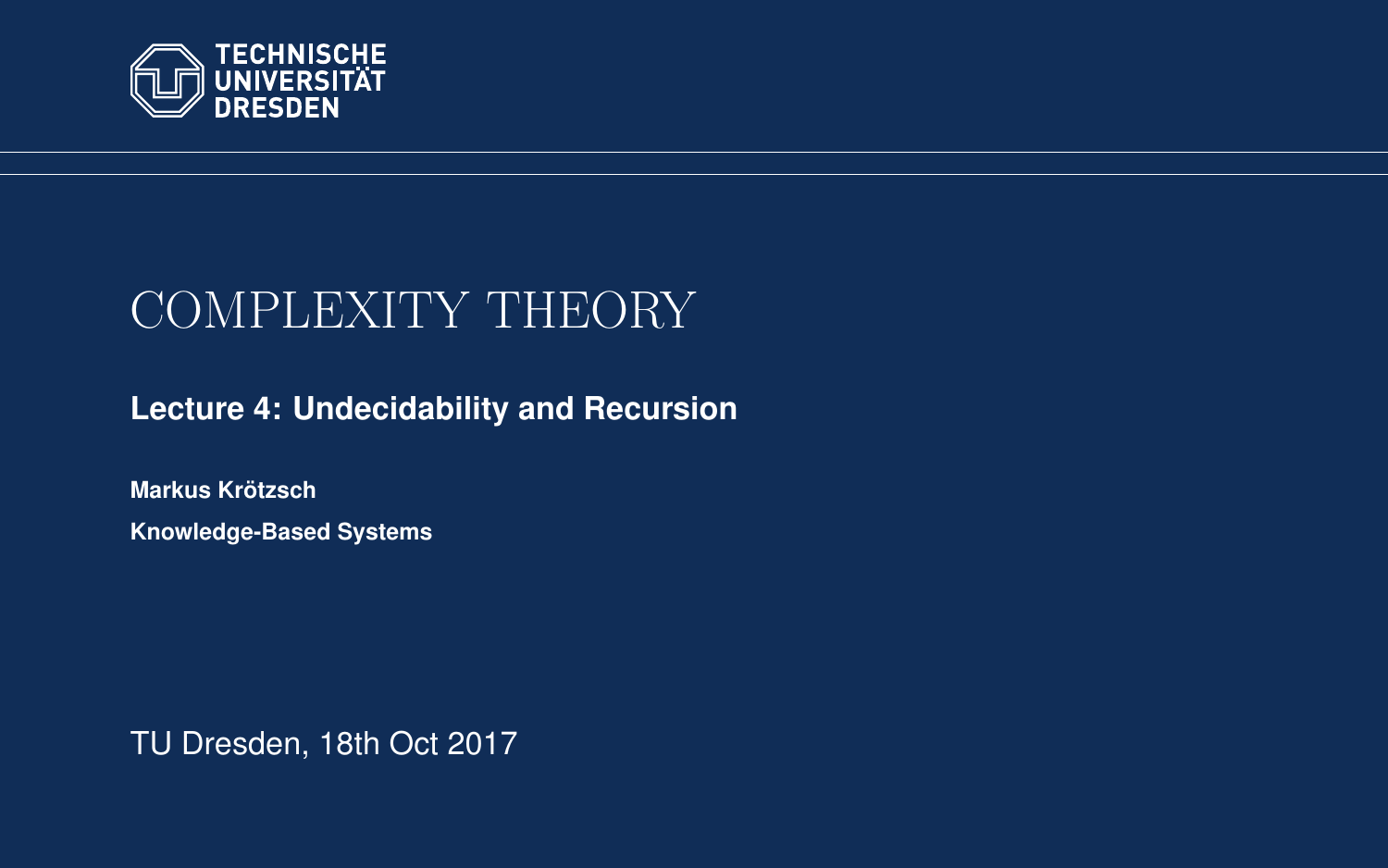### Undecidability so far

We have seen several undecidable problems for TMs:

- The Halting Problem: recognise TM-word pairs where the TM halts
- The Non-Halting Problem: recognise TM-word pairs where the TM does not halt
- <span id="page-1-0"></span>• The  $\varepsilon$ -Halting Problem: recognise TMs that halt on the empty input

Many further TM-related problems are undecidable ...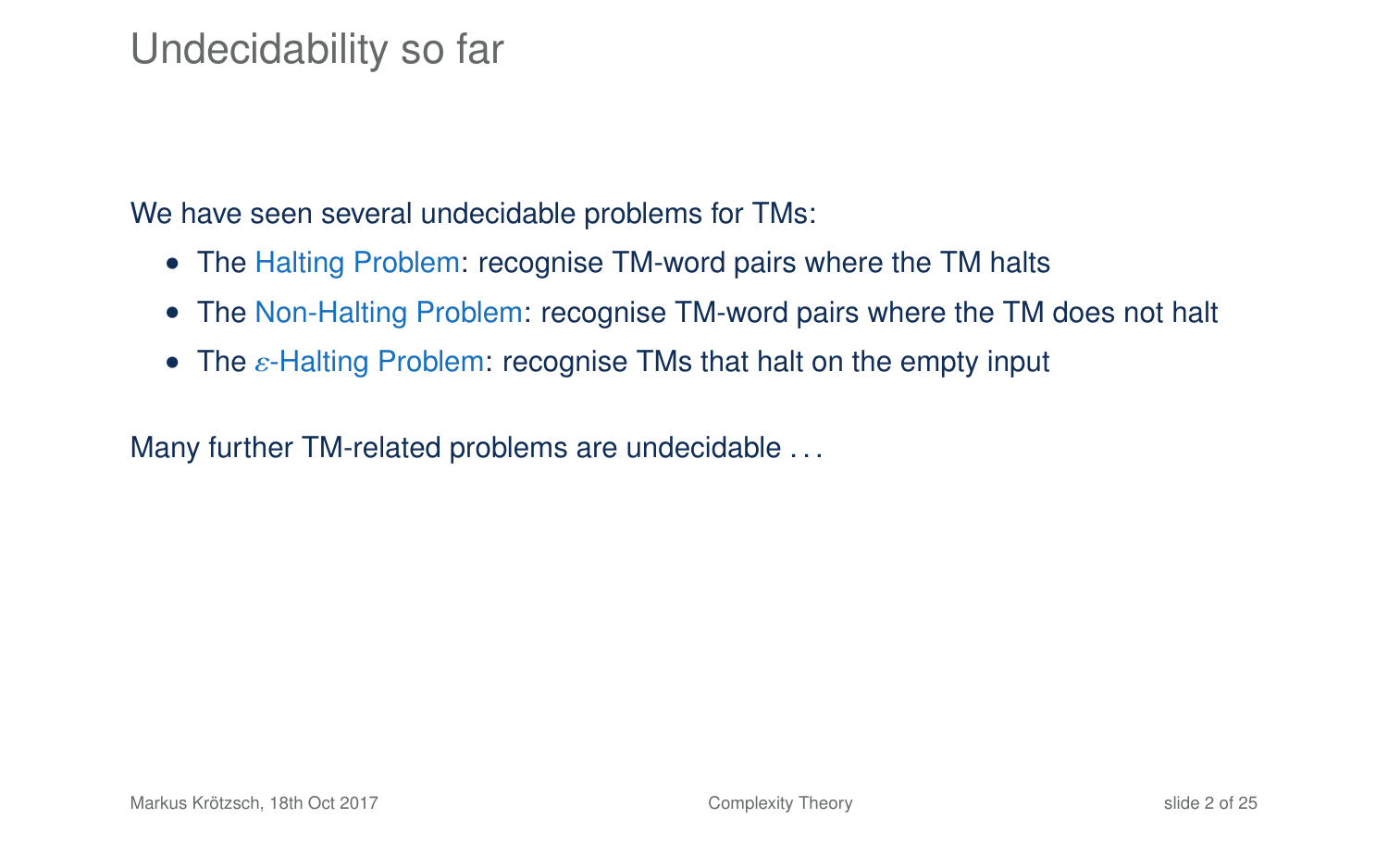### Undecidability so far

We have seen several undecidable problems for TMs:

- The Halting Problem: recognise TM-word pairs where the TM halts
- The Non-Halting Problem: recognise TM-word pairs where the TM does not halt
- The  $\varepsilon$ -Halting Problem: recognise TMs that halt on the empty input

Many further TM-related problems are undecidable . . .

. . . but we can use a shortcut to proving many of them:

**Theorem 4.1 (Rice's Theorem, informal):** Any interesting property related to the language recognised by a given TM is undecidable.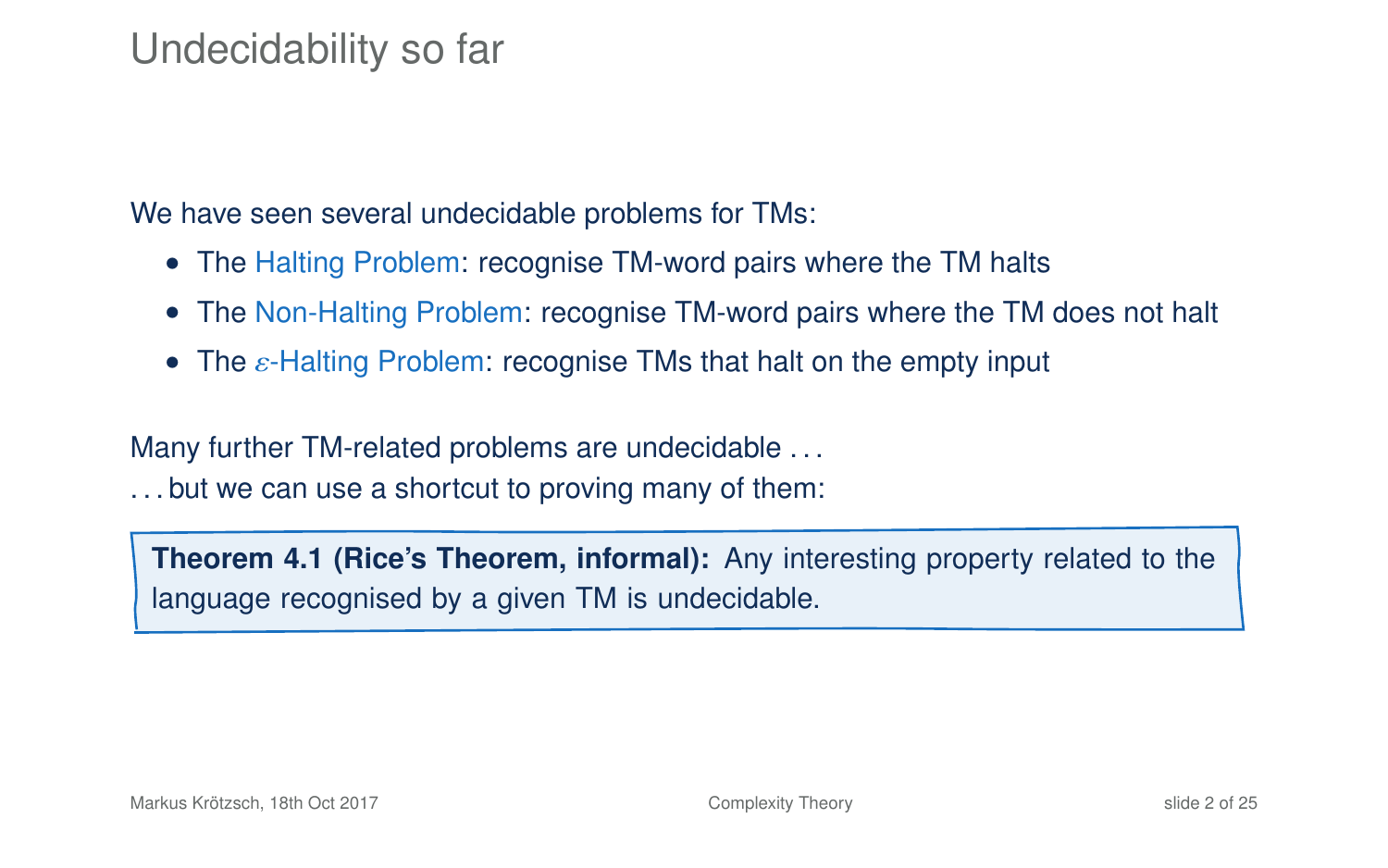#### Rice's Theorem

We can make this formal as follows:

**Definition 4.2:** Let  $P$  be a set of languages. A language **L** has the property  $P$  if **L** ∈  $P$ . Property  $P$  is a non-trivial property of recognisable languages if there are TM-recognisable languages that have it and others that do not have it.

**Theorem 4[.1](#page-1-0) (Rice's Theorem):** If  $P$  is a non-trivial property of recognisable languages, then the following problem is undecidable:

 $P$ -ness = { $\langle M \rangle$  | **L** $(M) \in P$ }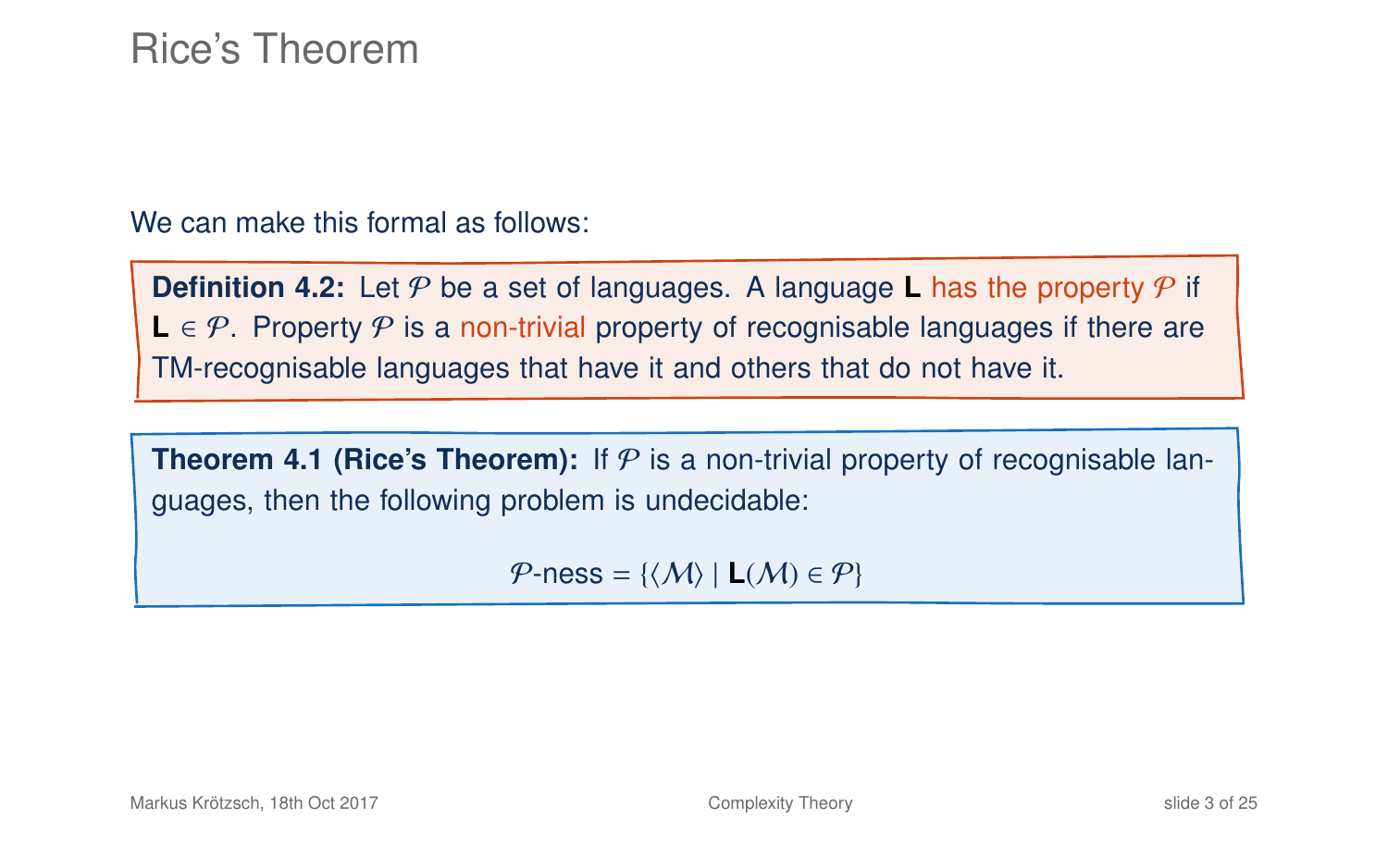**Theorem 4[.1](#page-1-0) (Rice's Theorem):** If  $P$  is a non-trivial property of recognisable languages, then the following problem is undecidable:

 $P$ -ness = { $\langle M \rangle$  | **L** $(M) \in P$ }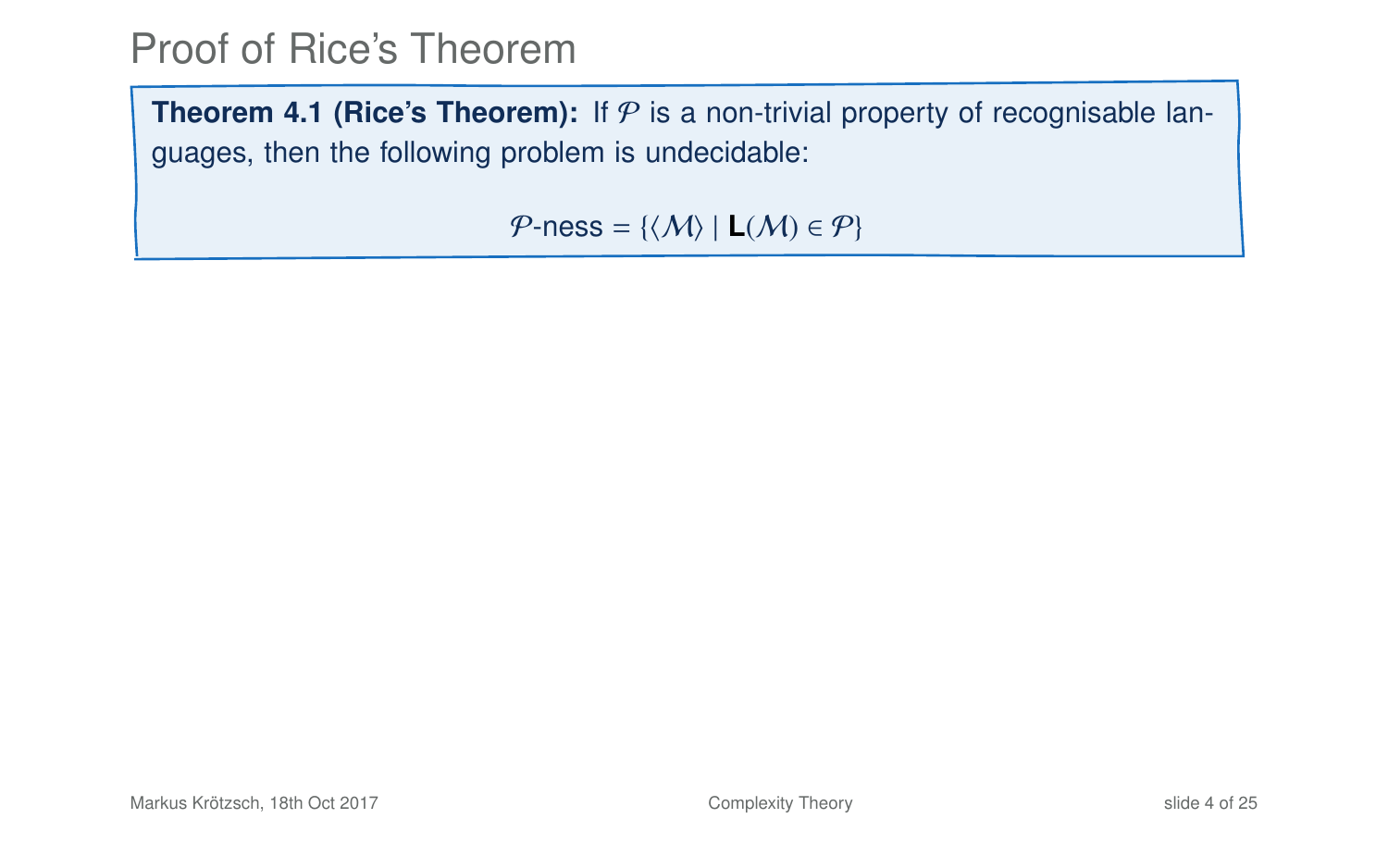**Theorem 4[.1](#page-1-0) (Rice's Theorem):** If  $P$  is a non-trivial property of recognisable languages, then the following problem is undecidable:

 $P$ -ness = { $\langle M \rangle$  | **L** $(M) \in P$ }

**Proof:** We reduce ε-Halting to *P*-ness.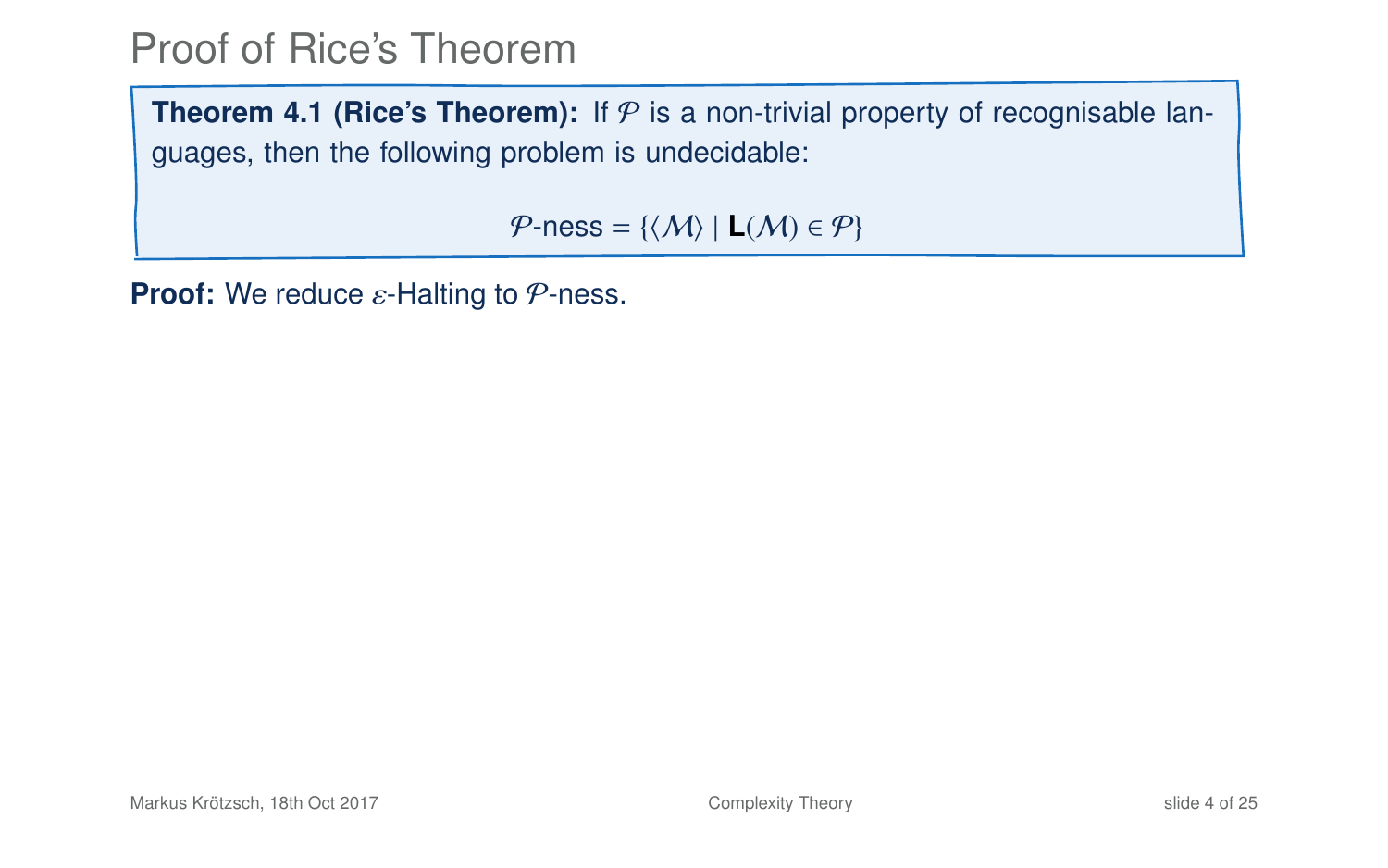**Theorem 4[.1](#page-1-0) (Rice's Theorem):** If  $P$  is a non-trivial property of recognisable languages, then the following problem is undecidable:

 $P$ -ness = { $\langle M \rangle$  | **L** $(M) \in P$ }

**Proof:** We reduce ε-Halting to *P*-ness.

• Assume w.l.o.g. that  $\emptyset \notin \mathcal{P}$  (otherwise do the proof for  $\overline{\mathcal{P}}$ )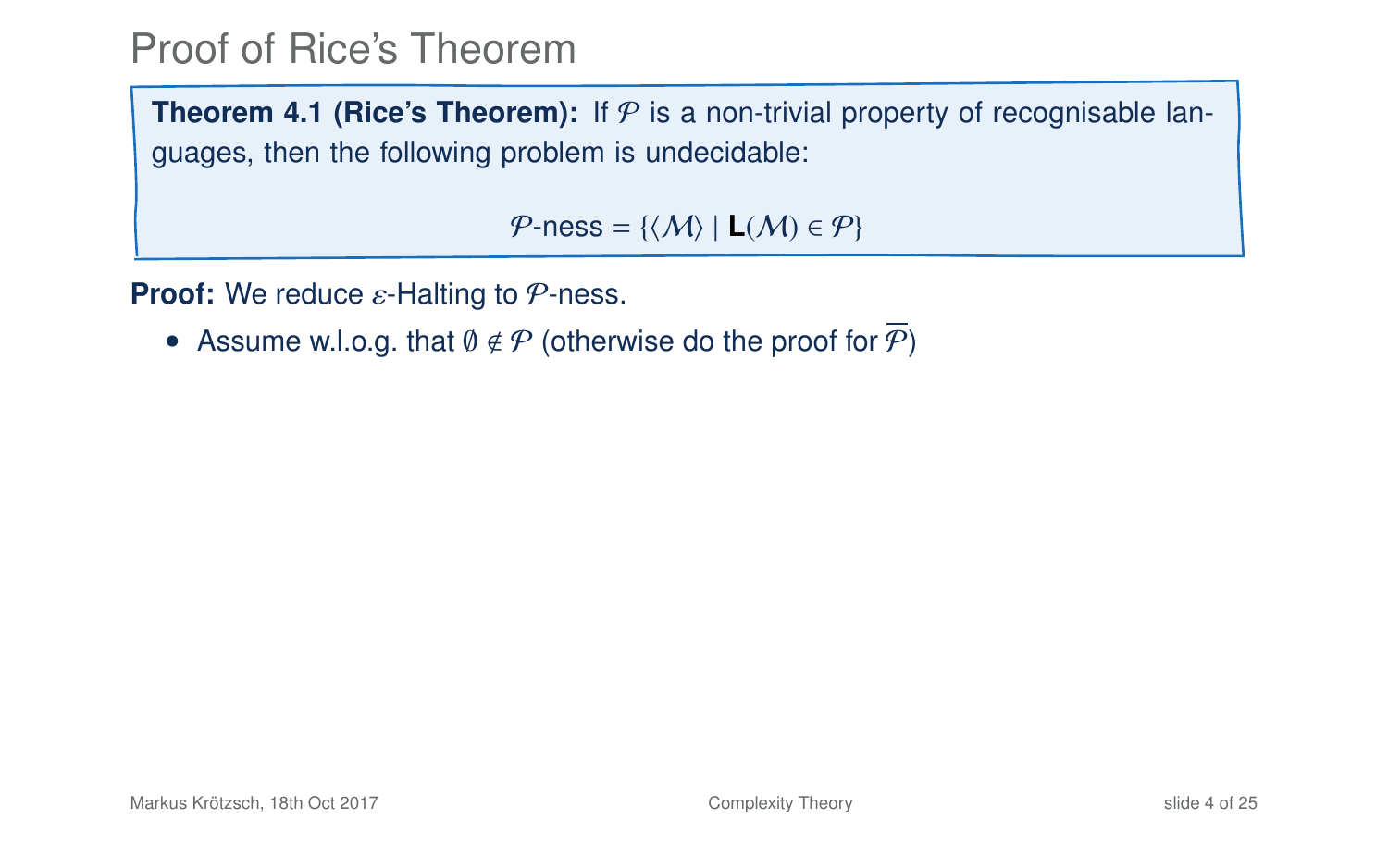**Theorem 4[.1](#page-1-0) (Rice's Theorem):** If  $P$  is a non-trivial property of recognisable languages, then the following problem is undecidable:

 $P$ -ness = { $\langle M \rangle$  | **L** $(M) \in P$ }

**Proof:** We reduce ε-Halting to *P*-ness.

- Assume w.l.o.g. that  $\emptyset \notin \mathcal{P}$  (otherwise do the proof for  $\mathcal{P}$ )
- Let M**<sup>L</sup>** be some TM that recognises a language **L** ∈ P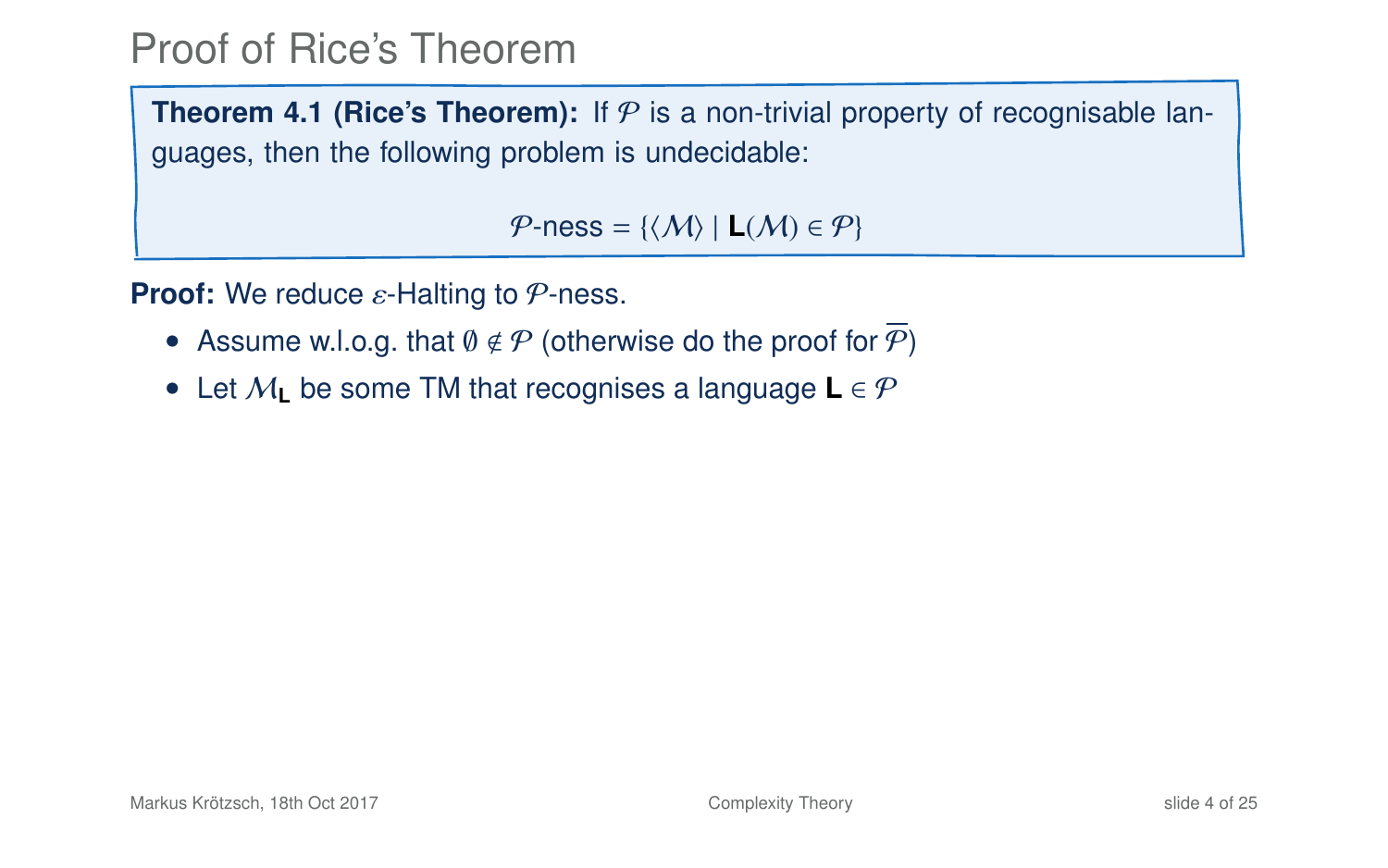**Theorem 4[.1](#page-1-0) (Rice's Theorem):** If  $P$  is a non-trivial property of recognisable languages, then the following problem is undecidable:

 $P$ -ness = { $\langle M \rangle$  | **L** $(M) \in P$ }

**Proof:** We reduce ε-Halting to *P*-ness.

- Assume w.l.o.g. that  $\emptyset \notin \mathcal{P}$  (otherwise do the proof for  $\mathcal{P}$ )
- Let M**<sup>L</sup>** be some TM that recognises a language **L** ∈ P
- Given any TM  $M$ , compute a TM  $M^*$  that behaves as follows:

On input  $w \in \Sigma^*$ : (1) Simulate *M* on input  $\varepsilon$ 

(2) If M halts, simulate  $M_{\text{I}}$  on  $w$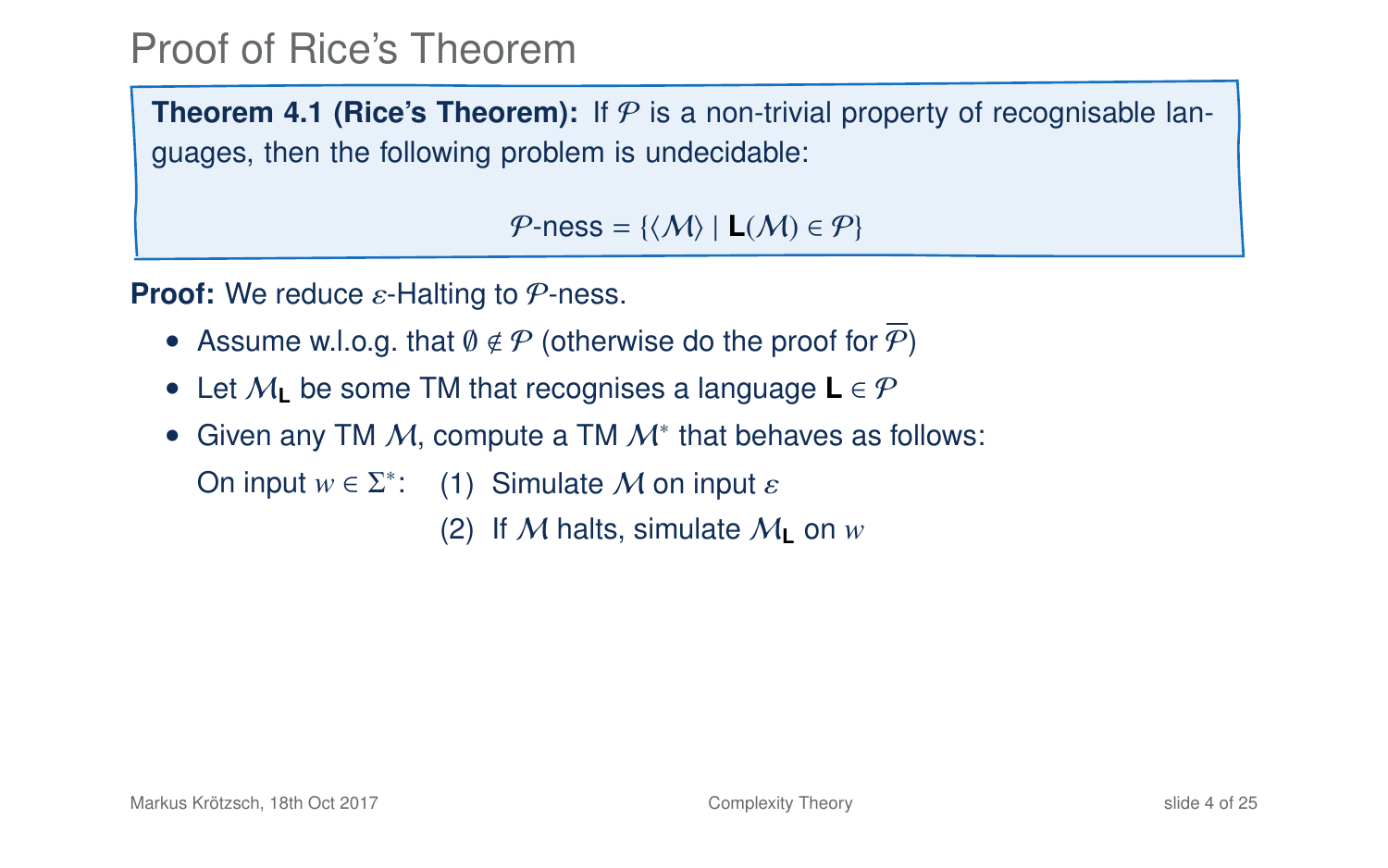**Theorem 4[.1](#page-1-0) (Rice's Theorem):** If  $P$  is a non-trivial property of recognisable languages, then the following problem is undecidable:

 $P$ -ness = { $\langle M \rangle$  | **L** $(M) \in P$ }

**Proof:** We reduce ε-Halting to *P*-ness.

- Assume w.l.o.g. that  $\emptyset \notin \mathcal{P}$  (otherwise do the proof for  $\mathcal{P}$ )
- Let M**<sup>L</sup>** be some TM that recognises a language **L** ∈ P
- Given any TM  $M$ , compute a TM  $M^*$  that behaves as follows:

On input  $w \in \Sigma^*$ : (1) Simulate *M* on input  $\varepsilon$ 

(2) If M halts, simulate  $M_{\text{I}}$  on  $w$ 

• Then  $L(M^*) = L \in \mathcal{P}$  if M halts on  $\varepsilon$ , and **L**( $\mathcal{M}^*$ ) = 0  $\notin \mathcal{P}$  if M does not halt on  $\varepsilon$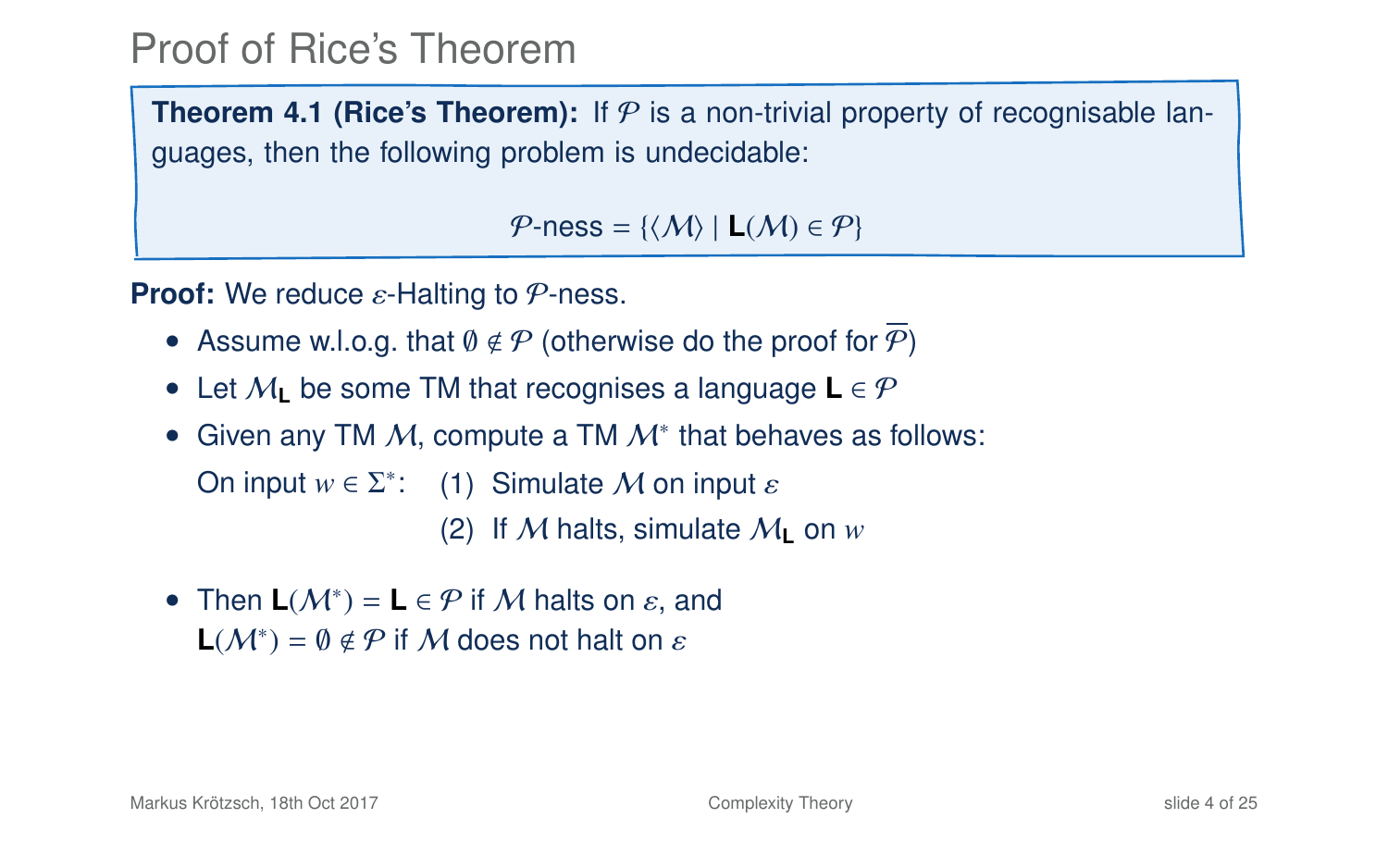**Theorem 4[.1](#page-1-0) (Rice's Theorem):** If  $P$  is a non-trivial property of recognisable languages, then the following problem is undecidable:

 $P$ -ness = { $\langle M \rangle$  | **L** $(M) \in P$ }

**Proof:** We reduce ε-Halting to *P*-ness.

- Assume w.l.o.g. that  $\emptyset \notin \mathcal{P}$  (otherwise do the proof for  $\mathcal{P}$ )
- Let M**<sup>L</sup>** be some TM that recognises a language **L** ∈ P
- Given any TM  $M$ , compute a TM  $M^*$  that behaves as follows:

On input  $w \in \Sigma^*$ : (1) Simulate *M* on input  $\varepsilon$ 

(2) If M halts, simulate  $M_{\text{I}}$  on  $w$ 

• Then  $L(M^*) = L \in \mathcal{P}$  if M halts on  $\varepsilon$ , and **L**( $M^*$ ) =  $\emptyset \notin \mathcal{P}$  if  $M$  does not halt on  $\varepsilon$ 

For the required Turing reduction, we construct a TM that:

(Step 1) checks if the input is a TM encoding  $\langle M \rangle$  and rejects otherwise,

(Step 2) returns the result of the check  $\langle M^* \rangle \in \mathcal{P}$ . This would decide  $\varepsilon$ -Halting.  $\square$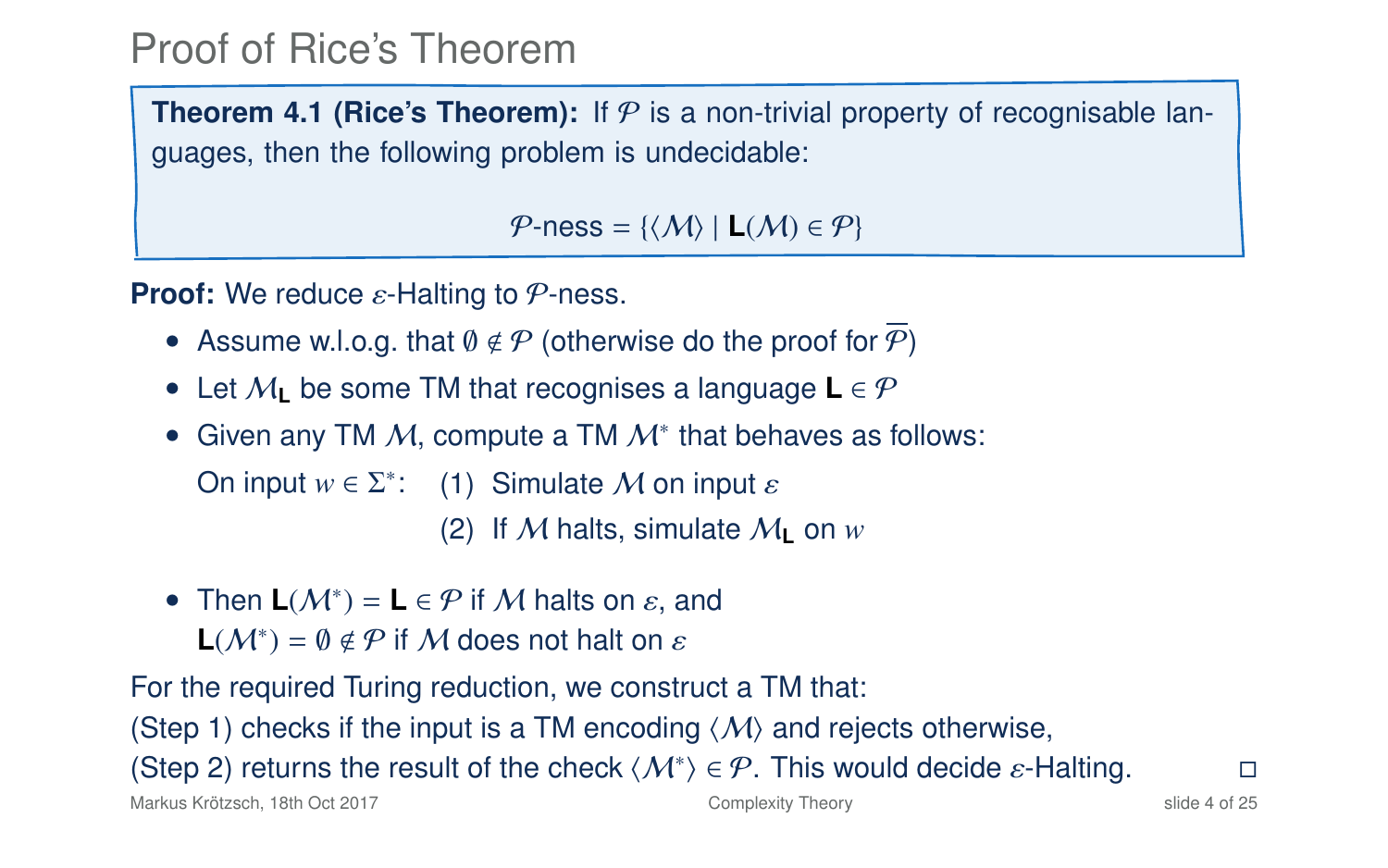# Using Rice's Theorem

#### Here are some simple results that Rice gives us:

**Corollary 4.3:** Given an arbitrary TM M, it is undecidable whether the language recognised by M has any of the following properties:

- emptiness
- finiteness
- decidability
- regularity
- context-freedom
- contains any given word *w* (word problem for TMs)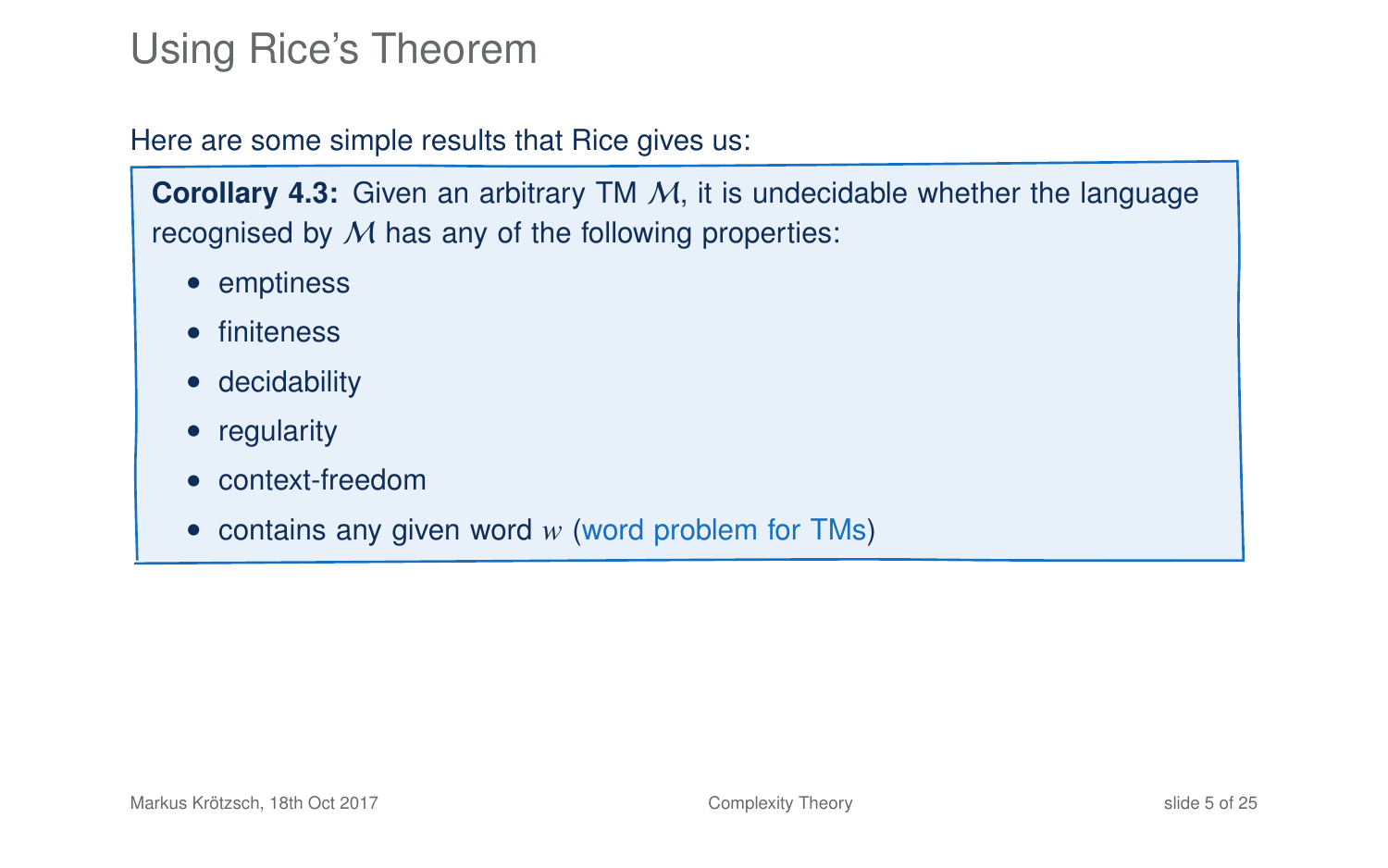# Using Rice's Theorem

Here are some simple results that Rice gives us:

**Corollary 4.3:** Given an arbitrary TM M, it is undecidable whether the language recognised by  $M$  has any of the following properties:

- emptiness
- finiteness
- decidability
- regularity
- context-freedom
- contains any given word *w* (word problem for TMs)

**Attention:** There are of course many non-trivial properties of TMs that can be decided, and which do not relate ot their language:

**Example 4.4:** It is decidable if a TM has at least three states.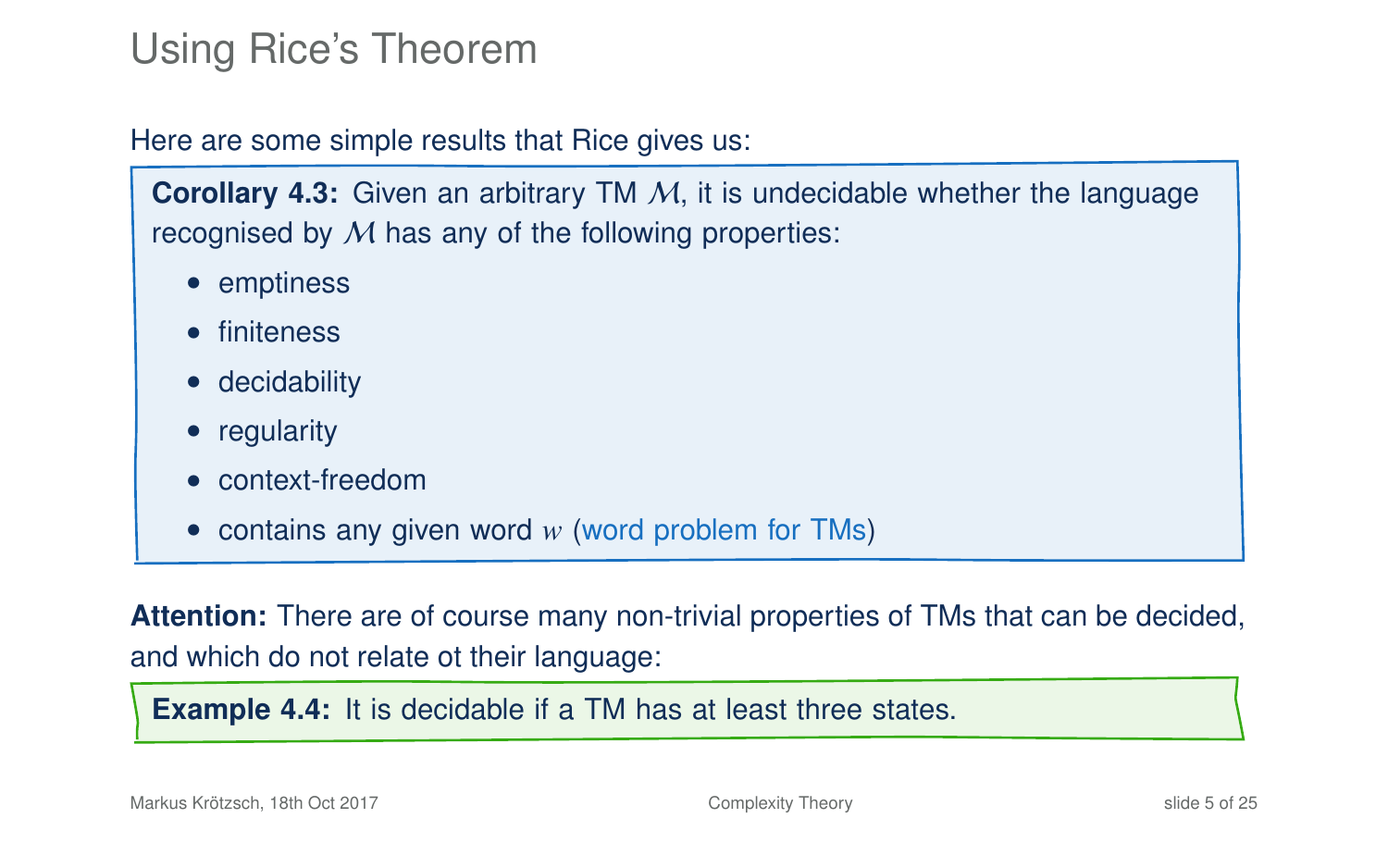## Semi-decidability and Co-semi-decidability

We can distinguish the following two cases:

- (1) **L** is Turing-recognisable: **L** is semi-decidable
- (2) **L** is Turing-recognisable: **L** is co-semi-decidable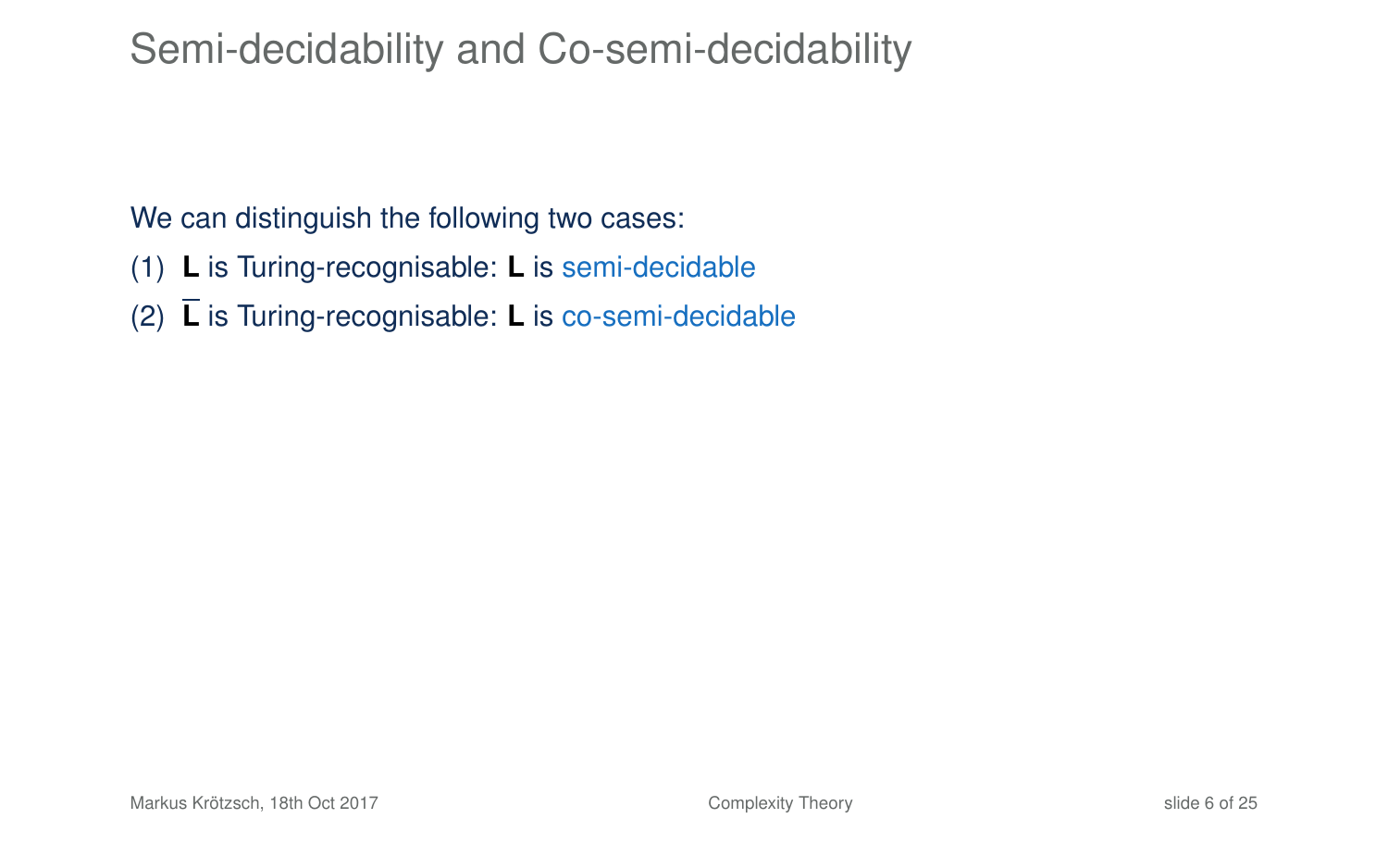# Semi-decidability and Co-semi-decidability

We can distinguish the following two cases:

- (1) **L** is Turing-recognisable: **L** is semi-decidable
- (2) **L** is Turing-recognisable: **L** is co-semi-decidable

We have seen examples for both:

**Theorem 4.5:** The Halting Problem is semi-decidable.

**Proof:** Use the universal TM to simulate an input TM, and accept if it halts.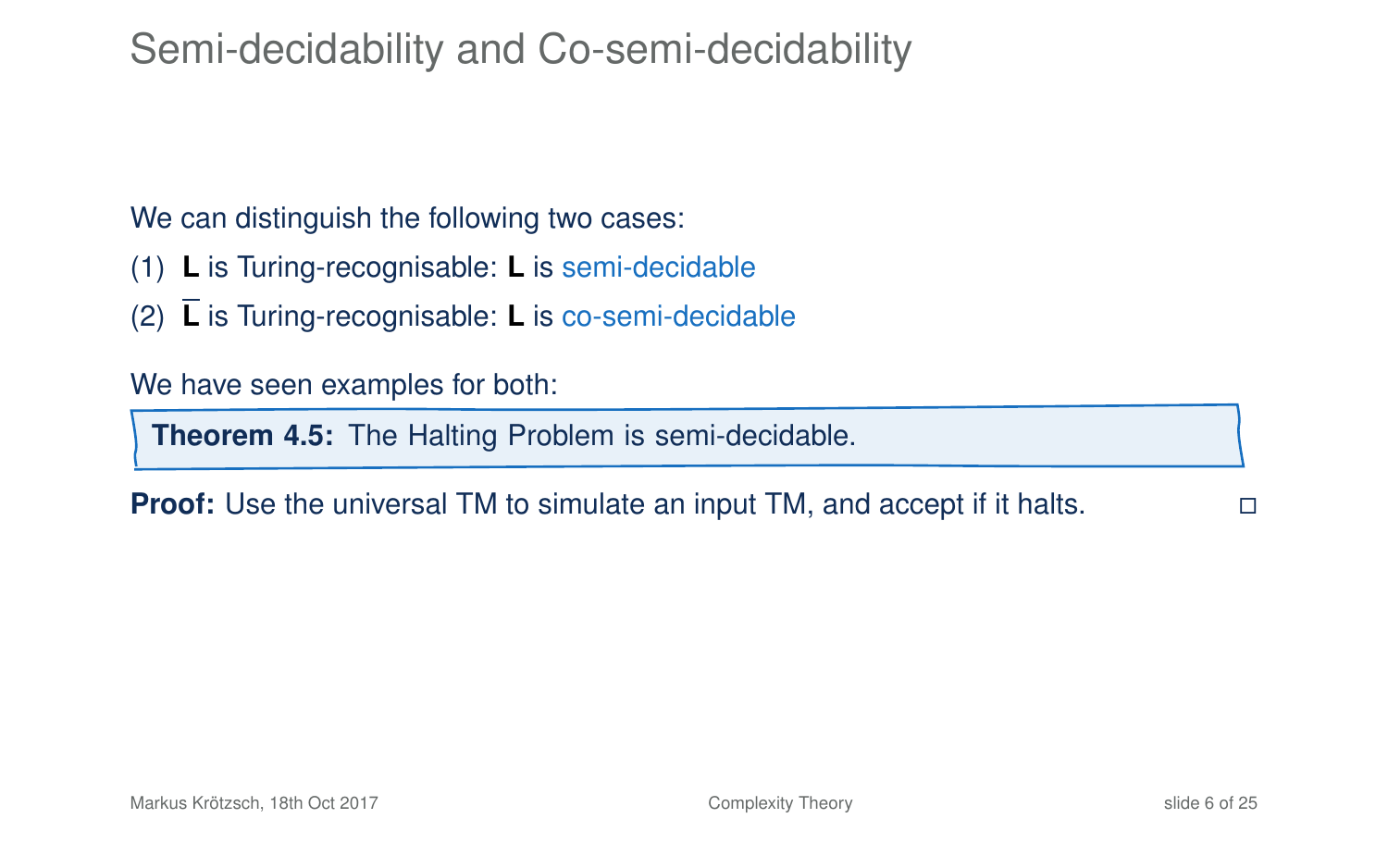### Semi-decidability and Co-semi-decidability

We can distinguish the following two cases:

- (1) **L** is Turing-recognisable: **L** is semi-decidable
- (2) **L** is Turing-recognisable: **L** is co-semi-decidable

We have seen examples for both:

**Theorem 4.5:** The Halting Problem is semi-decidable.

**Proof:** Use the universal TM to simulate an input TM, and accept if it halts.

**Corollary 4.6:** The Non-Halting Problem is co-semi-decidable.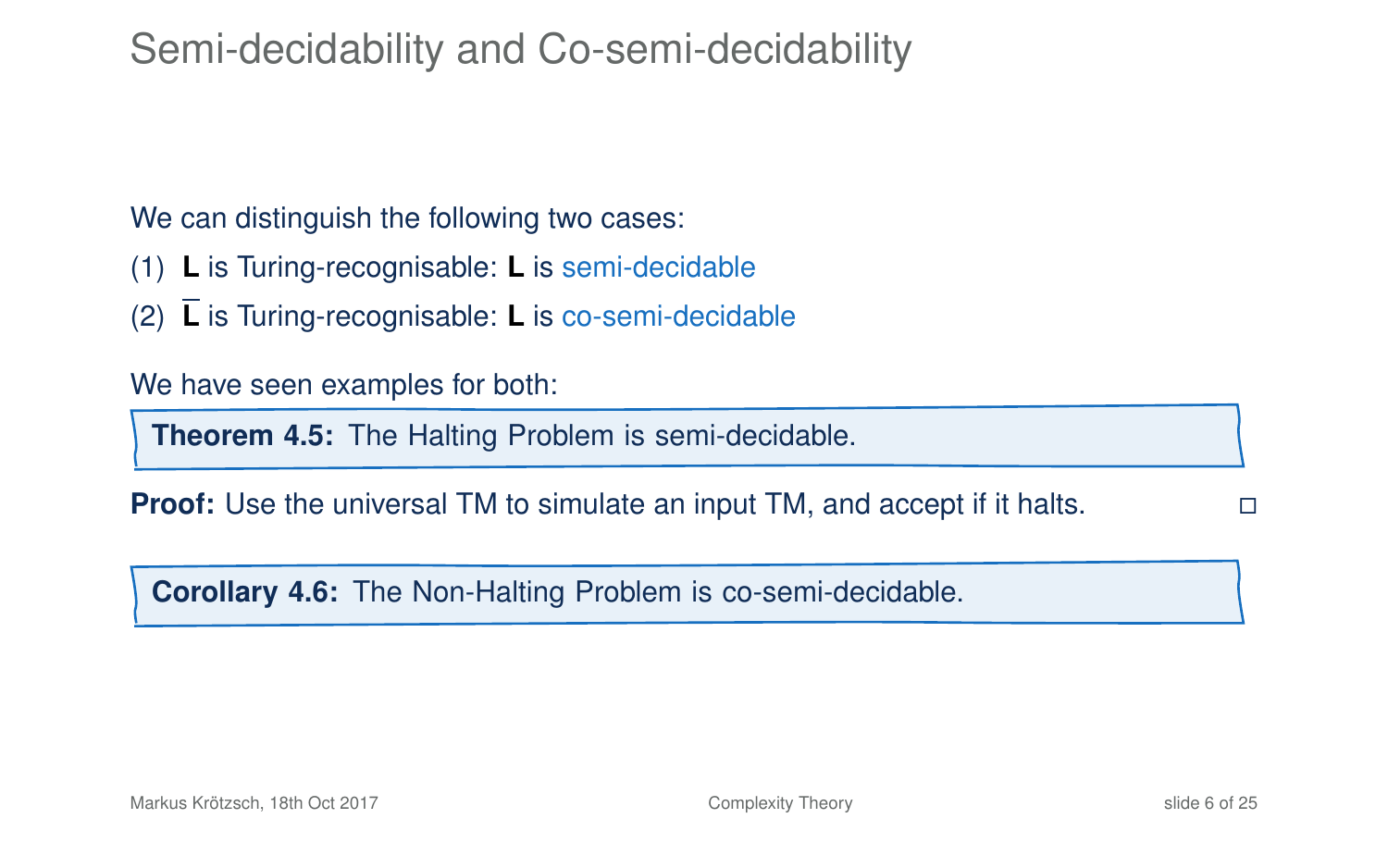### Semi-decidable + Co-semi-decidable = Decidable

An easy but important observation:

**Theorem 4.7:** If **L** is semi-decidable and co-semi-decidable, then **L** is decidable.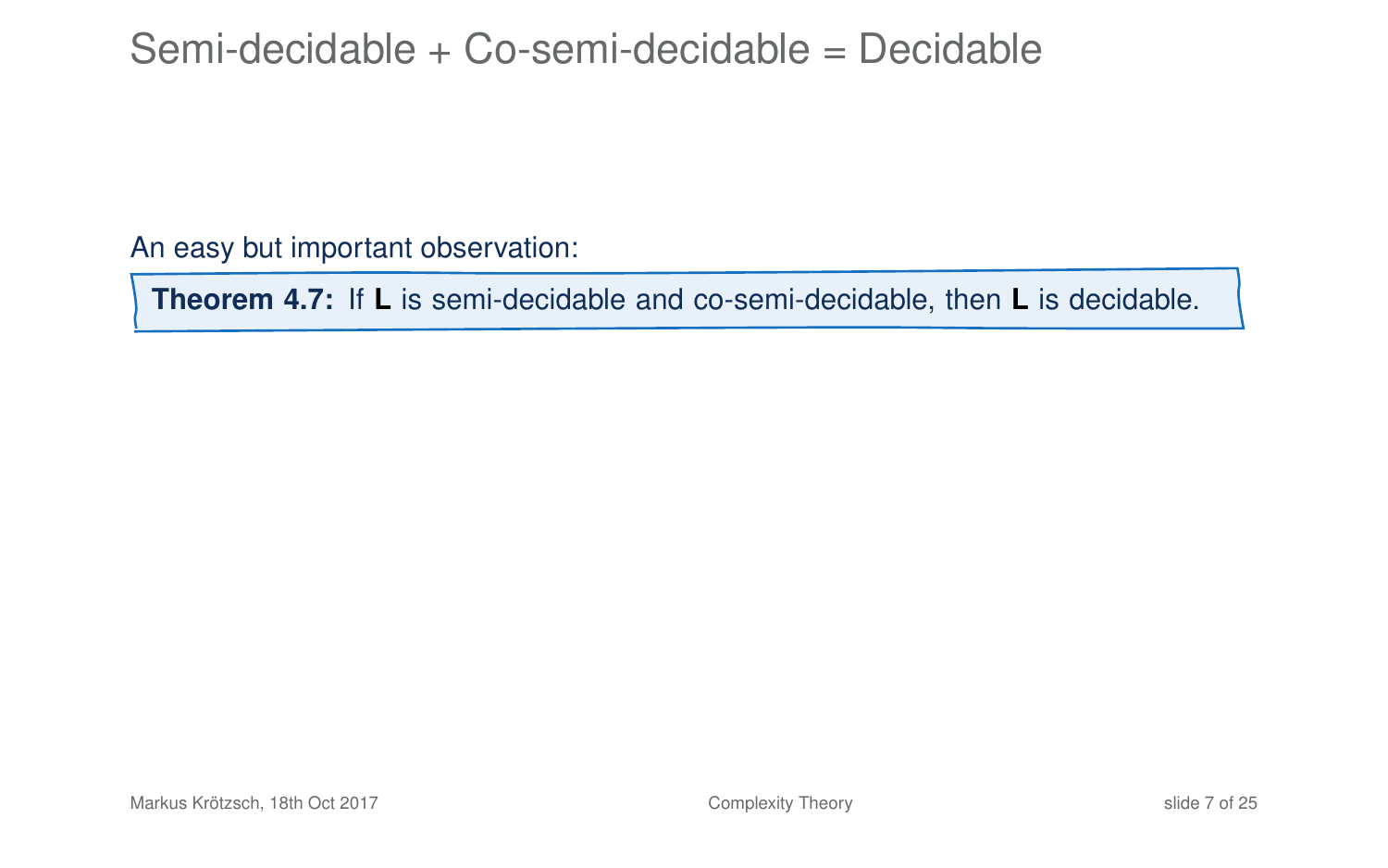### Semi-decidable + Co-semi-decidable = Decidable

An easy but important observation:

**Theorem 4.7:** If **L** is semi-decidable and co-semi-decidable, then **L** is decidable.

**Proof:** On input *w*, simulate, in parallel, a recogniser for **L** and a recogniser for **L**. At least one of them eventually must halt, so we can decide if  $w \in L$ .  $□$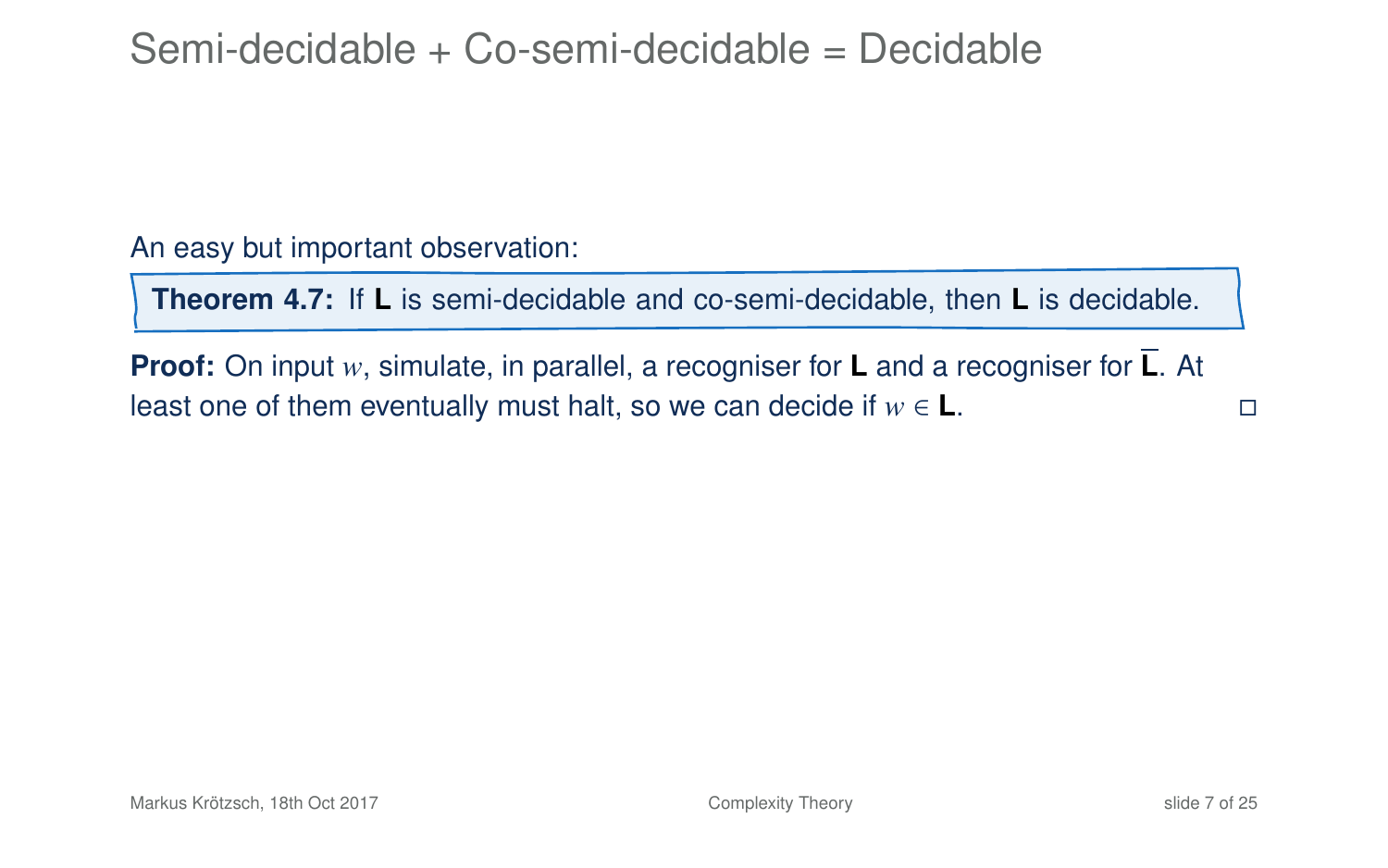### Semi-decidable + Co-semi-decidable = Decidable

An easy but important observation:

**Theorem 4.7:** If **L** is semi-decidable and co-semi-decidable, then **L** is decidable.

**Proof:** On input *w*, simulate, in parallel, a recogniser for **L** and a recogniser for **L**. At least one of them eventually must halt, so we can decide if  $w \in L$ .  $□$ 

We thus obtain an example of a problem that is not Turing-recognisable.

**Corollary 4.8:** The Non-Halting Problem is not Turing-recognisable.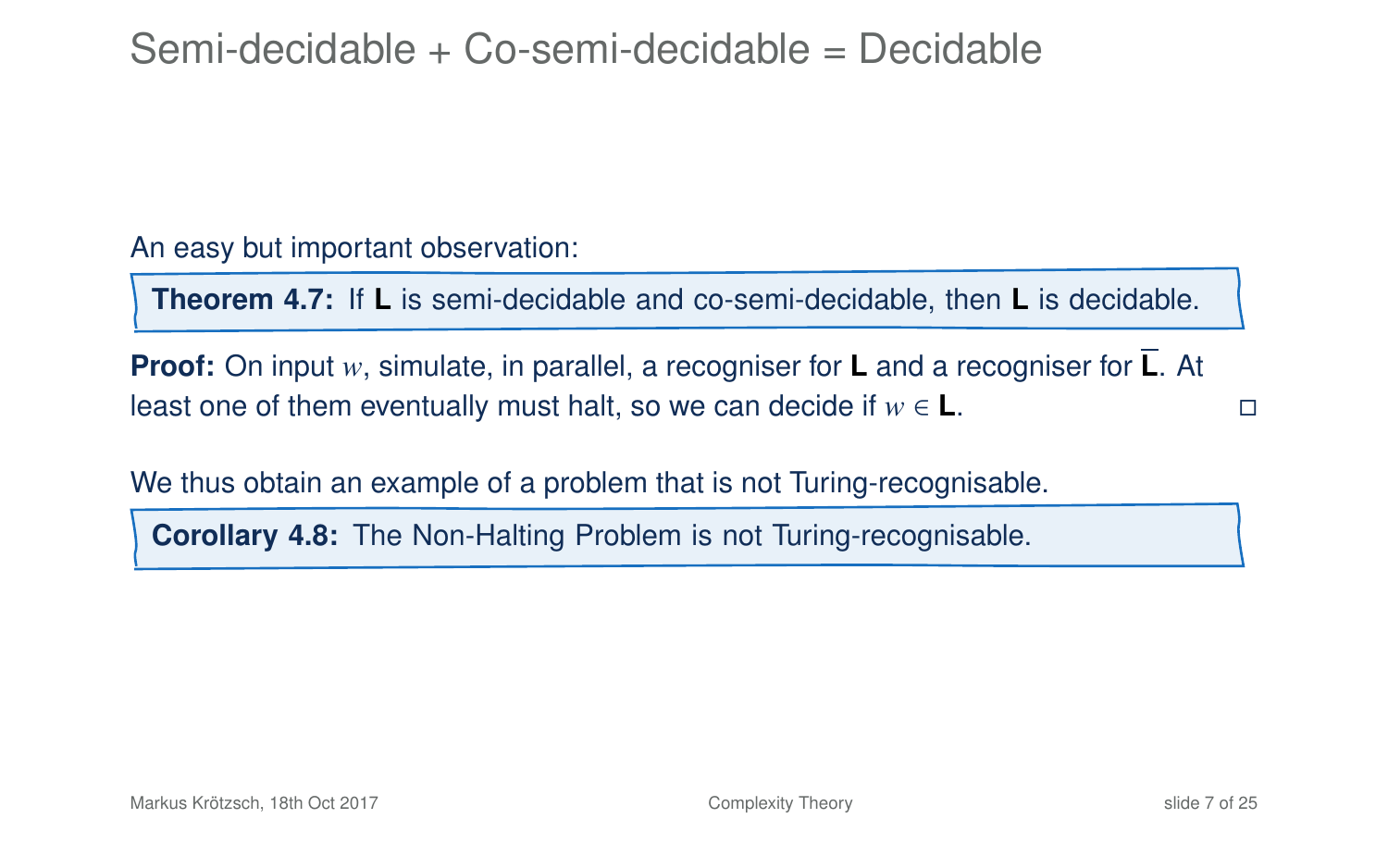# Turing reductions and semi-decidability

#### **Observation:**

- If **Q** is decidable and **P** ≤*<sup>T</sup>* **Q**, then **P** is decidable (Theorem 3.17)
- But: if **Q** is semi-decidable and **P** ≤*<sup>T</sup>* **Q**, then **P** may or may not be semi-decidable

**Reason:** An oracle for Halting is as good as an oracle for Non-Halting, since we are free to complement the answer in an oracle machine.

This is a general insight: complementing oracles has no effect

To preserve (co-)semi-decidability, one needs a more restricted form of reduction:

**Definition 4.9:** A language **P** is many-one reducible to a language **Q**, written **P**  $\leq_m$  **Q** if there exists a total computable function  $f : \Sigma^* \to \Sigma^*$  such that, for all  $w \in \Sigma^*$ :  $w \in \mathbf{P}$  if and only if  $f(w) \in \mathbf{Q}$ .

This is sometimes called a mapping-reduction or an m-reduction.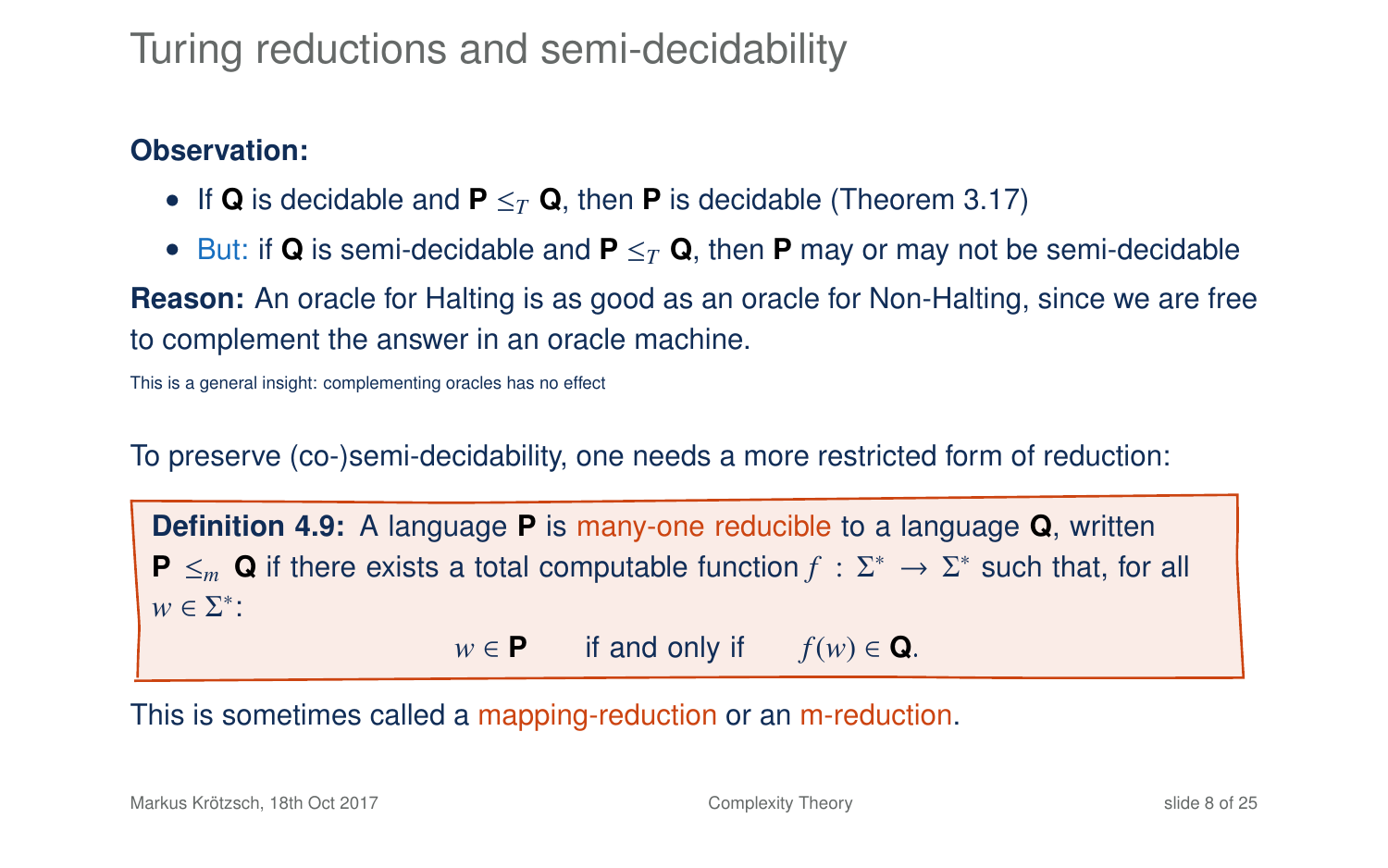Many-one reductions are special kinds of Turing reductions:

<span id="page-20-0"></span>**Theorem 4.10:** If  $P \leq_m Q$  then  $P \leq_T Q$ .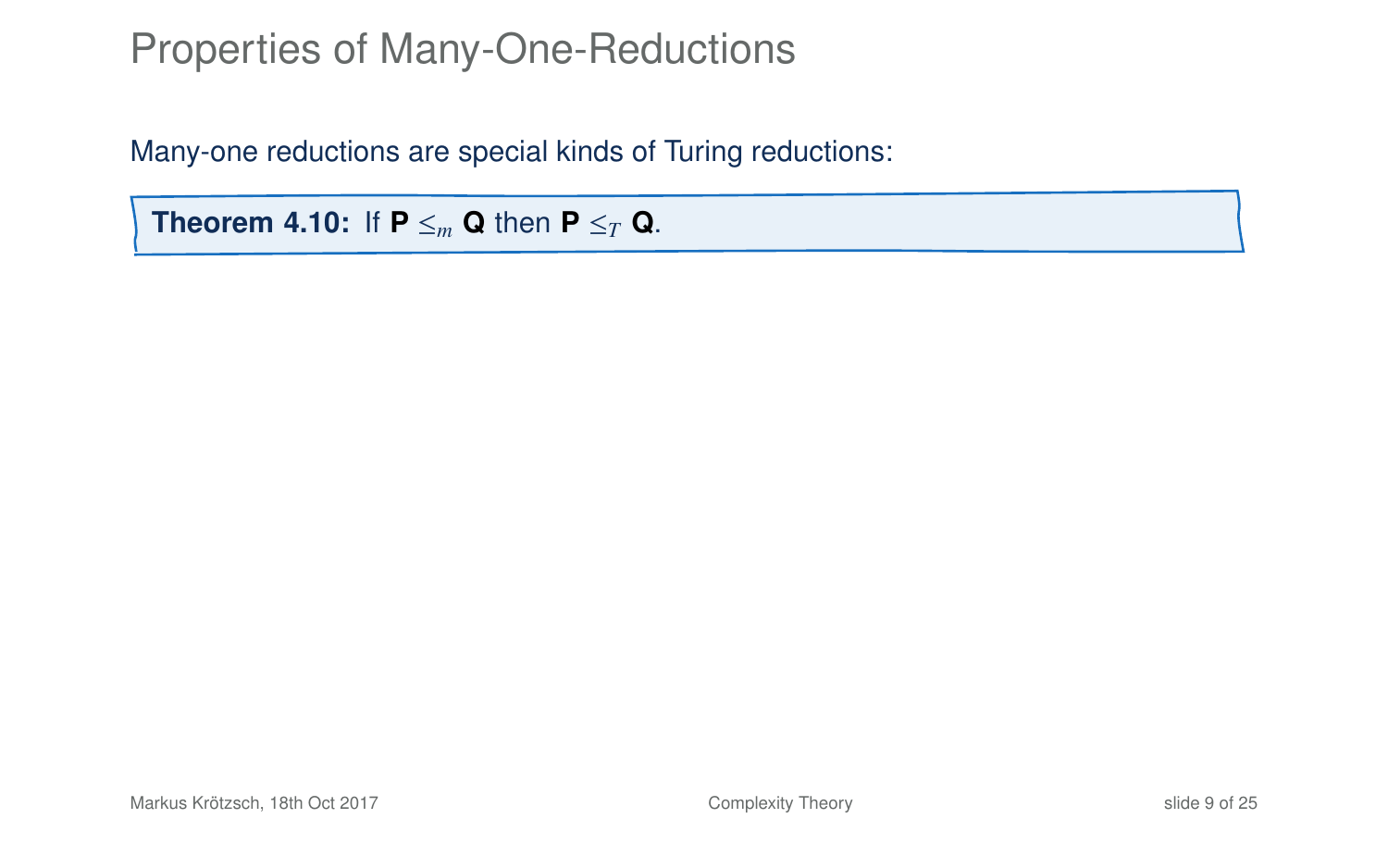Many-one reductions are special kinds of Turing reductions:

**Theorem 4.10:** If  $P \leq_m Q$  then  $P \leq_T Q$ .

**Proof:** Given a TM that recognises **Q**, we obtain a TM that reocgnises **P** as follows:

- On input  $w$ , compute  $f(w)$
- Simulate the TM for **Q** and return the result (if any)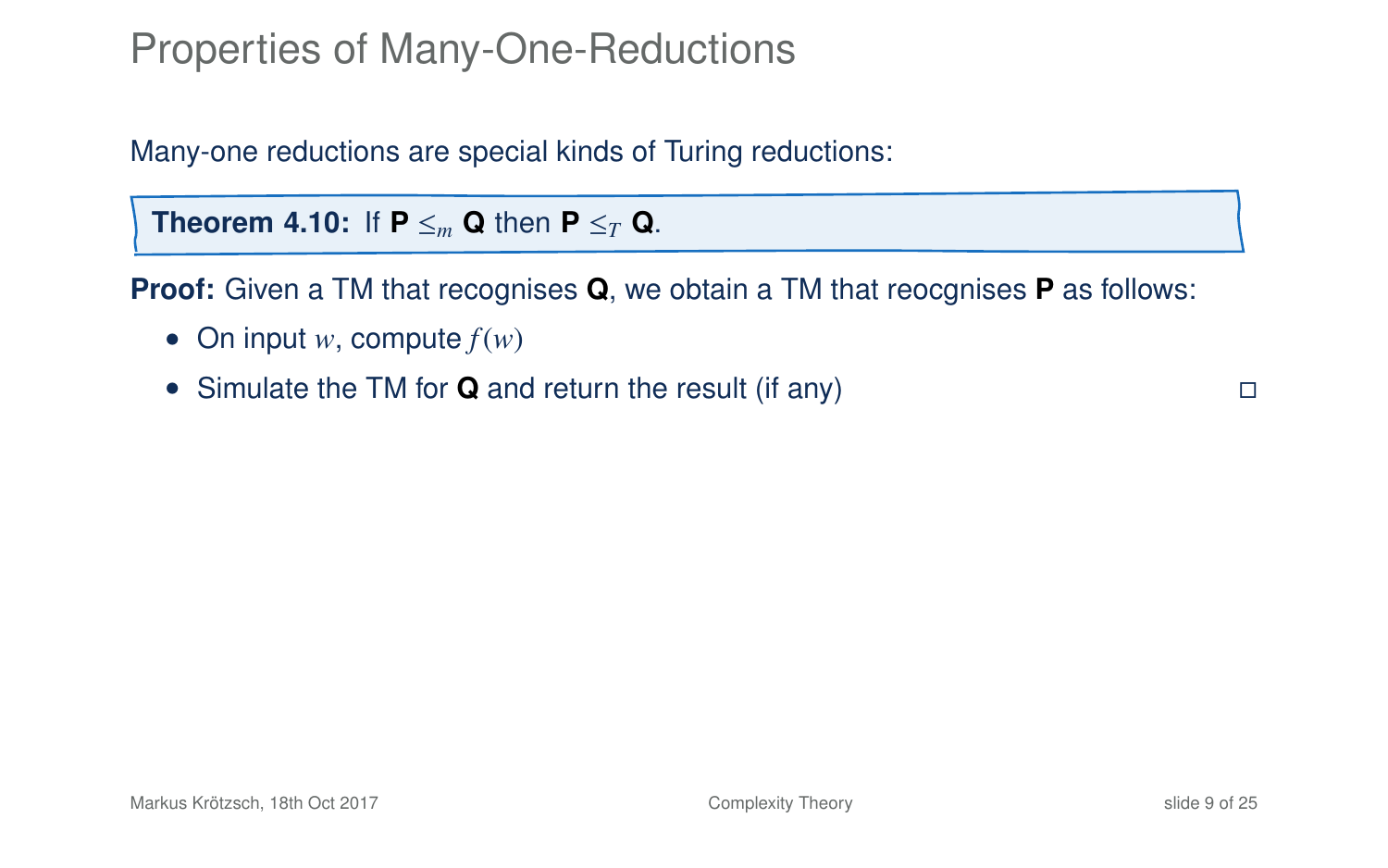Many-one reductions are special kinds of Turing reductions:

**Theorem 4.10:** If  $P \leq_m Q$  then  $P \leq_T Q$ .

**Proof:** Given a TM that recognises **Q**, we obtain a TM that reocgnises **P** as follows:

- On input  $w$ , compute  $f(w)$
- Simulate the TM for **Q** and return the result (if any)

An easy consequence of Theorem 3.17 therefore is:

**Corollary 4.11:** If  $P \leq_{m} Q$  and  $Q$  is decidable, then **P** is decidable.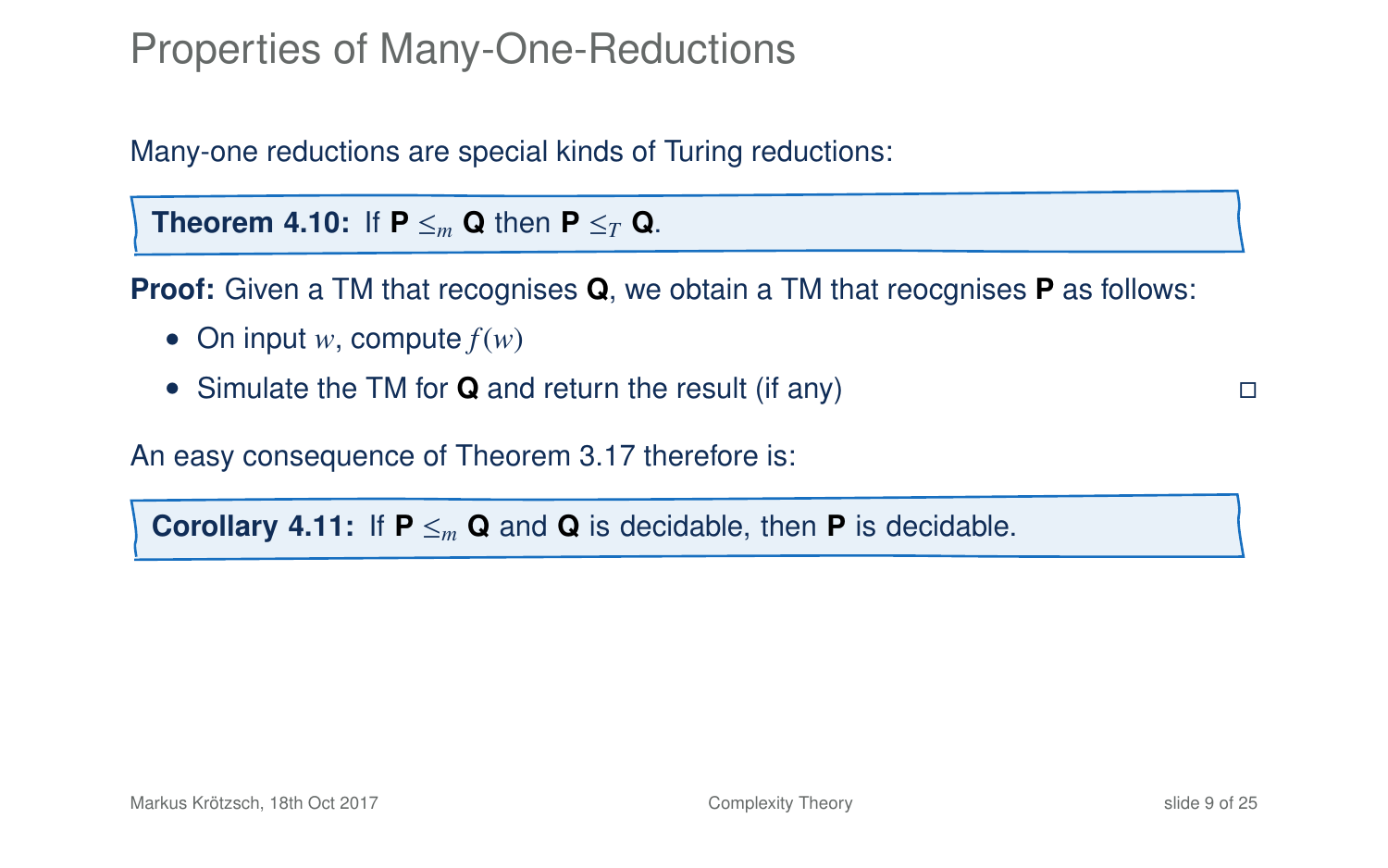Many-one reductions are special kinds of Turing reductions:

**Theorem 4.10:** If  $P \leq_m Q$  then  $P \leq_T Q$ .

**Proof:** Given a TM that recognises **Q**, we obtain a TM that reocgnises **P** as follows:

- On input  $w$ , compute  $f(w)$
- Simulate the TM for **Q** and return the result (if any)

An easy consequence of Theorem 3.17 therefore is:

**Corollary 4.11:** If  $P \leq_m Q$  and **Q** is decidable, then **P** is decidable.

However, now we also have the following:

**Theorem 4.12:** If  $P \leq_m Q$  and Q is semi-decidable, then P is semi-decidable.

**Proof:** Use the same TM as in the proof of Theorem 4[.10.](#page-20-0)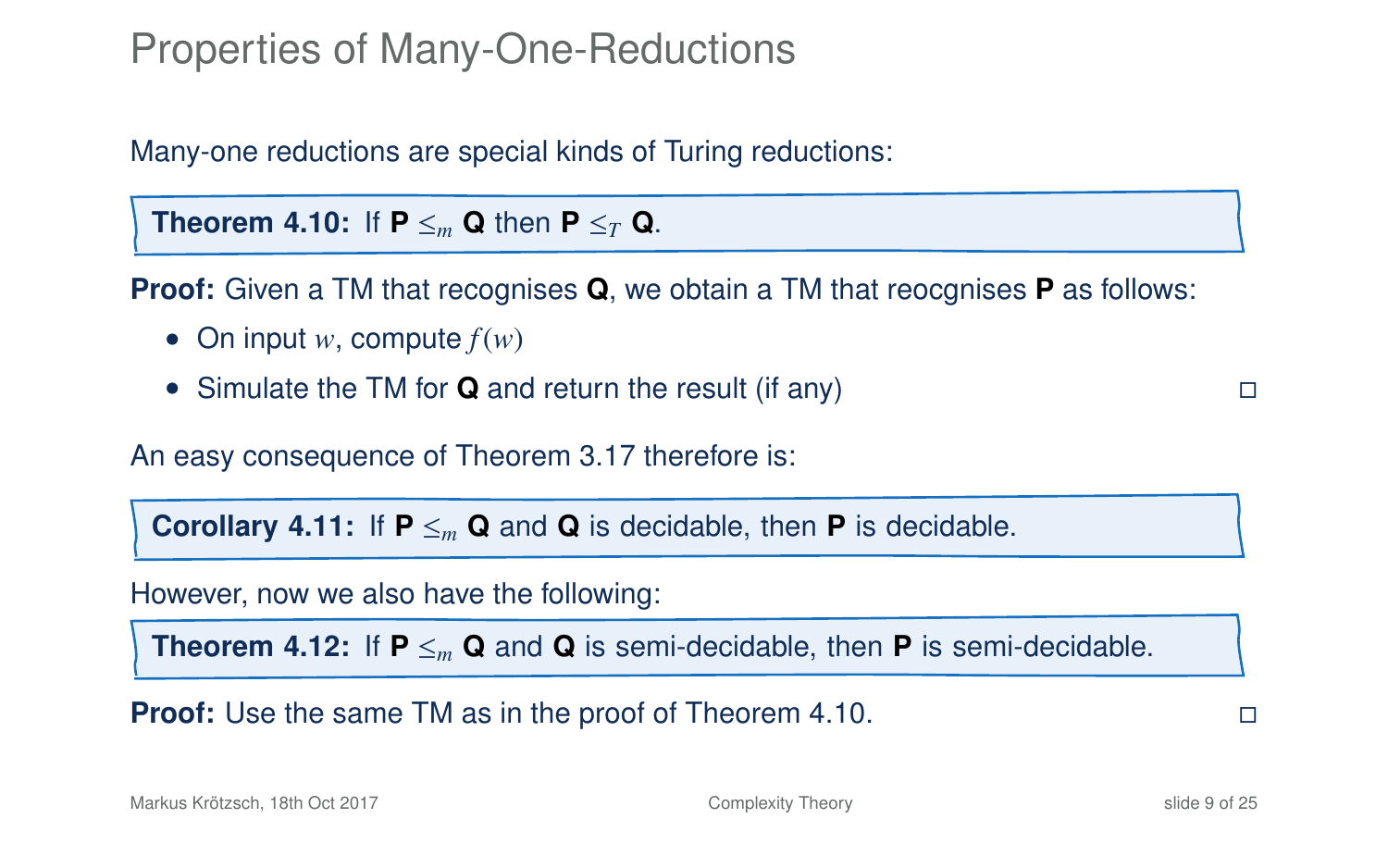Some of our previous Turing-reductions can easily be described as many-one, e.g., Halting can be many-one reduced to  $\varepsilon$ -Halting. Here is another example:

**Definition 4.13:** Two TMs M and N are equivalent if  $L(M) = L(N)$ .

**Theorem 4.14:** Equivalence of Turing machines is undecidable.

(Note that we could also get this from Rice's Theorem, but we want to try out our new machinery.)

**Proof:** We define *f* such that  $w \in \varepsilon$ -Halting iff  $f(w) \in \mathsf{Equivalence}$ .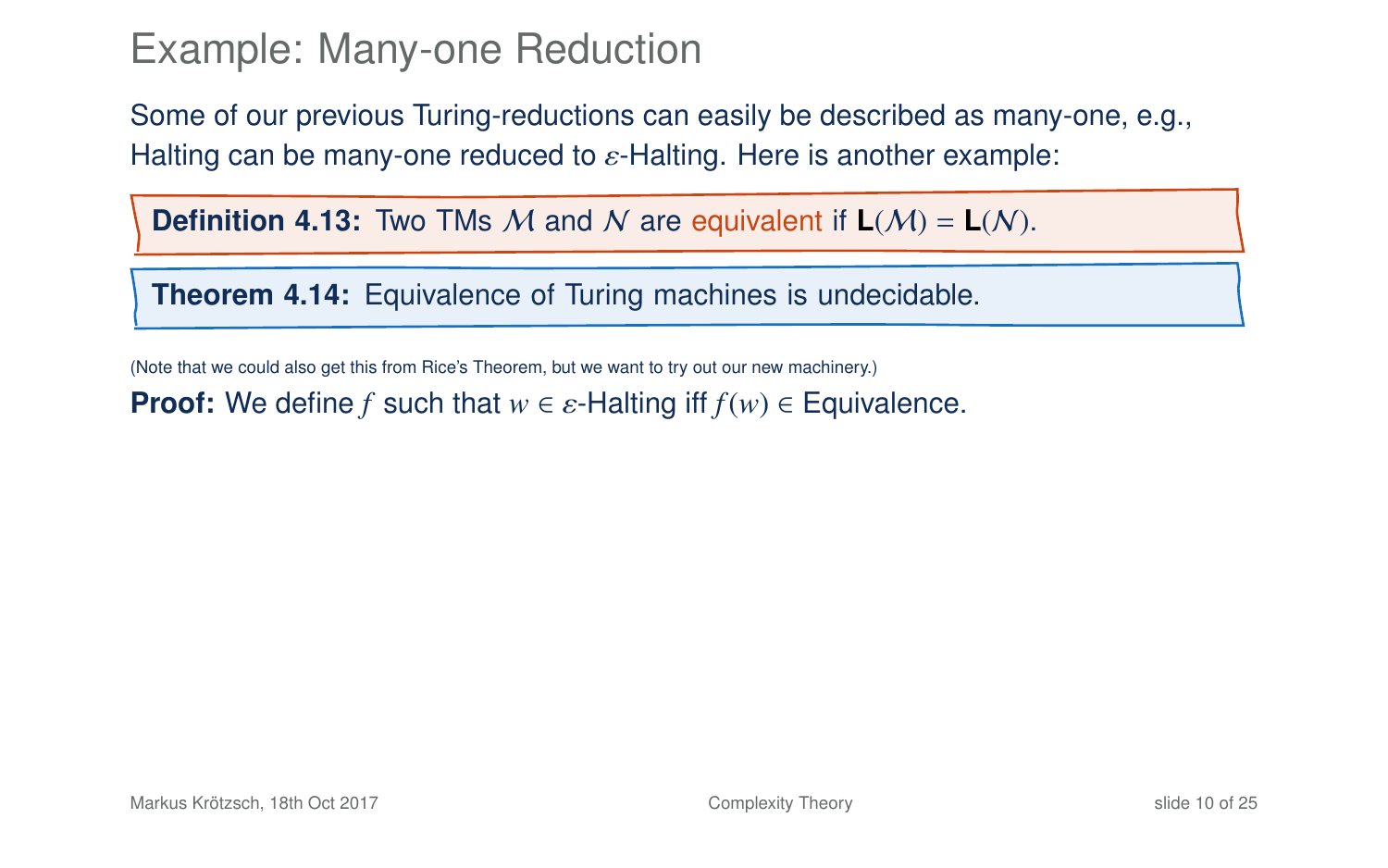Some of our previous Turing-reductions can easily be described as many-one, e.g., Halting can be many-one reduced to  $\varepsilon$ -Halting. Here is another example:

**Definition 4.13:** Two TMs M and N are equivalent if  $L(M) = L(N)$ .

**Theorem 4.14:** Equivalence of Turing machines is undecidable.

(Note that we could also get this from Rice's Theorem, but we want to try out our new machinery.)

**Proof:** We define *f* such that  $w \in \varepsilon$ -Halting iff  $f(w) \in \mathsf{Equivalence}$ .

Let  $M_a$  be a TM that accepts all inputs.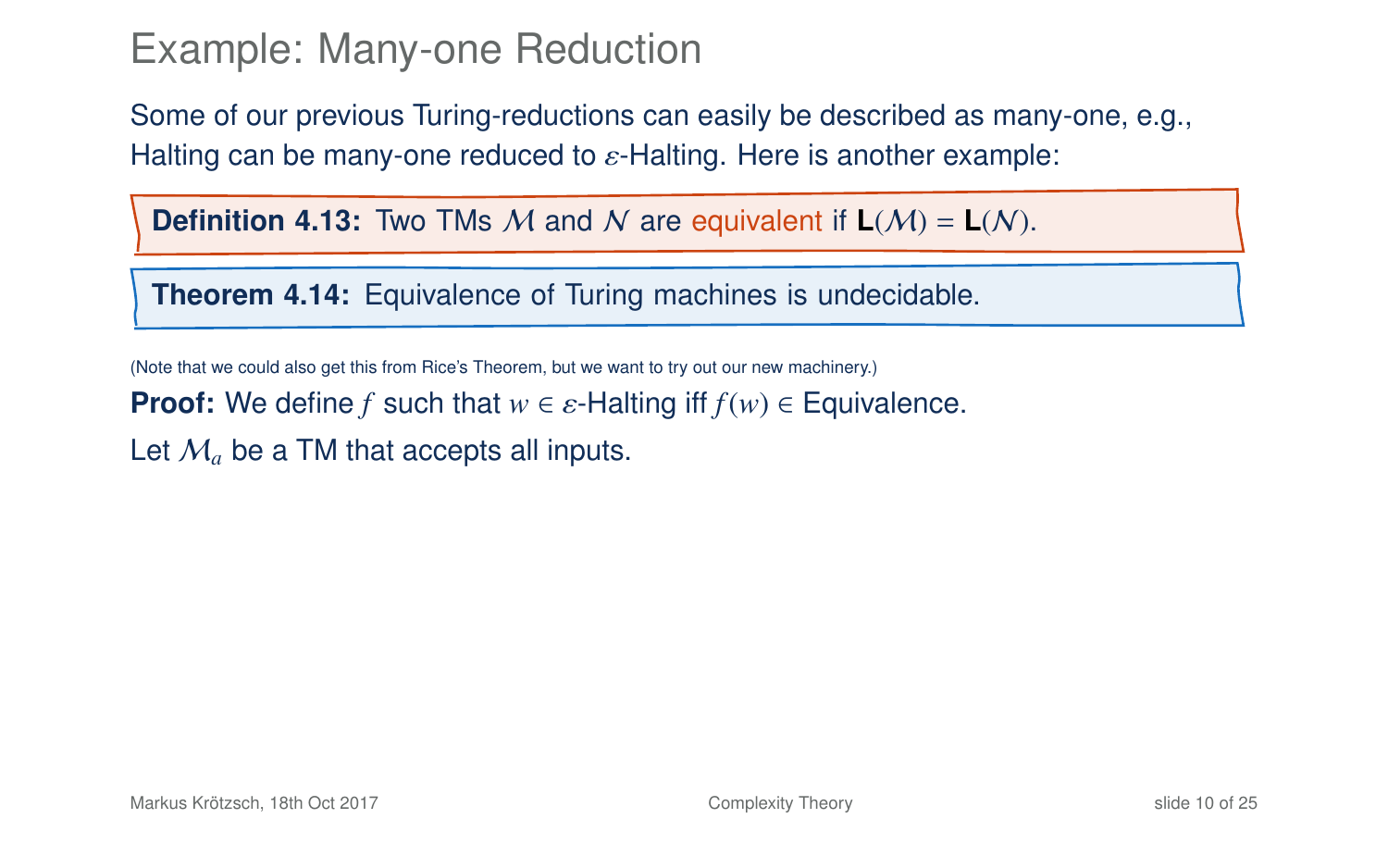Some of our previous Turing-reductions can easily be described as many-one, e.g., Halting can be many-one reduced to  $\varepsilon$ -Halting. Here is another example:

**Definition 4.13:** Two TMs M and N are equivalent if  $L(M) = L(N)$ .

**Theorem 4.14:** Equivalence of Turing machines is undecidable.

(Note that we could also get this from Rice's Theorem, but we want to try out our new machinery.)

**Proof:** We define *f* such that  $w \in \varepsilon$ -Halting iff  $f(w) \in \mathsf{Equivalence}$ .

Let  $M_a$  be a TM that accepts all inputs.

For a TM  $M$ , we define the following TM  $M^*$ :

- Simulate  $M$  on the empty input.
- If M halts, accept.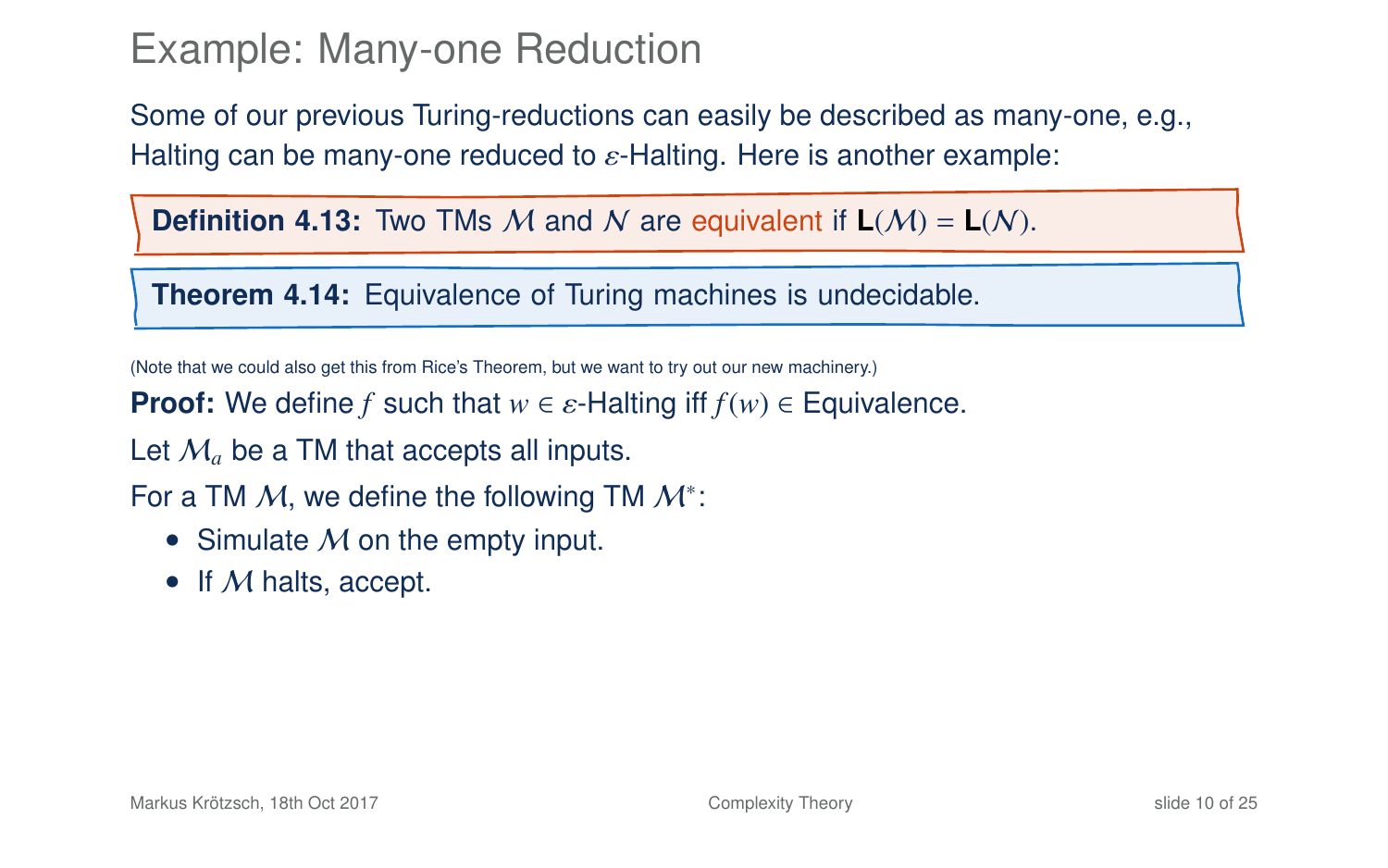Some of our previous Turing-reductions can easily be described as many-one, e.g., Halting can be many-one reduced to  $\varepsilon$ -Halting. Here is another example:

**Definition 4.13:** Two TMs M and N are equivalent if  $L(M) = L(N)$ .

**Theorem 4.14:** Equivalence of Turing machines is undecidable.

(Note that we could also get this from Rice's Theorem, but we want to try out our new machinery.)

**Proof:** We define *f* such that  $w \in \varepsilon$ -Halting iff  $f(w) \in \mathsf{Equivalence}$ .

Let  $M_a$  be a TM that accepts all inputs.

For a TM  $M$ , we define the following TM  $M^*$ :

- Simulate  $M$  on the empty input.
- If M halts, accept.

Then  $\mathcal{M}^*$  is equivalent to  $\mathcal{M}_a$  iff  $\mathcal M$  halts on the empty input. We define f:

$$
f(w) = \begin{cases} \langle M^*, M_a \rangle & \text{if } w = \langle M \rangle \\ \varepsilon & \text{(an invalid input) if } w \text{ is no encoded TM} \end{cases}
$$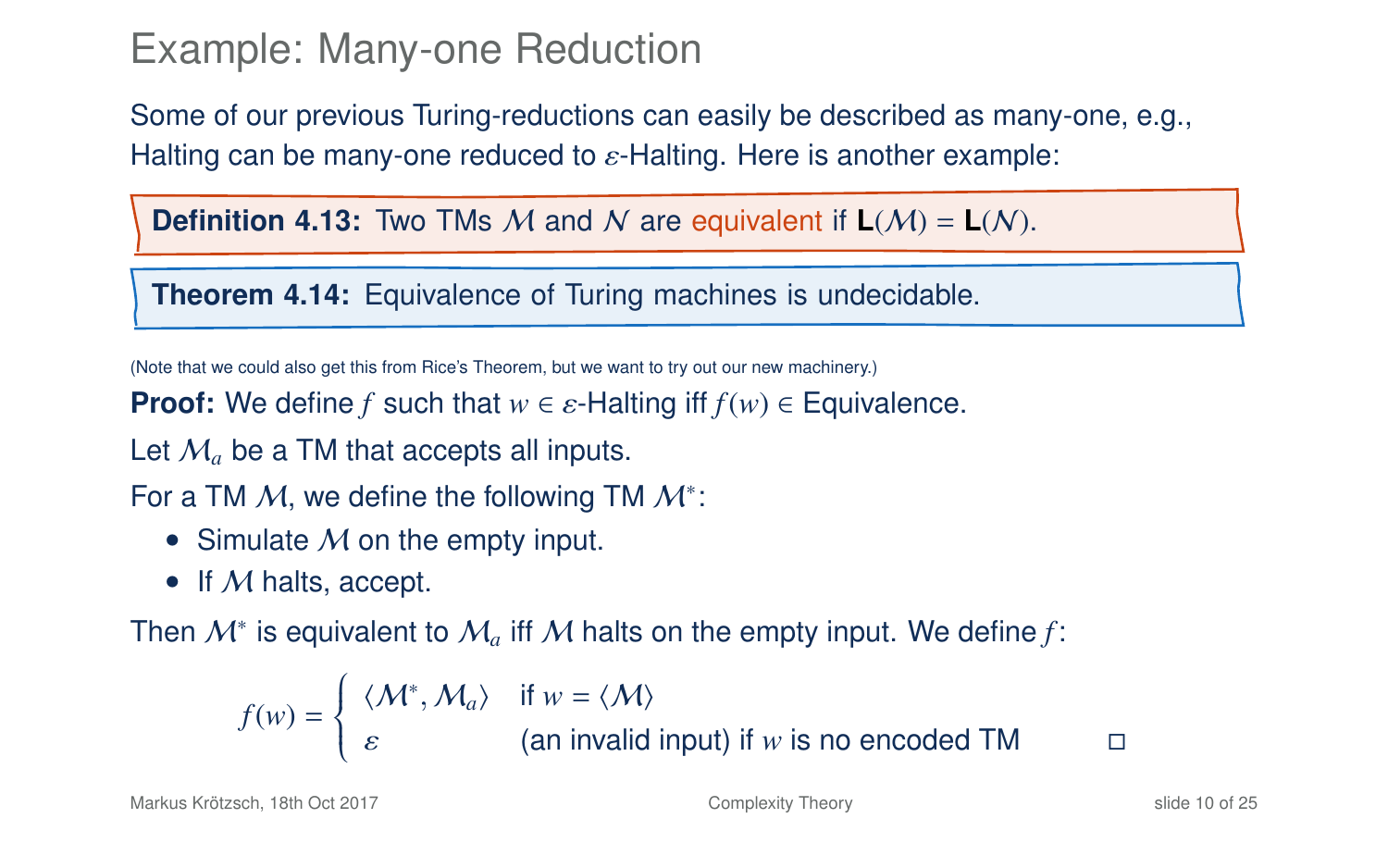### Equivalence is Hard

We can show a somewhat stronger result:

**Theorem 4.15:** Equivalence of Turing machines is neither semi-decidable nor cosemi-decidable.

**Proof:** We have already shown ε-Halting  $\leq_m$  Equivalence. Since we know that ε-Halting is not co-semi-decidable (similar to Halting), we conclude that Equivalence is neither.

However, we can also show that <sup>ε</sup>-Halting <sup>≤</sup>*<sup>m</sup>* Equivalence.

- Note that the TM  $\mathcal{M}^*$  defined on the previous slide either accepts all inputs (if  $\mathcal M$ halts on  $\varepsilon$ ) or none (if it doesn't)
- Equivalence to  $\mathcal{M}_a$  corresponds to  $\varepsilon$ -Halting
- On the other hand, equivalnce to a TM  $M<sub>0</sub>$ , which rejects all inputs, corresponds to ε-non-Halting

We can therefore use the reduction *f* :

$$
f(w) = \begin{cases} \langle \mathcal{M}^*, \mathcal{M}_0 \rangle & \text{if } w = \langle \mathcal{M} \rangle \\ \varepsilon & \text{(an invalid input) if } w \text{ is no encoded TM} \end{cases}
$$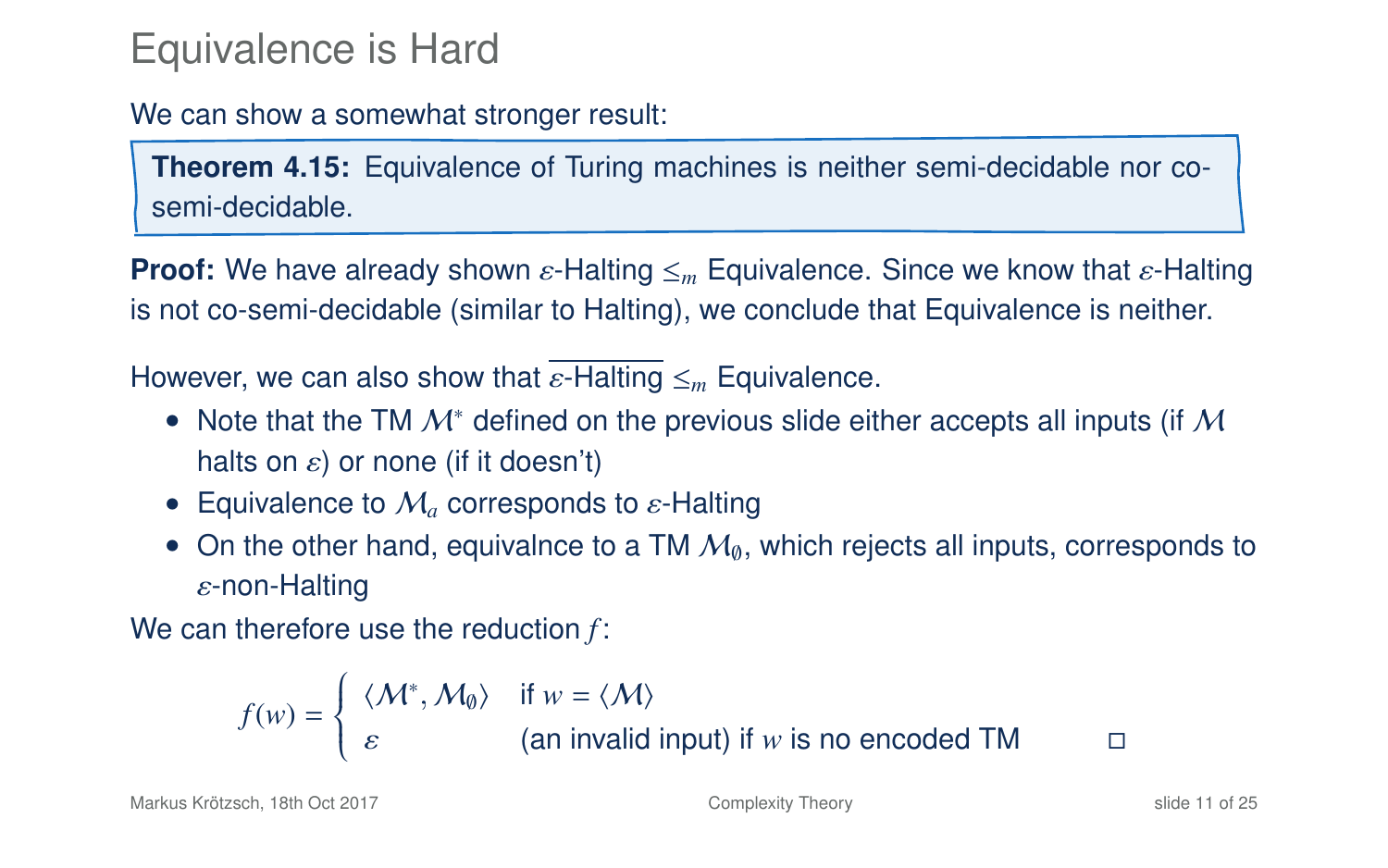# **Recursion**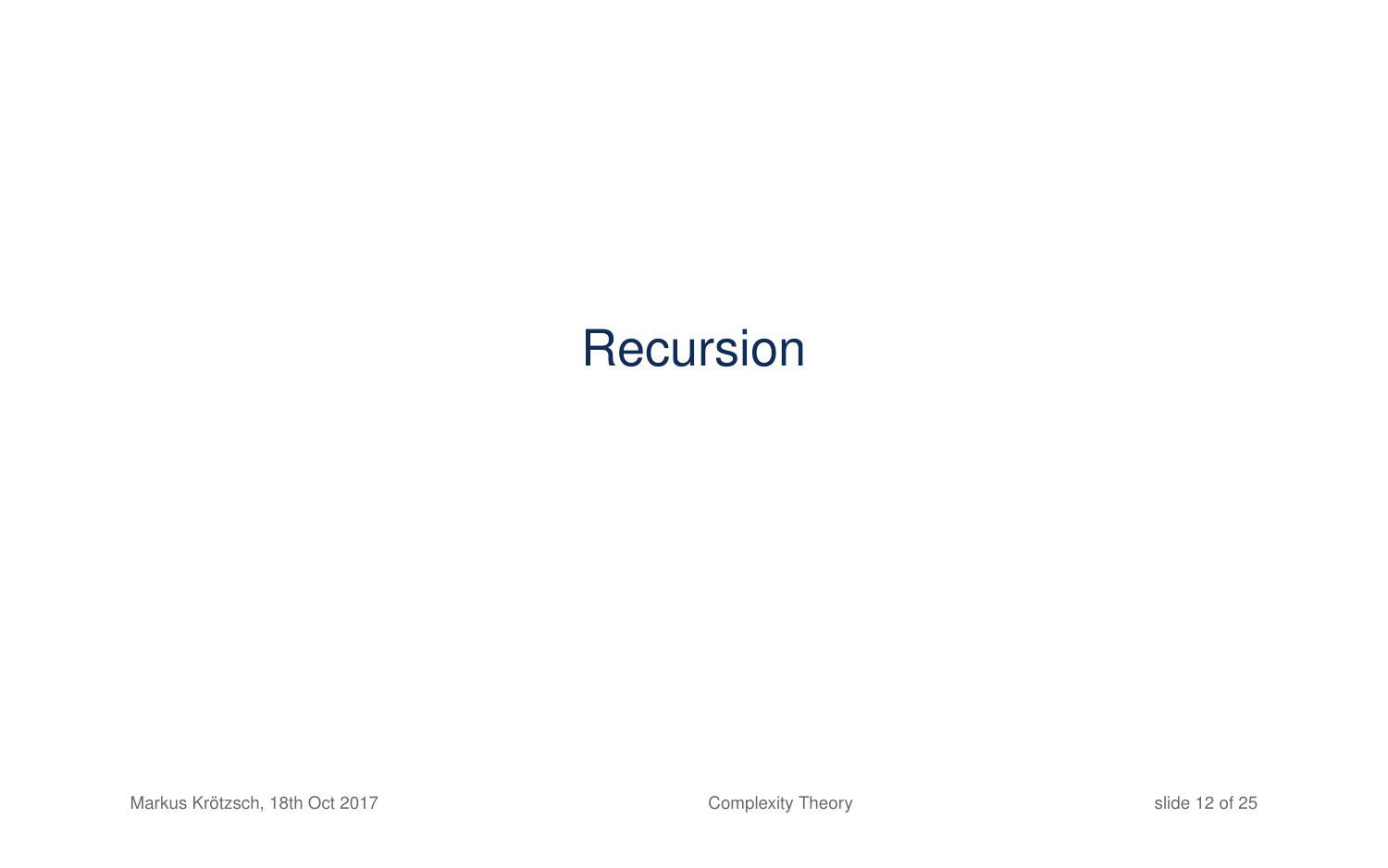#### **A Paradox in the Study of Life:**

- (1) Living things are machines.
- (2) Living things can reproduce.
- (3) Machines cannot reproduce.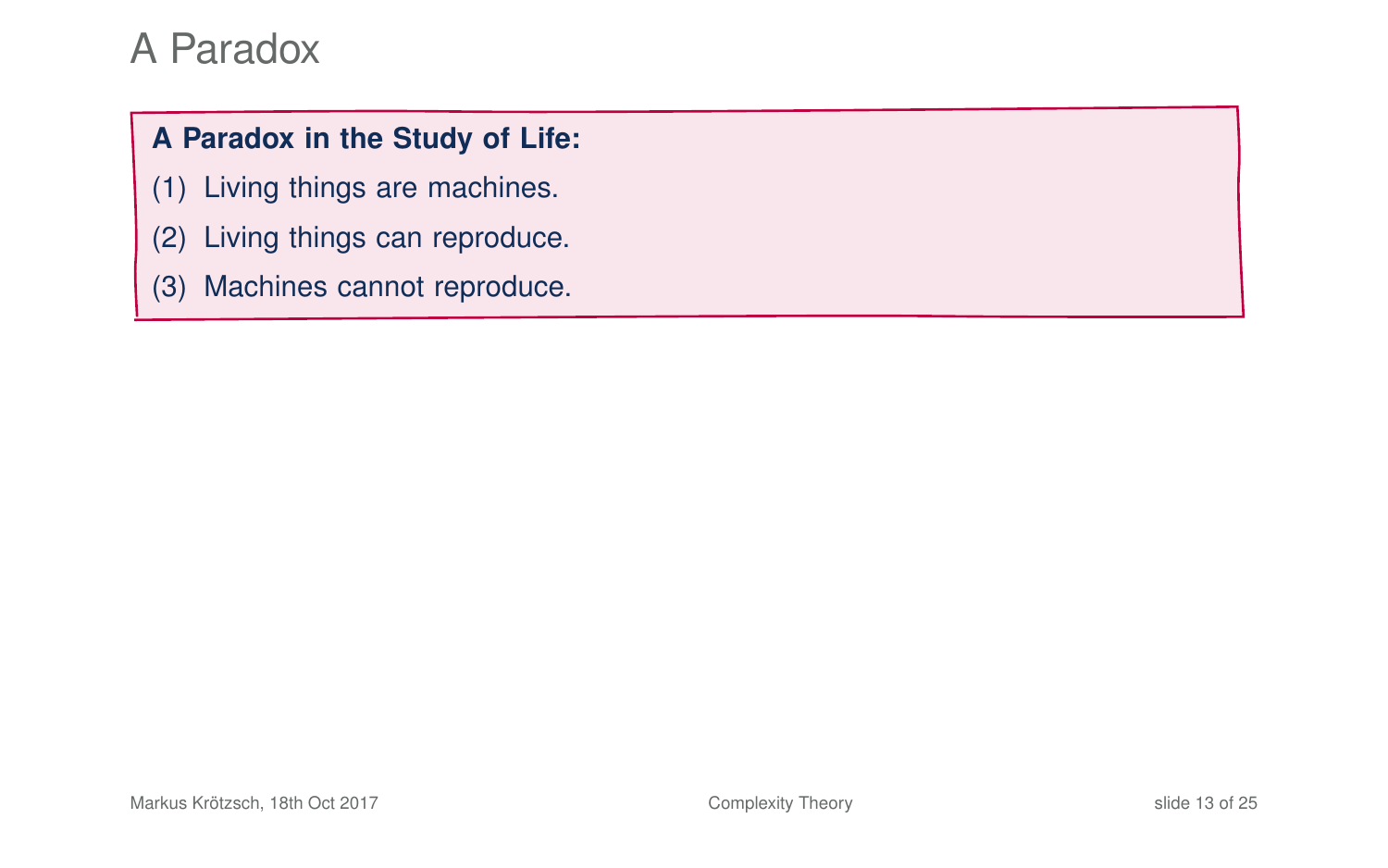#### **A Paradox in the Study of Life:**

- (1) Living things are machines.
- (2) Living things can reproduce.
- (3) Machines cannot reproduce.

#### Rationale: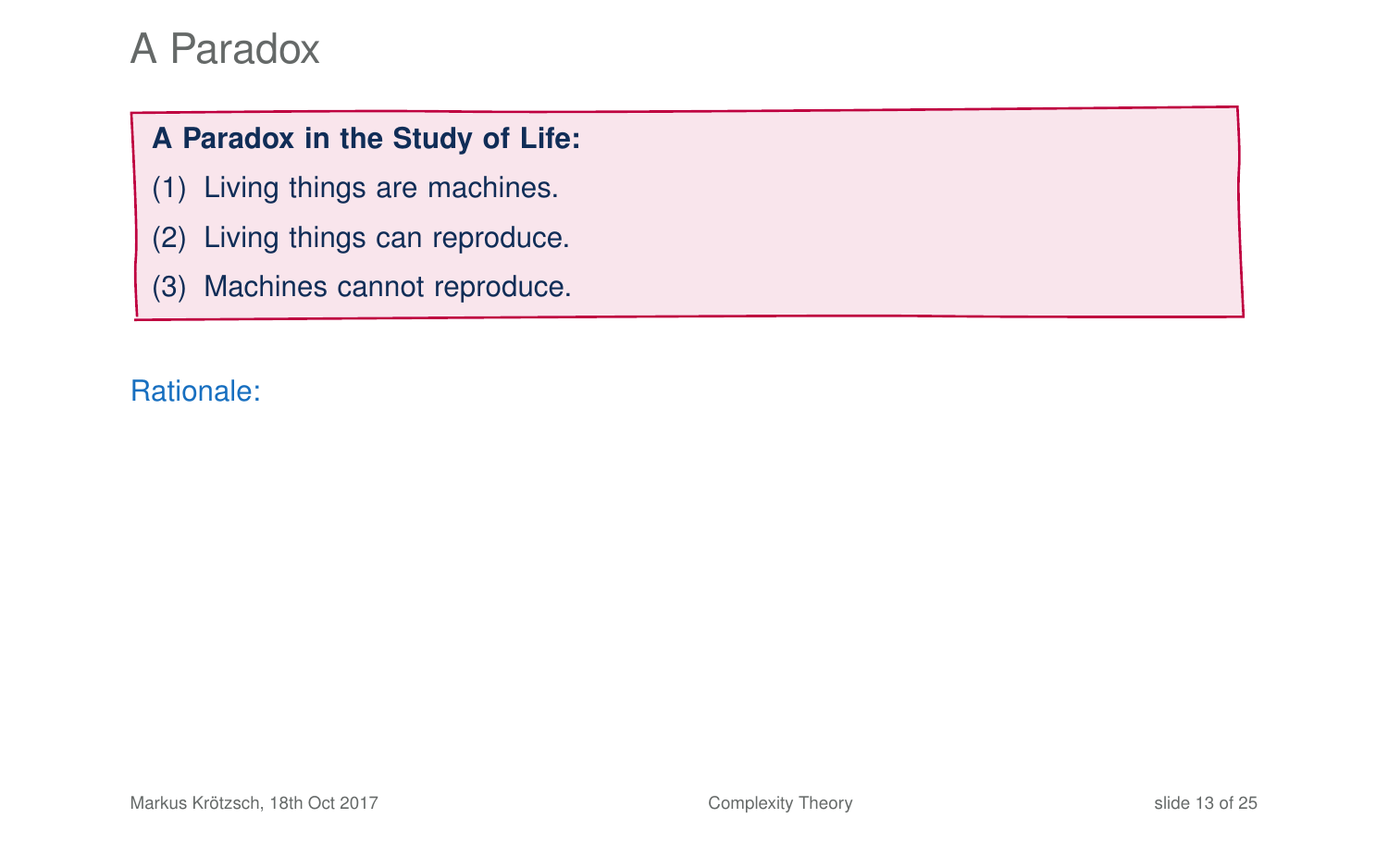#### **A Paradox in the Study of Life:**

- (1) Living things are machines.
- (2) Living things can reproduce.
- (3) Machines cannot reproduce.

Rationale:

(1) Viewpoint of modern biology.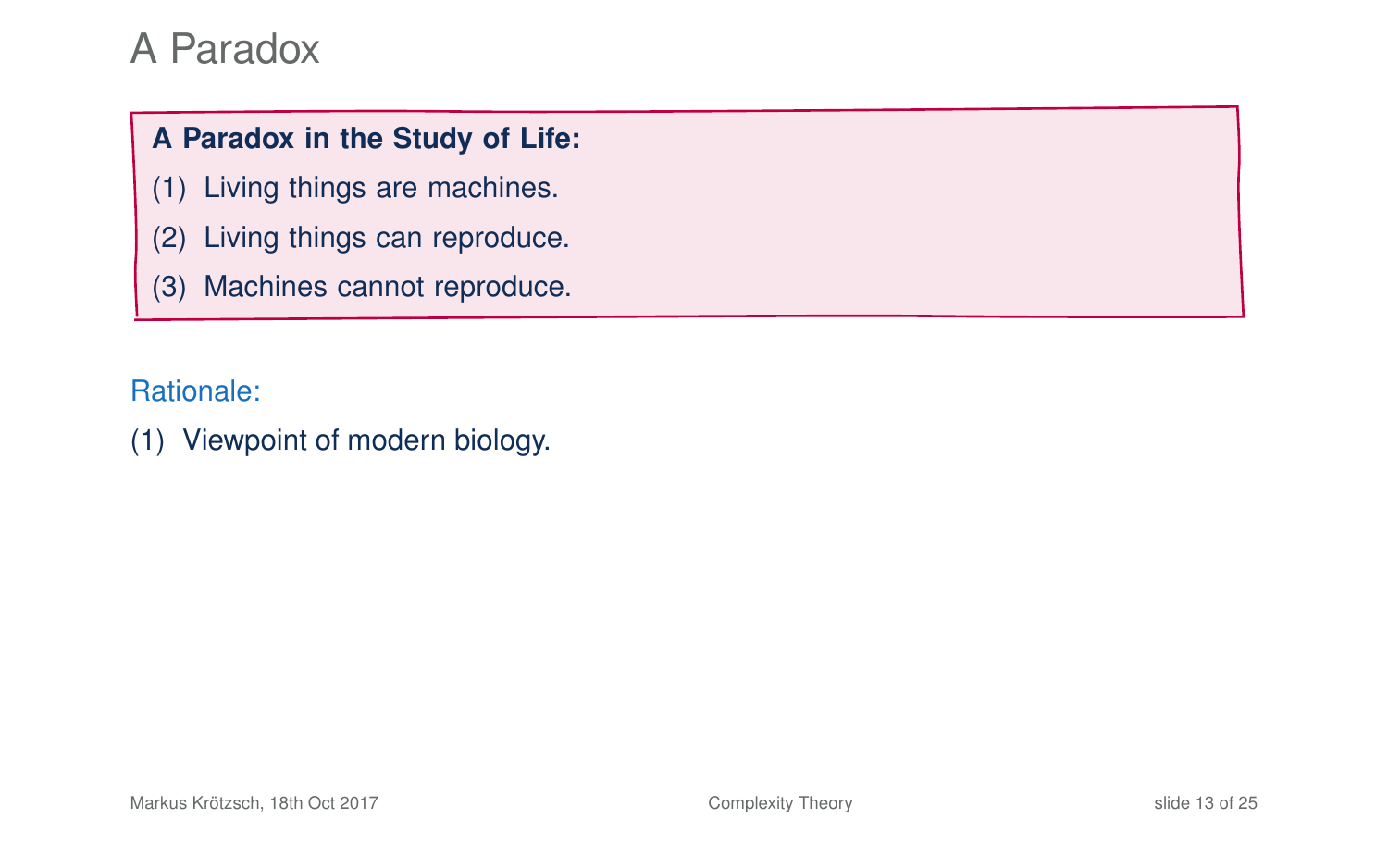#### **A Paradox in the Study of Life:**

- (1) Living things are machines.
- (2) Living things can reproduce.
- (3) Machines cannot reproduce.

Rationale:

(1) Viewpoint of modern biology.

(2) Clear.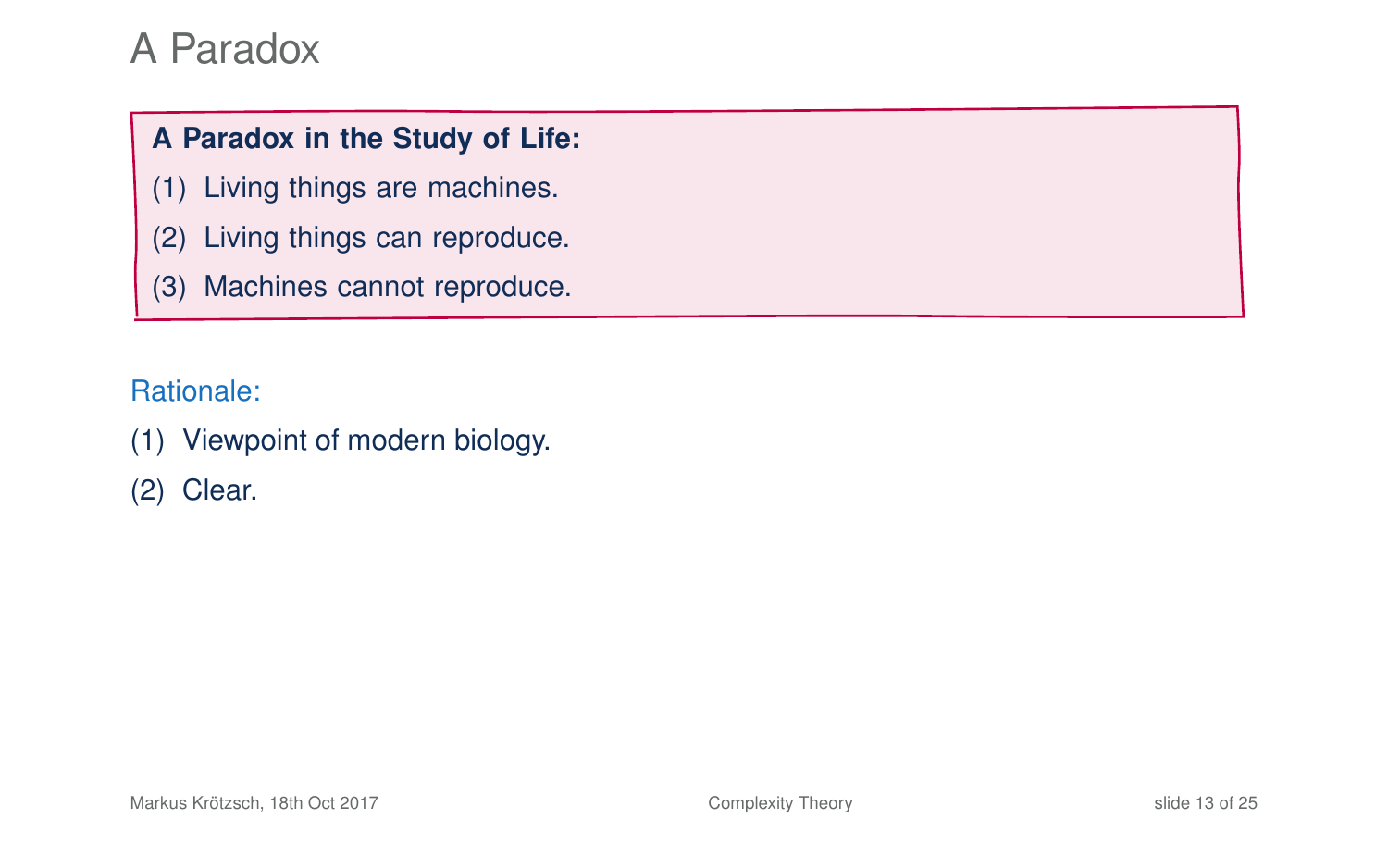#### **A Paradox in the Study of Life:**

- (1) Living things are machines.
- (2) Living things can reproduce.
- (3) Machines cannot reproduce.

Rationale:

- (1) Viewpoint of modern biology.
- (2) Clear.
- (3) If a machine *A* produces a machine *B*, then *A* must be more complex than *B*. For example, a car-producing factory is **more complex** than the cars it produces, as it contains the design of the cars and, **in addition**, the design of all manufacturing robots, among others. Since no machine is more complex than itself, a machine cannot reproduce itself.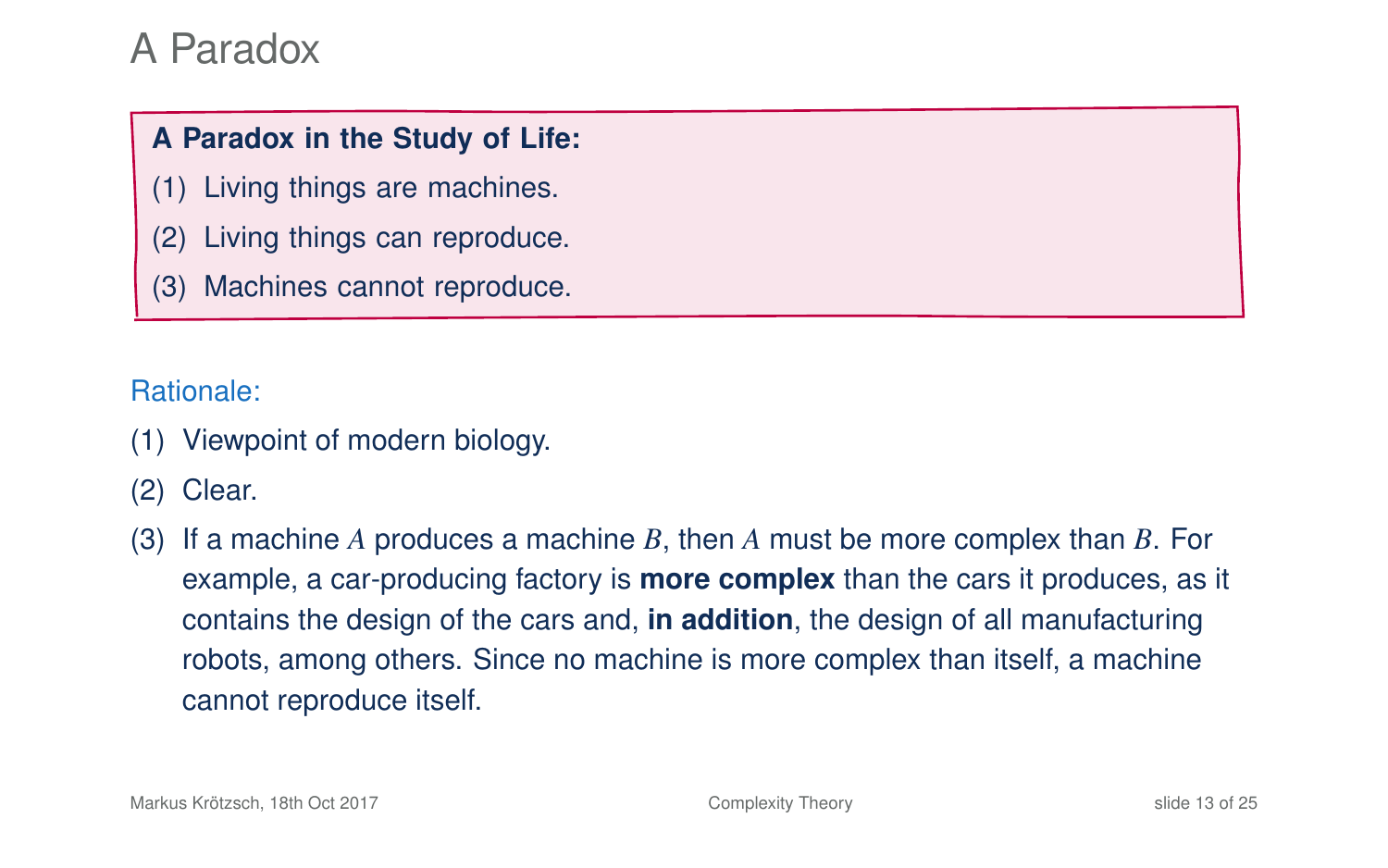### Resolving the Paradox

#### **A Paradox in the Study of Life:**

- (1) Living things are machines.
- (2) Living things can reproduce.
- (3) Machines cannot reproduce.

**Question:** How to resolve this paradox?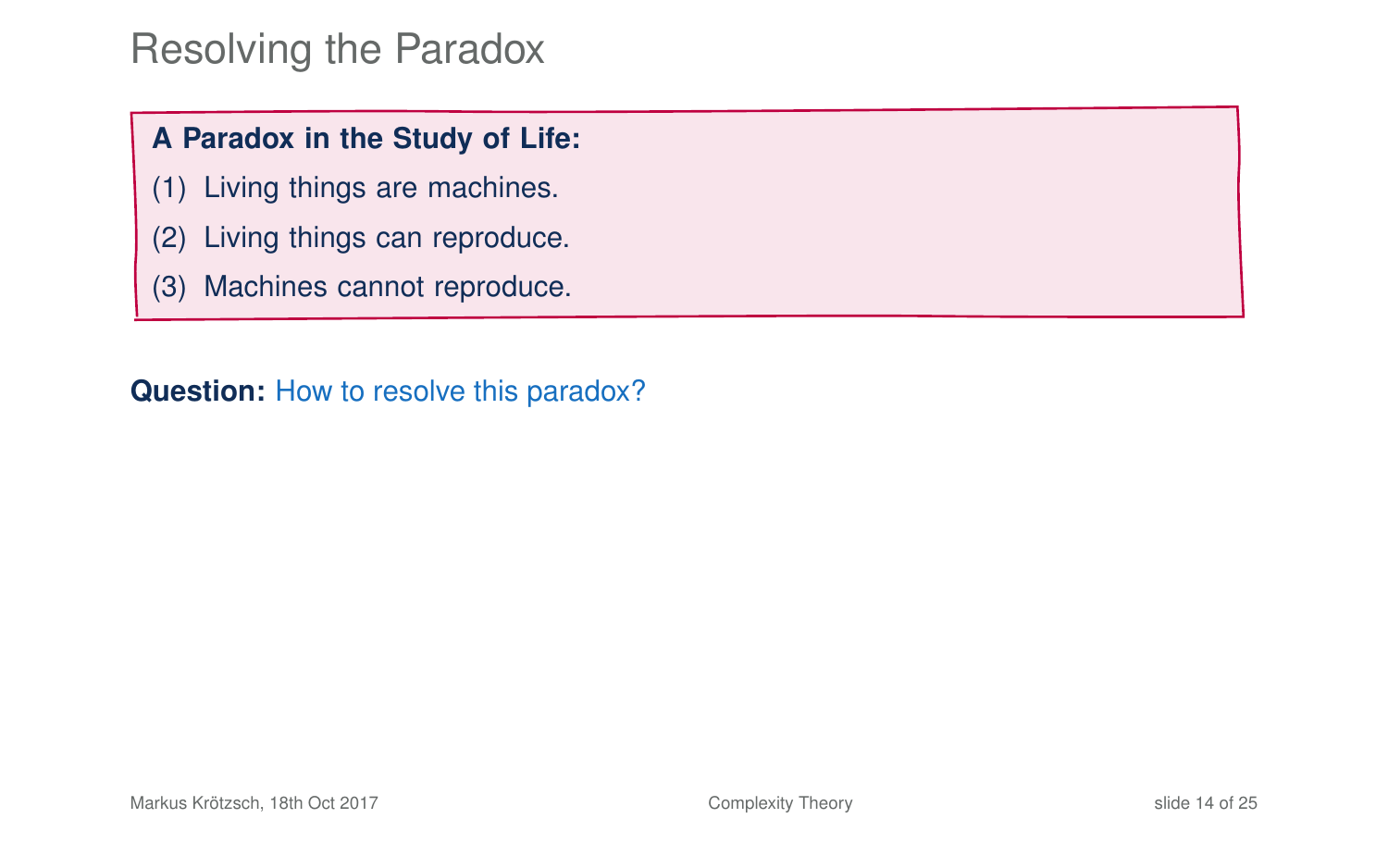#### Resolving the Paradox

#### **A Paradox in the Study of Life:**

- (1) Living things are machines.
- (2) Living things can reproduce.
- (3) Machines cannot reproduce.

**Question:** How to resolve this paradox?

#### **Answer:** Assertion (3) is wrong.

In particular, the underlying argument of "more information" and "greater complexity" needed by the producing machine is flawed: there are TMs that reproduce themselves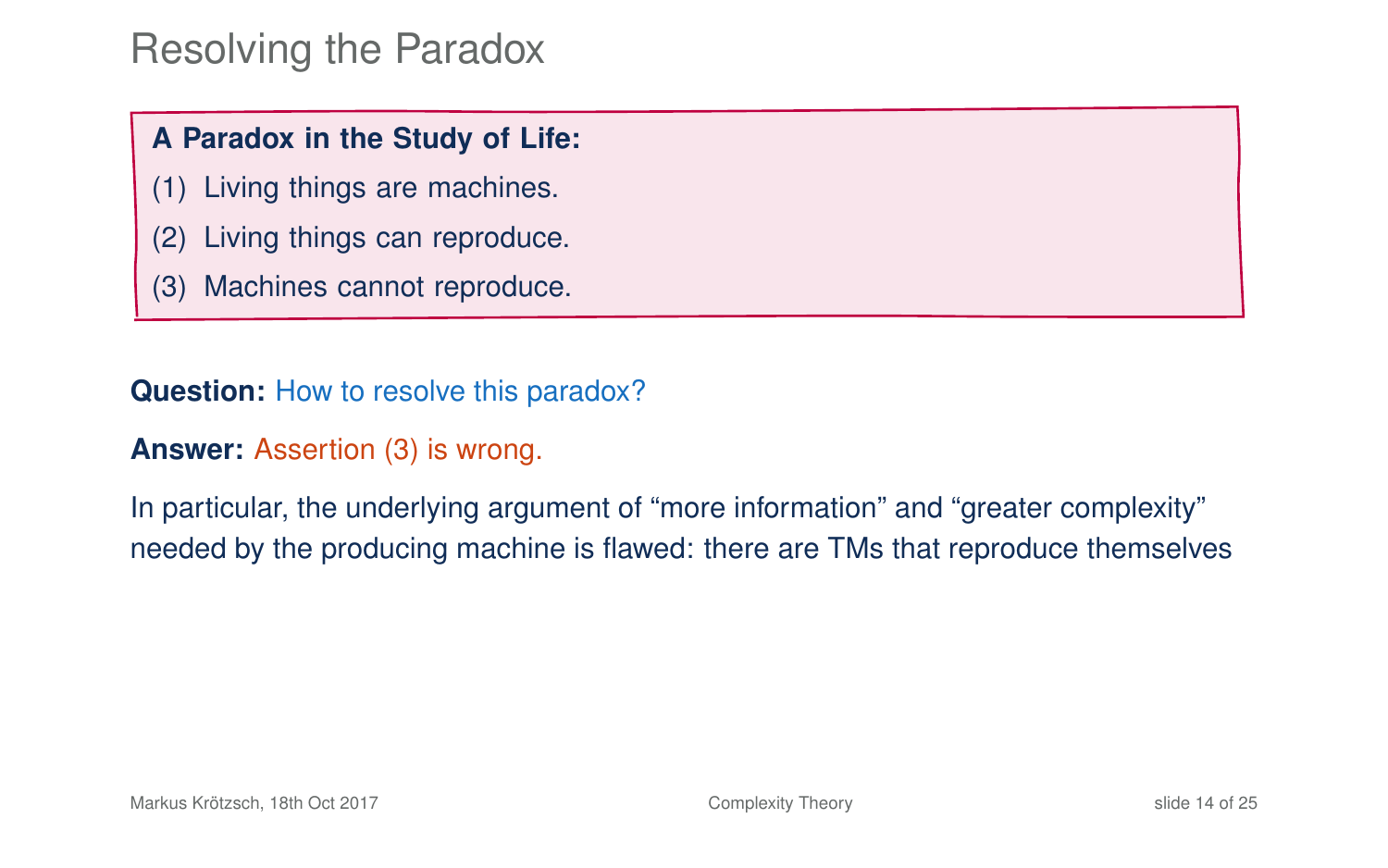Reproduction of TMs is closely related to the task of creating a program that prints its own source code:

**Definition 4.16:** A quine is a program that, when started without any input, will print out its own source code, and then stop.

Can Quines be created? How?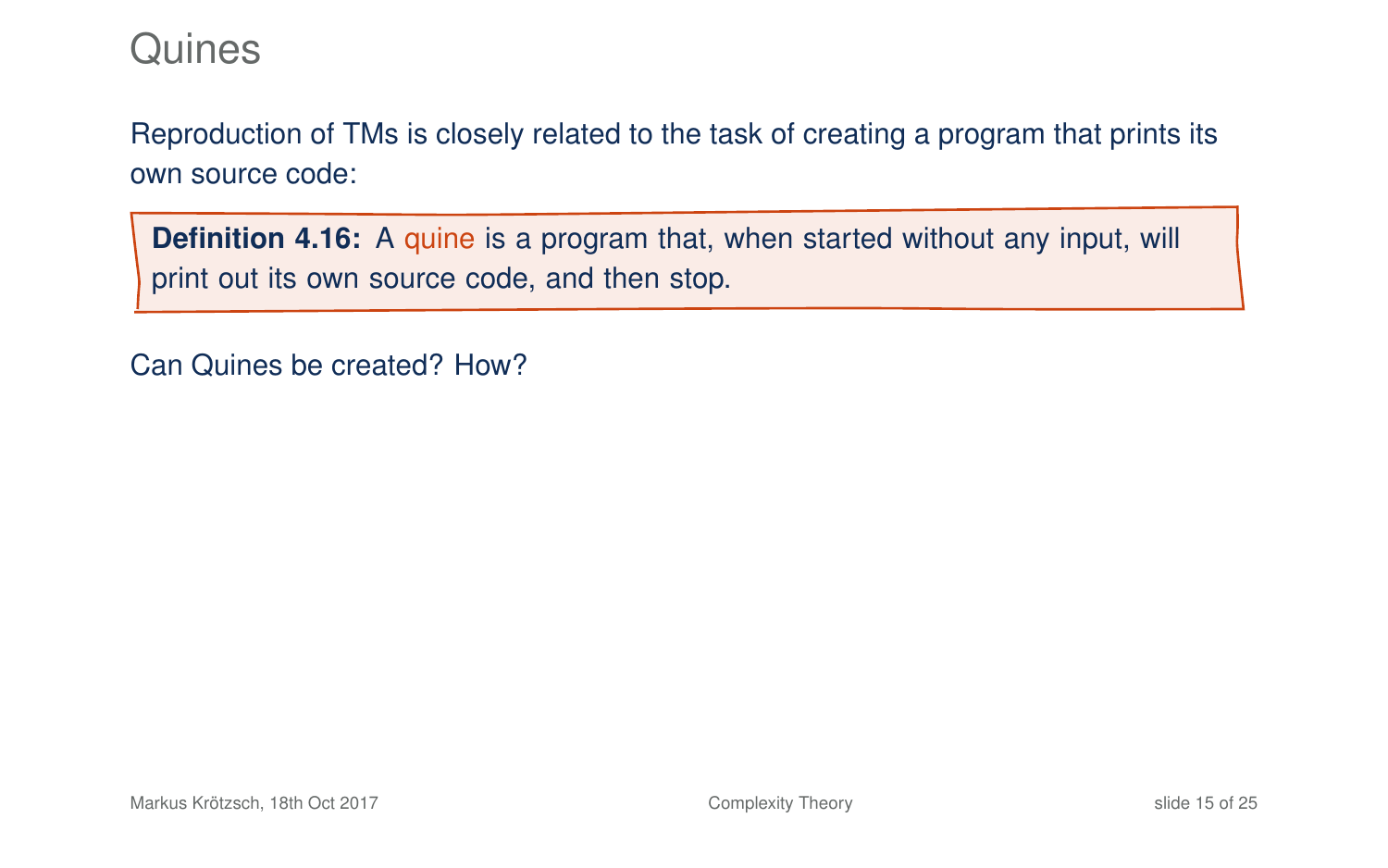Reproduction of TMs is closely related to the task of creating a program that prints its own source code:

**Definition 4.16:** A quine is a program that, when started without any input, will print out its own source code, and then stop.

Can Quines be created? How?

**Example 4.17 (A quine in English):** Print this sentence.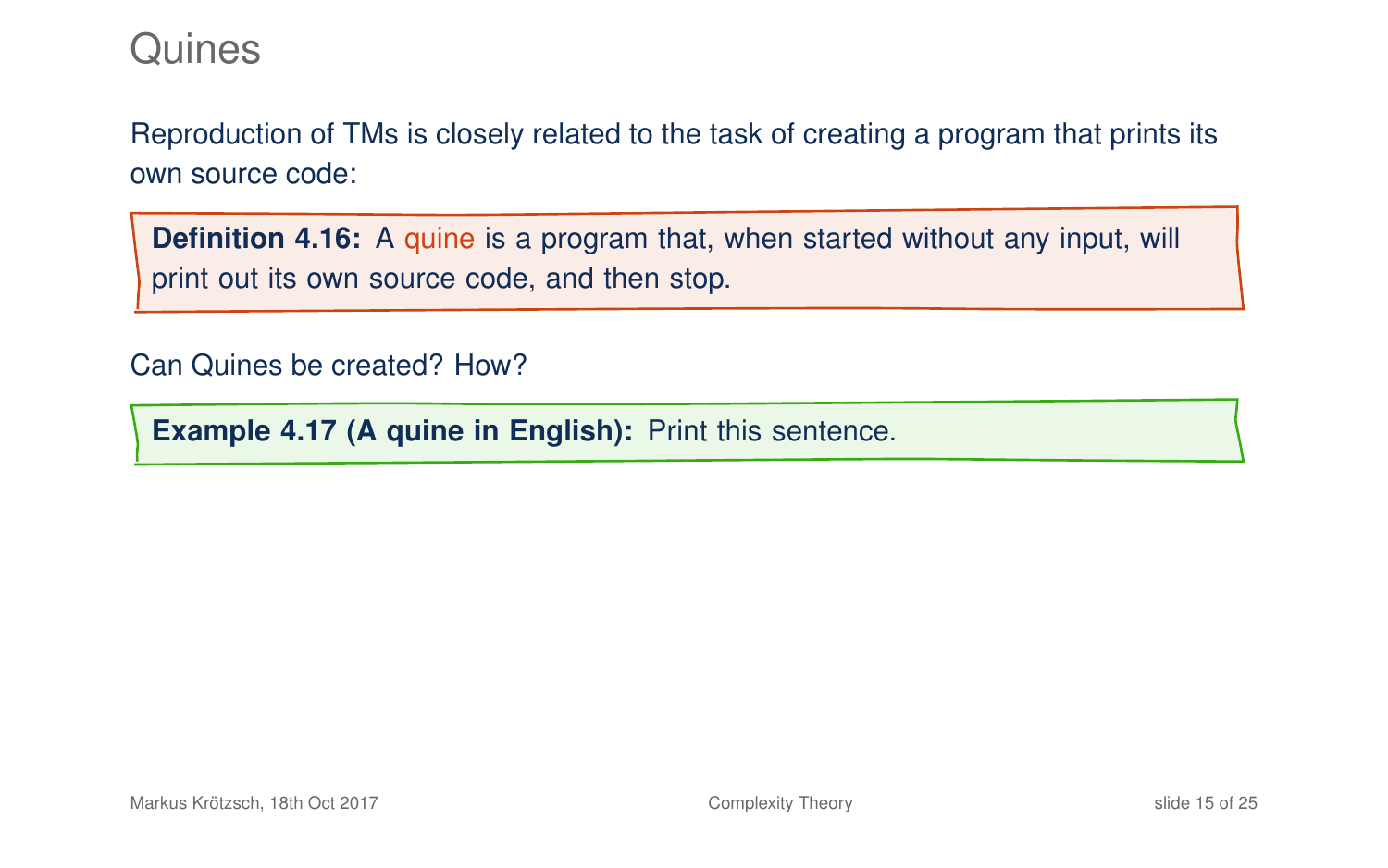Reproduction of TMs is closely related to the task of creating a program that prints its own source code:

**Definition 4.16:** A quine is a program that, when started without any input, will print out its own source code, and then stop.

#### Can Quines be created? How?

**Example 4.17 (A quine in English):** Print this sentence.

However, we cannot turn this into a program, since "this sentence" does often not correspond to available programming constructs.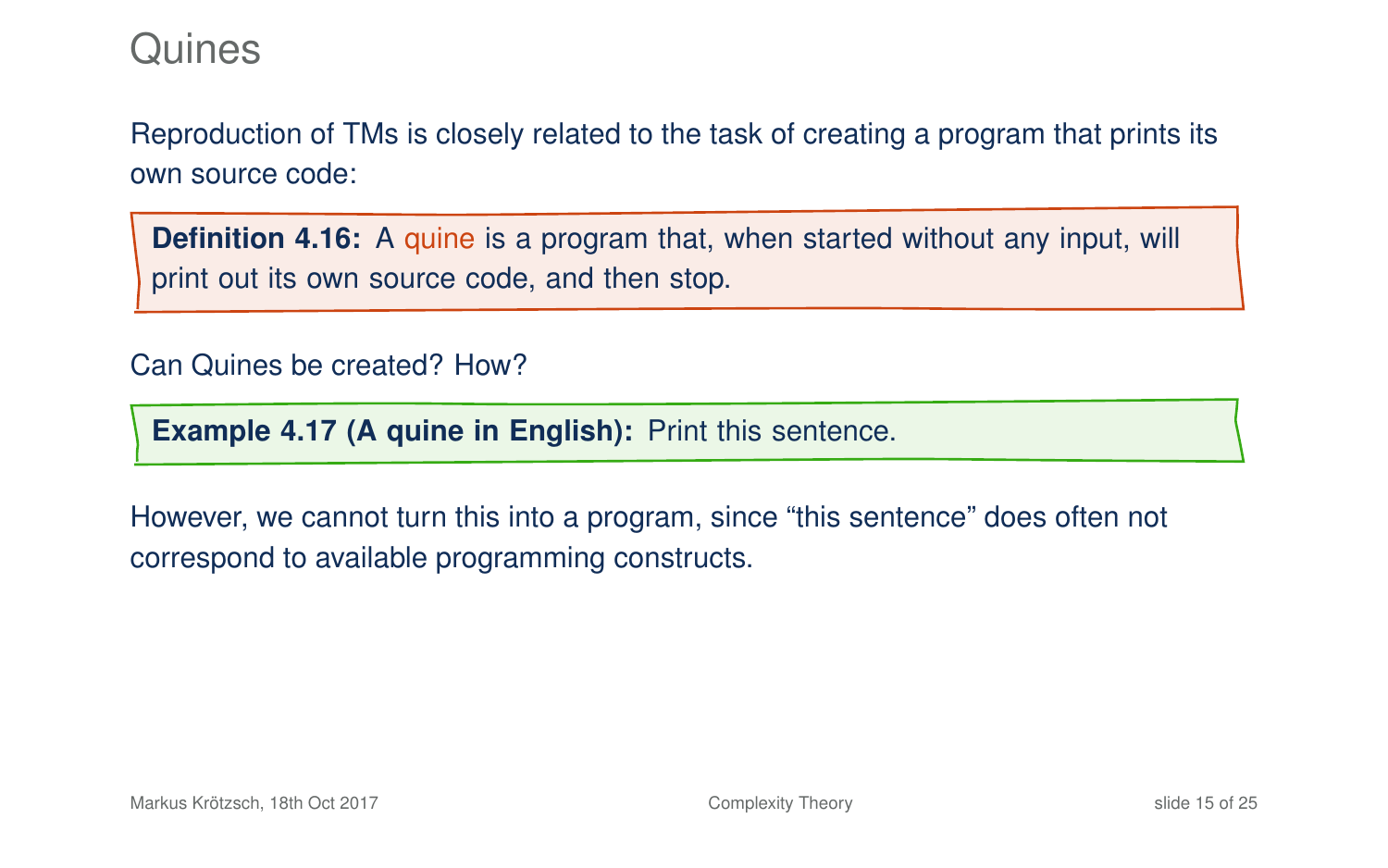Reproduction of TMs is closely related to the task of creating a program that prints its own source code:

**Definition 4.16:** A quine is a program that, when started without any input, will print out its own source code, and then stop.

#### Can Quines be created? How?

**Example 4.17 (A quine in English):** Print this sentence.

However, we cannot turn this into a program, since "this sentence" does often not correspond to available programming constructs.

**Example 4.18 (Another quine in English):** Print the following sentence twice, the second times in quotes. "Print the following sentence twice, the second times in quotes."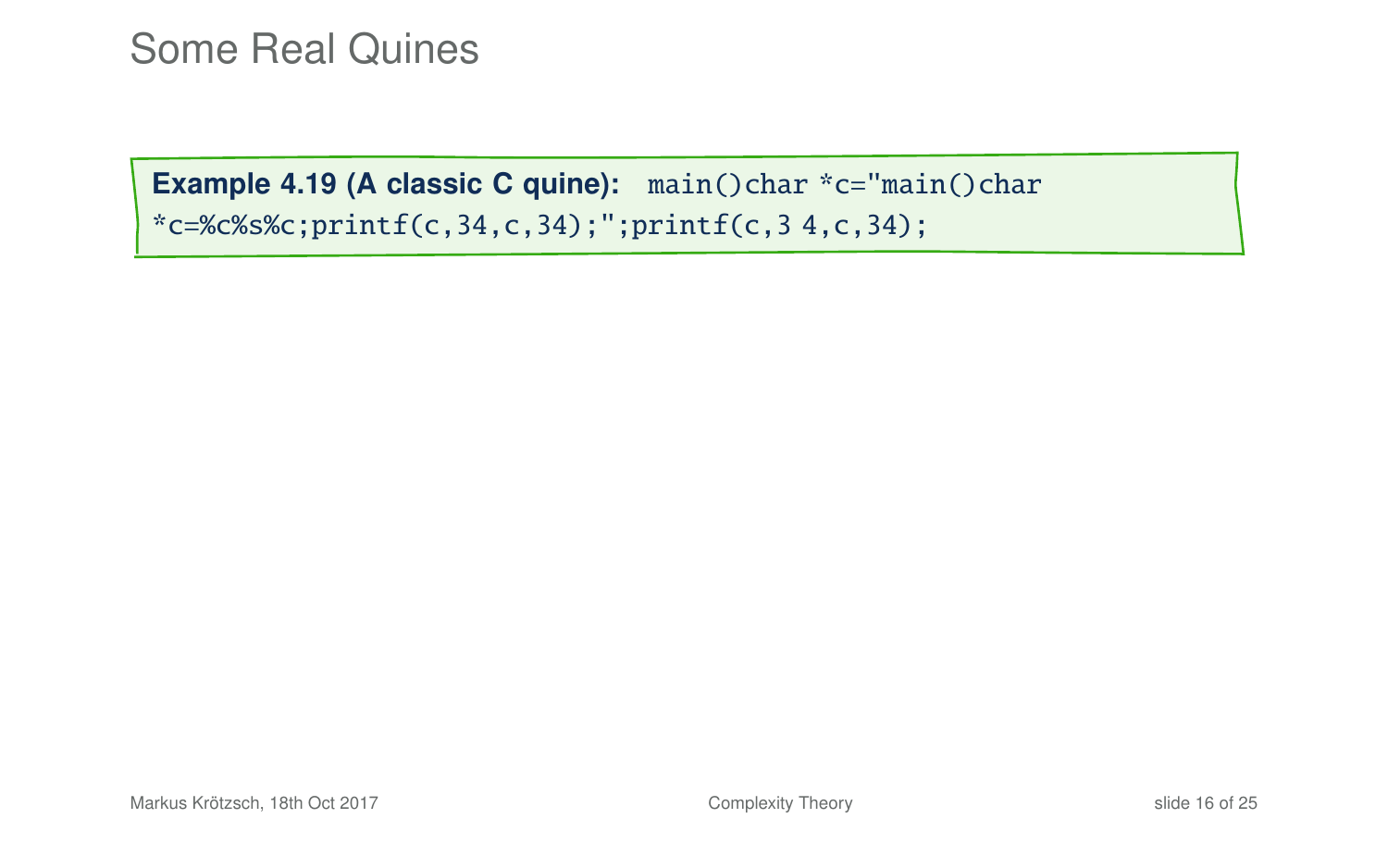**Example 4.20 (The shortest C quine, by Szymon Rusinkiewicz):**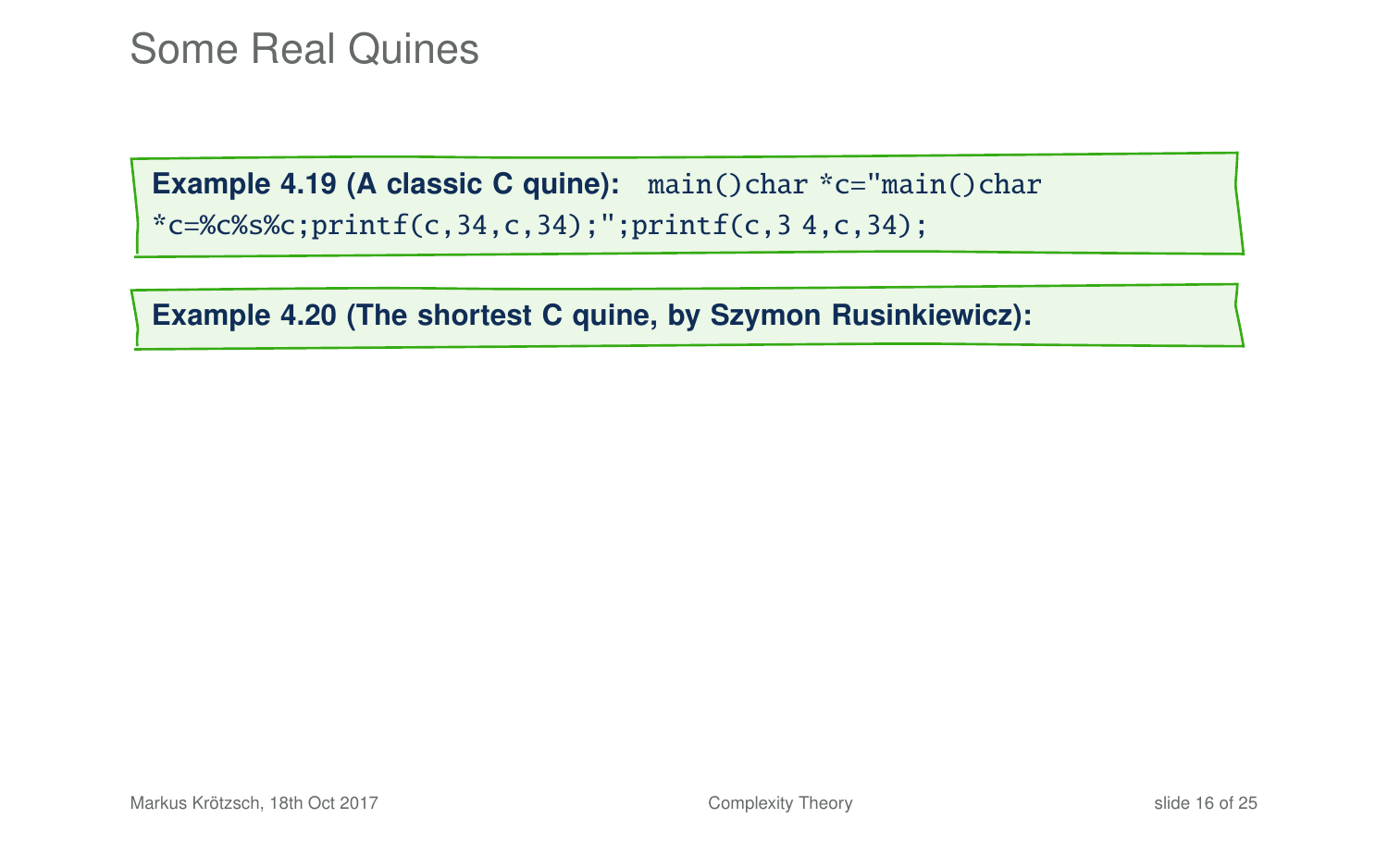**Example 4.20 (The shortest C quine, by Szymon Rusinkiewicz):**

**Example 4.21 (A Python quine by Frank Stajano):** l='l=%s;print l%%'l'';print l%'l'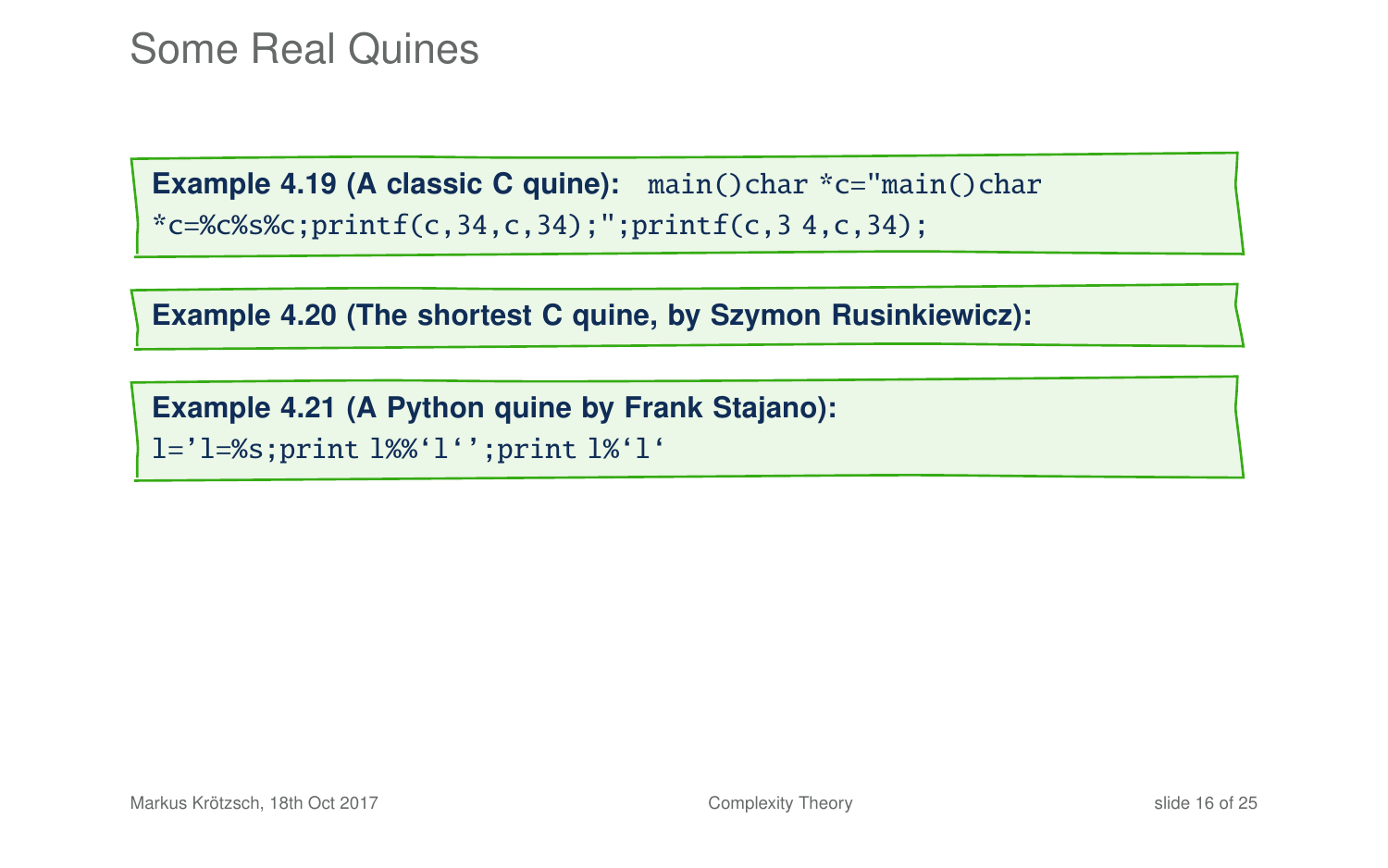**Example 4.20 (The shortest C quine, by Szymon Rusinkiewicz):**

**Example 4.21 (A Python quine by Frank Stajano):** l='l=%s;print l%%'l'';print l%'l'

**Note:** A variation are ouroboros quines that print out another program that prints out the original again. More steps are possible. See, e.g., <https://github.com/mame/quine-relay> for one with 100 steps.

Other variations exist [\(see Wikipedia\)](https://en.wikipedia.org/wiki/Quine_(computing)).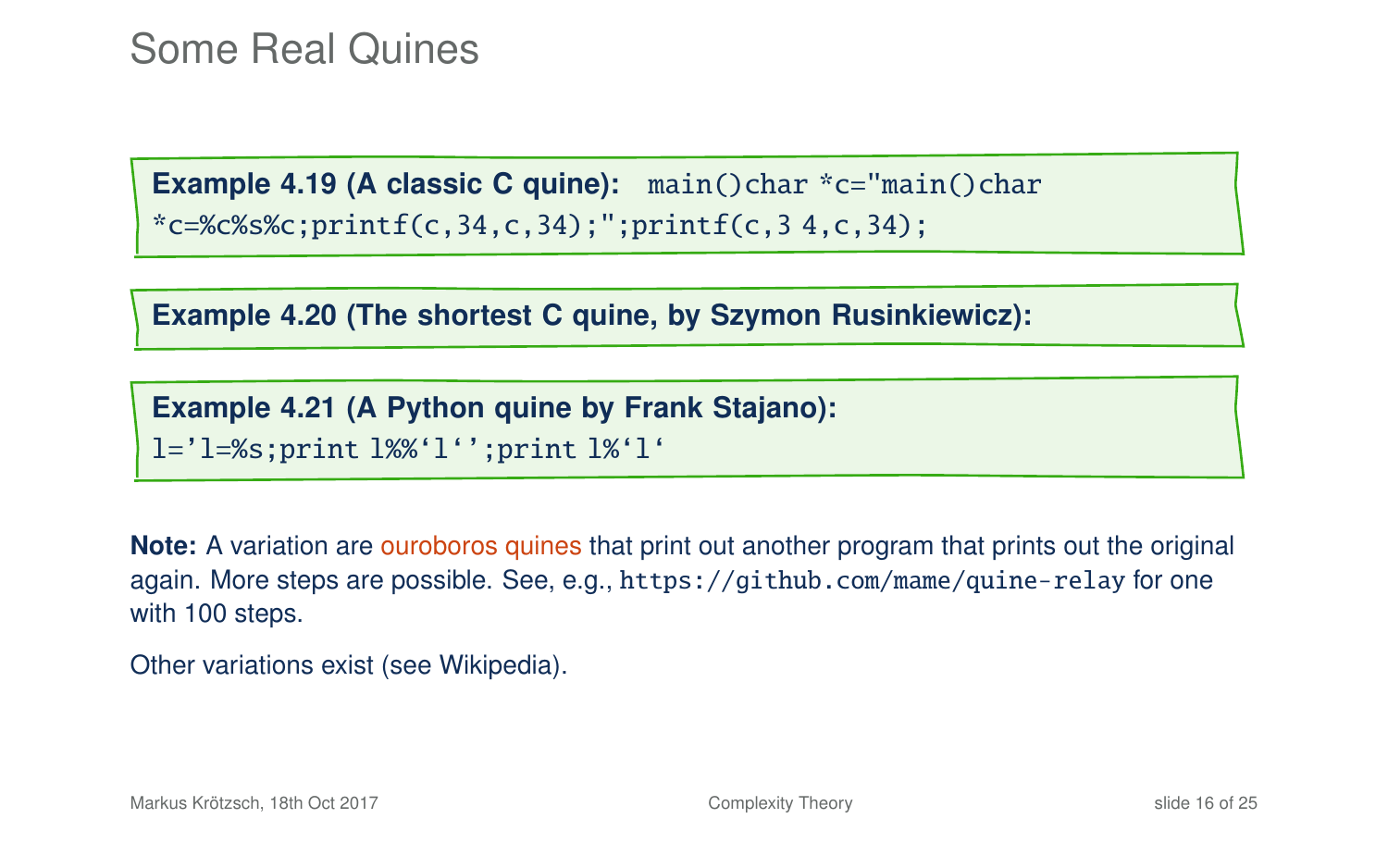#### Towards a TM Quine

We define a TM SELF that ignores its input and prints out a description of itself. (A TM quine, where "source code" is interpreted as "encoding of the TM")

The following small result is helpful:

**Lemma 4.22:** There is a computable function  $q : \Sigma^* \to \Sigma^*$  such that, for each  $w \in \Sigma^*$ , the word  $q(w)$  is a TM that prints *w* and halts.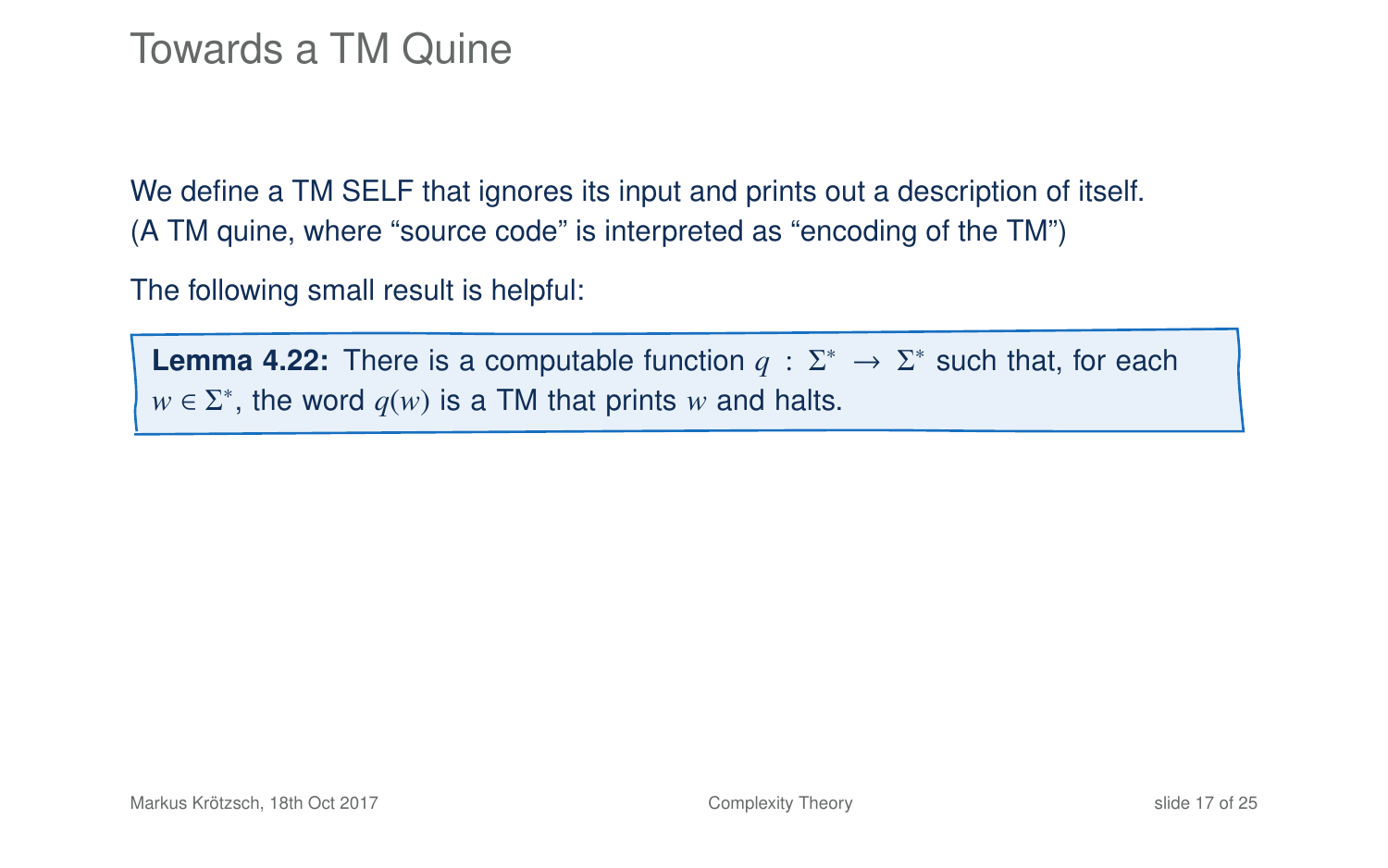#### Towards a TM Quine

We define a TM SELF that ignores its input and prints out a description of itself. (A TM quine, where "source code" is interpreted as "encoding of the TM")

The following small result is helpful:

**Lemma 4.22:** There is a computable function  $q : \Sigma^* \to \Sigma^*$  such that, for each  $w \in \Sigma^*$ , the word  $q(w)$  is a TM that prints *w* and halts.

**Proof:** For any word  $w$ , let  $\mathcal{P}_w$  be a TM that replaces the tape contents with the word  $w$ (clearly, this can easily be found for any *w*)

Now q is simply computed by a TM that, given w as input, constructs  $P_w$  and then computes and outputs  $\langle P_w \rangle$ .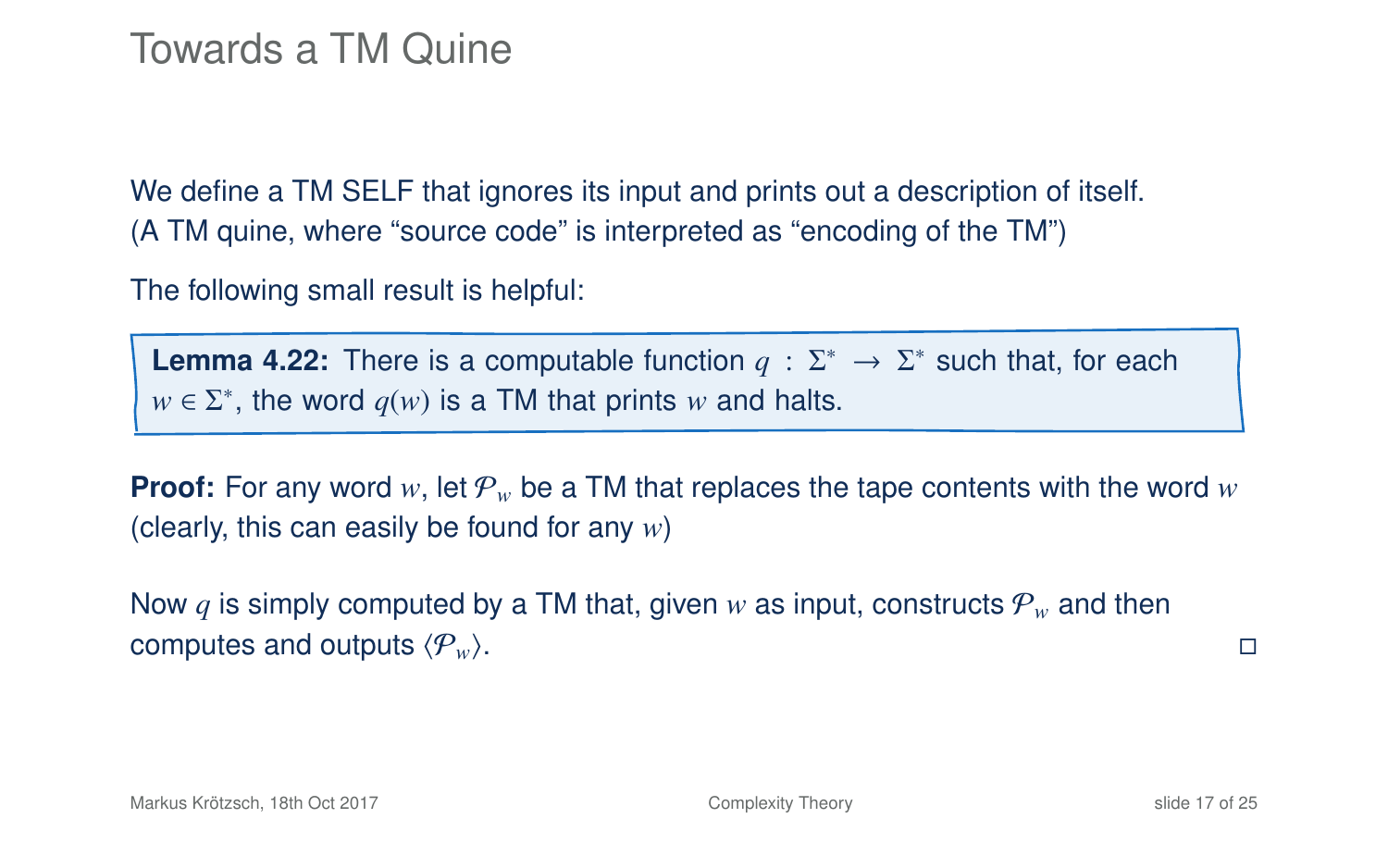# Defining the TM SELF

Like other quines, SELF consists of two parts:

- A Compute the "source code"  $\langle B \rangle$  of a suitable program *B*
- B Use  $\langle B \rangle$  to print out:

(1) source code  $\langle A \rangle$  that computes  $\langle B \rangle$  and (2) the source code  $\langle B \rangle$  itself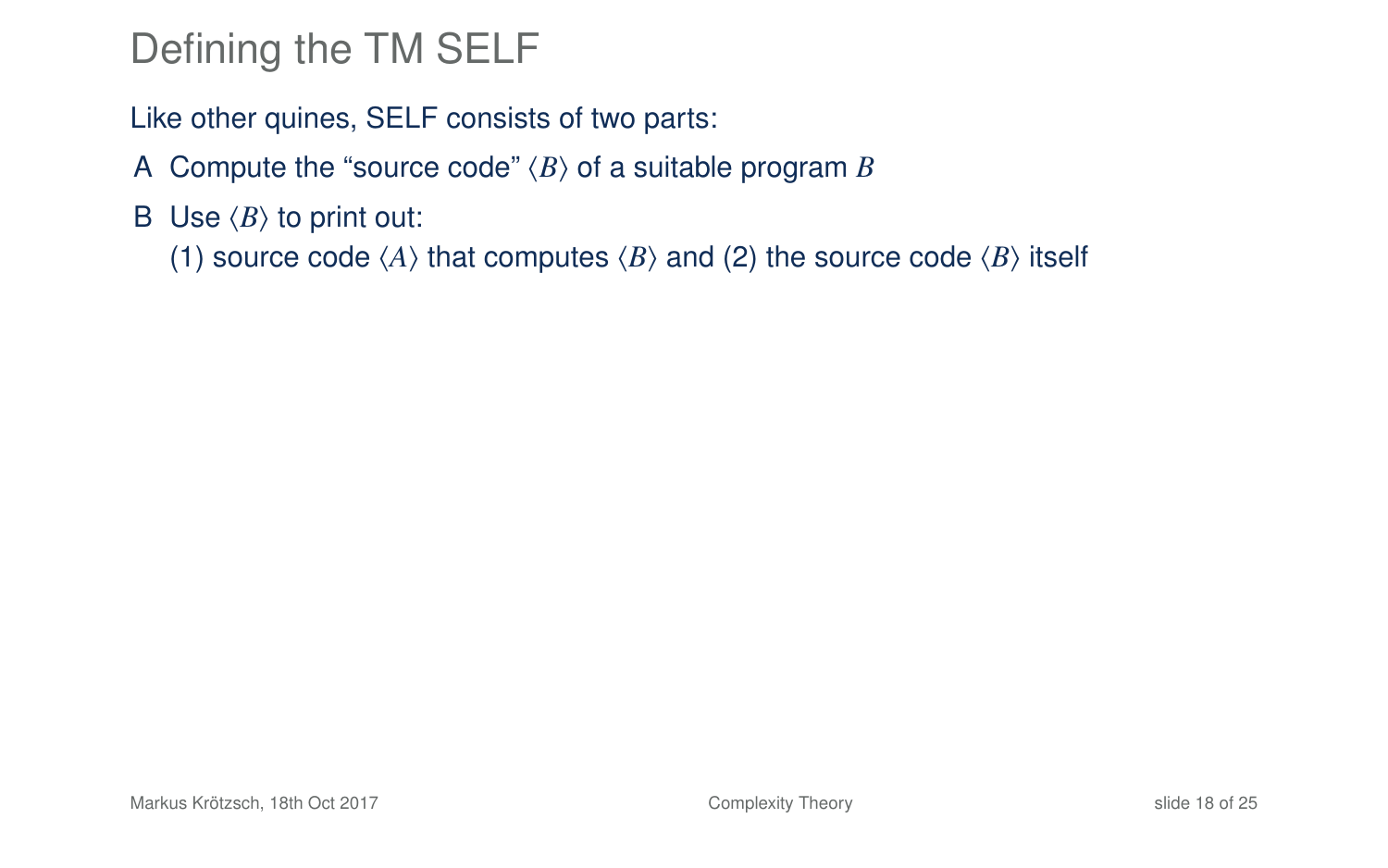# Defining the TM SELF

Like other quines, SELF consists of two parts:

- A Compute the "source code"  $\langle B \rangle$  of a suitable program *B*
- B Use  $\langle B \rangle$  to print out:

(1) source code  $\langle A \rangle$  that computes  $\langle B \rangle$  and (2) the source code  $\langle B \rangle$  itself

#### We know how to implement part A: use the TM  $P_{\ell B}$

(however, to actually do this, we need to know *B* first)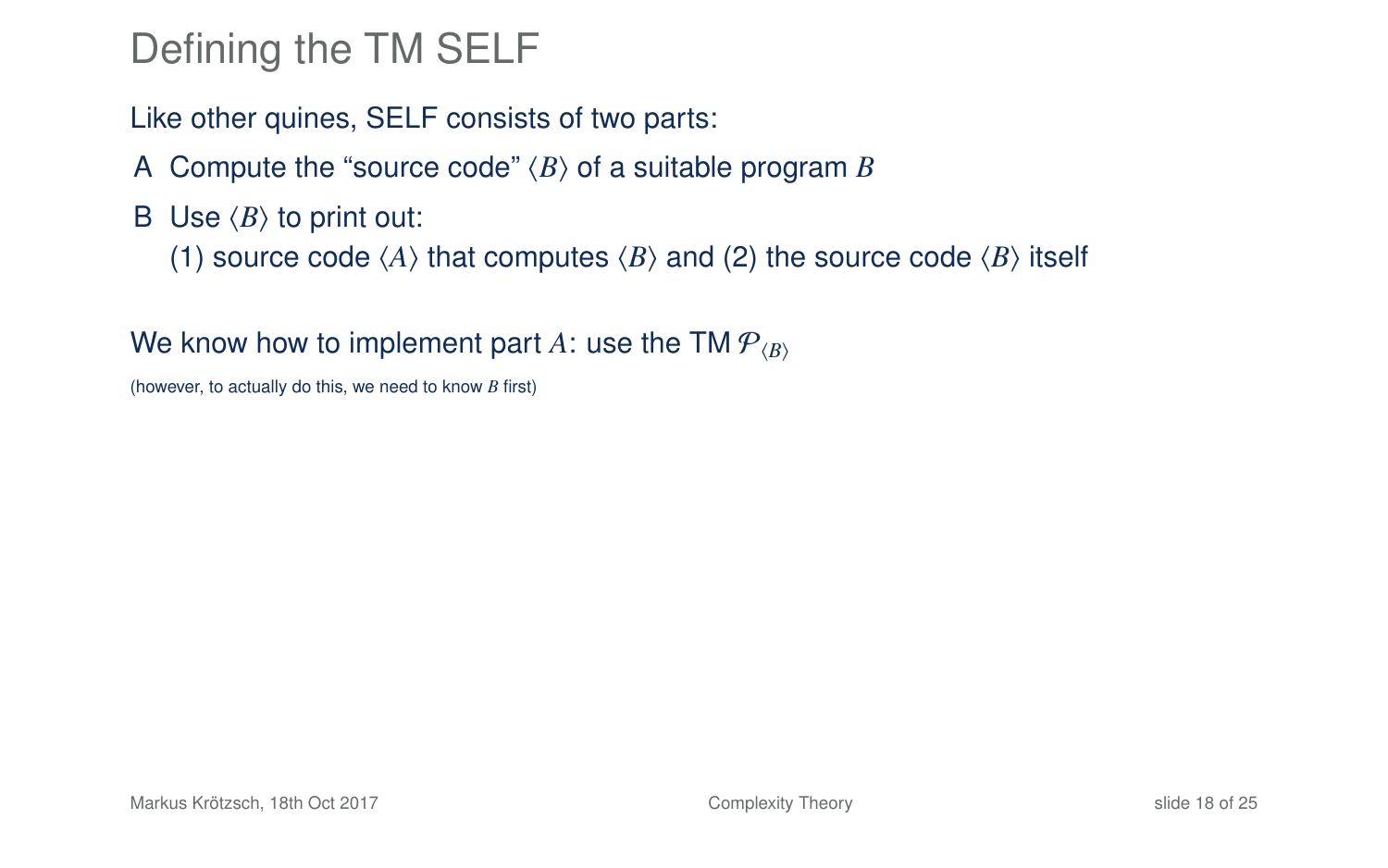# Defining the TM SELF

Like other quines, SELF consists of two parts:

- A Compute the "source code"  $\langle B \rangle$  of a suitable program *B*
- B Use  $\langle B \rangle$  to print out:

(1) source code  $\langle A \rangle$  that computes  $\langle B \rangle$  and (2) the source code  $\langle B \rangle$  itself

#### We know how to implement part A: use the TM  $P_{\ell B}$

(however, to actually do this, we need to know *B* first)

#### *B* in turn can work as follows:

Given some input string  $\langle M \rangle$ :

- compute  $q(\langle M \rangle)$
- concatenate the TMs given by  $q(\langle M \rangle)$  and  $\langle M \rangle$ (take a disjoint union of states where any halting state of  $\langle M \rangle$  gets a transition to the starting state of  $q(\langle M \rangle)$ )
- output the encoding of the resulting machine

#### Then part *B* does not depend on *A*, so we can really define *A* as  $\mathcal{P}_{\langle B \rangle}$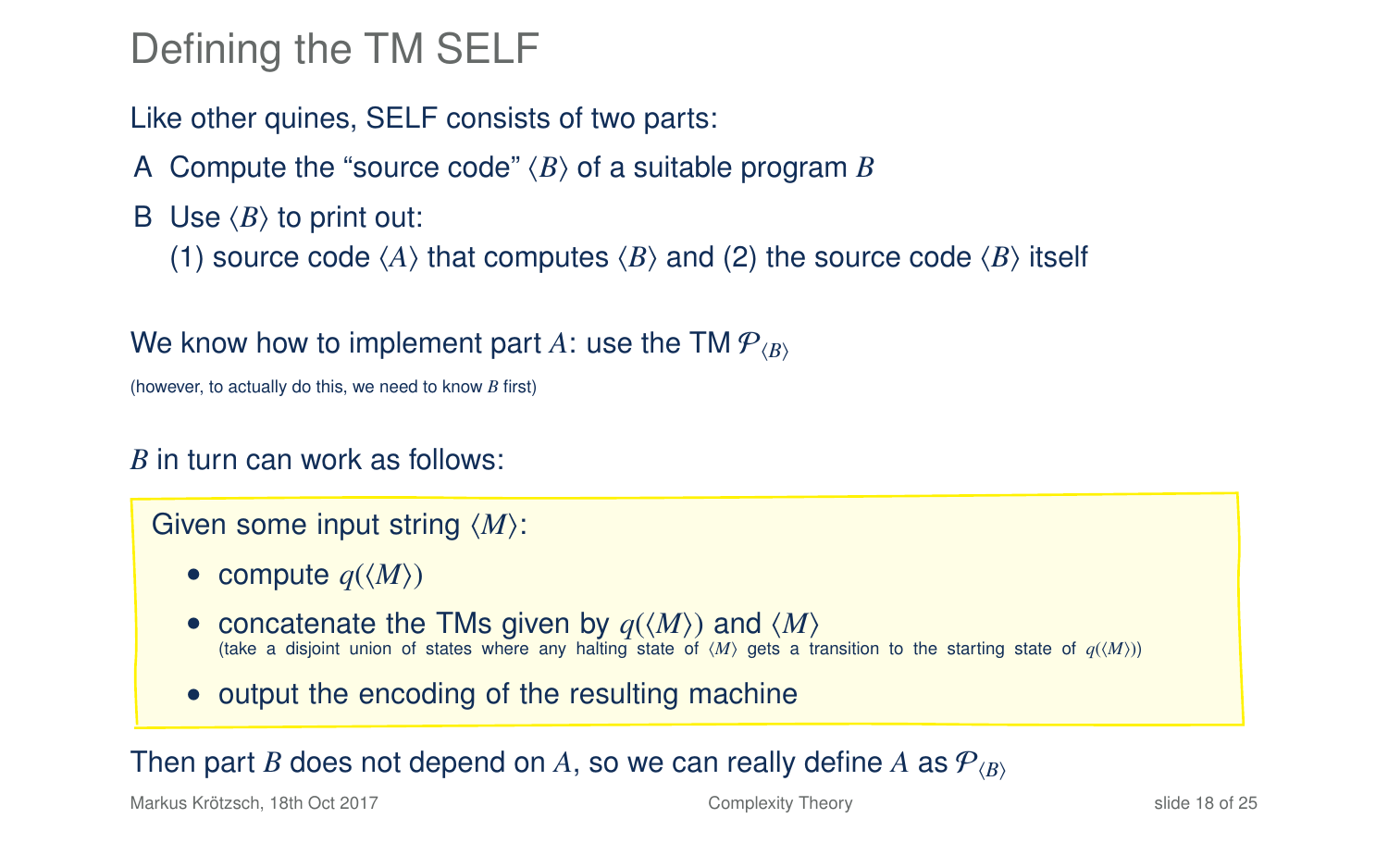# Summary: SELF TM

So how did we construct our TM quine now?

**Step 1:** We define some TM *B* that behaves as follows:

```
Given some input string \langle M \rangle:
```
- compute  $q(\langle M \rangle)$
- concatenate the TMs given by  $q(\langle M \rangle)$  and  $\langle M \rangle$ (take a disjoint union of states where any halting state of  $\langle M \rangle$  gets a transition to the starting state of  $q(\langle M \rangle)$ )
- output the encoding of the resulting machine

**Step 2:** We define SELF to be the TM constructed by *B* on input  $\langle B \rangle$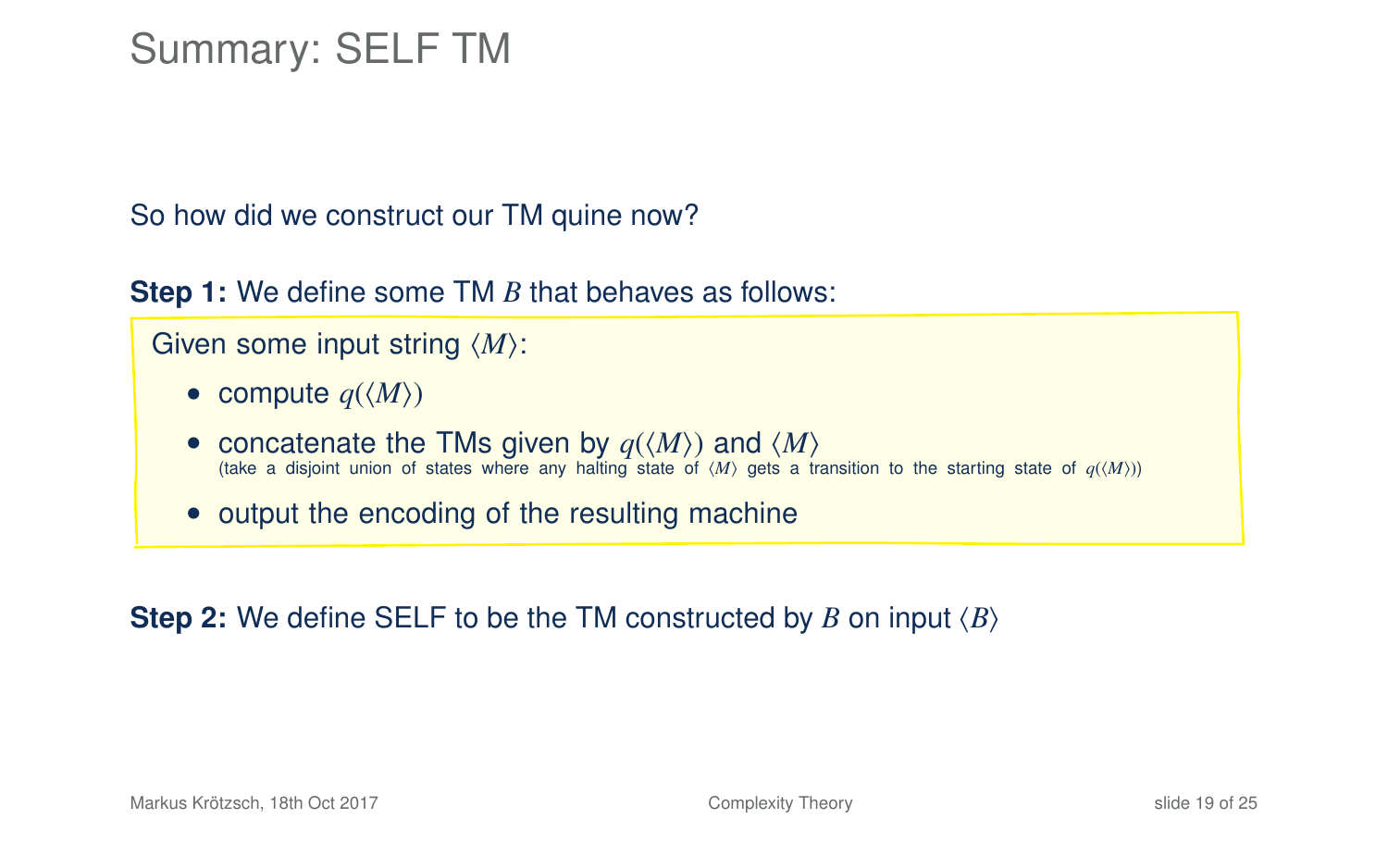### The Recursion Theorem

Going further, we can allow any TM to access its own description during the computation:

**Theorem 4.23 (Recursion Theorem):** Let  $t : \Sigma^* \times \Sigma^* \to \Sigma^*$  be a function computed by some TM  $\mathcal T$  (assuming a suitable encoding of pairs of words over  $\Sigma^*$ ). Then there is a TM  $\mathcal R$  that computes a function  $r : \Sigma^* \to \Sigma^*$  such that

<span id="page-51-0"></span> $r(w) = t(\langle R \rangle, w)$ 

for every  $w \in \Sigma^*$ .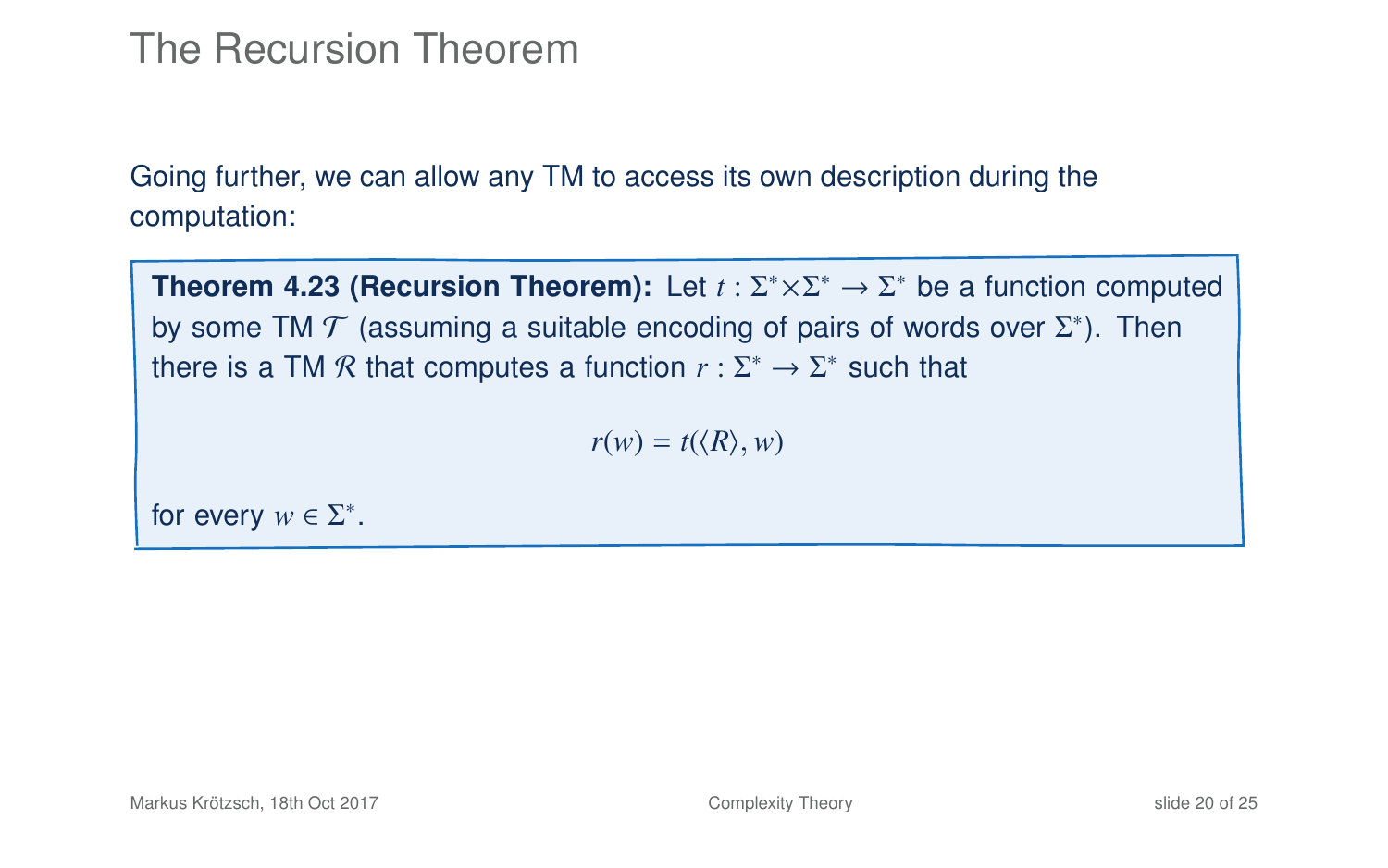### The Recursion Theorem

Going further, we can allow any TM to access its own description during the computation:

**Theorem 4.23 (Recursion Theorem):** Let  $t : \Sigma^* \times \Sigma^* \to \Sigma^*$  be a function computed by some TM  $\mathcal T$  (assuming a suitable encoding of pairs of words over  $\Sigma^*$ ). Then there is a TM  $\mathcal R$  that computes a function  $r : \Sigma^* \to \Sigma^*$  such that

 $r(w) = t(\langle R \rangle, w)$ 

for every  $w \in \Sigma^*$ .

**Intuition:** To make a TM that can use its own description, we first devise a TM  $\mathcal{T}$  (to compute *t*) that receives the description of a machine as extra input. The theorem yields a TM R that operates like R does but with R's description filled in automatically.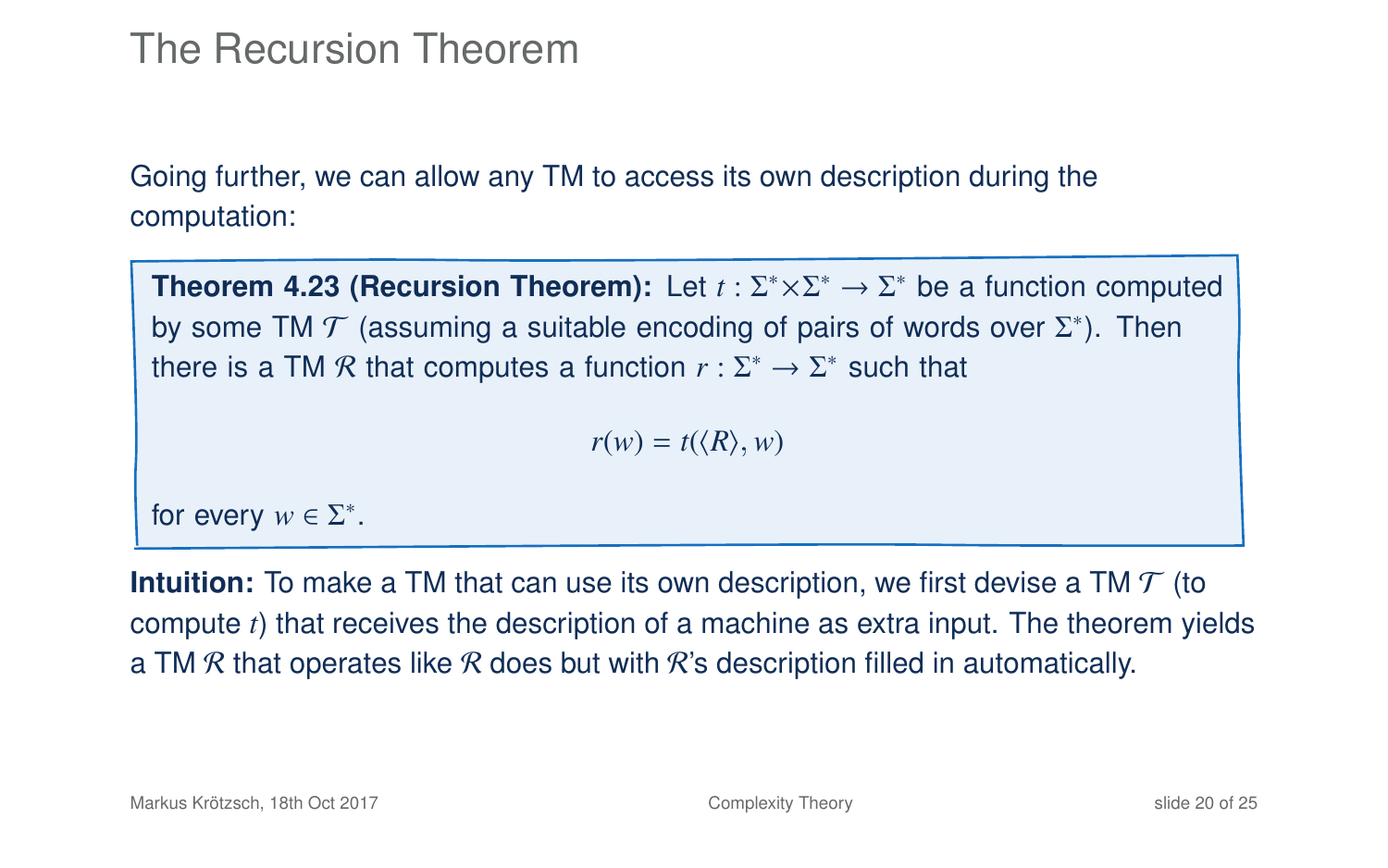**Theorem 4[.23](#page-51-0) (Recursion Theorem):** Let  $t : \Sigma^* \times \Sigma^* \to \Sigma^*$  be a function computed by some TM  $\mathcal T$  (assuming a suitable encoding of pairs of words over  $\Sigma^*$ ). Then there is a TM R that computes a function  $r : \Sigma^* \to \Sigma^*$  such that  $r(w) = t(\langle R \rangle, w)$  for every  $w \in \Sigma^*$ .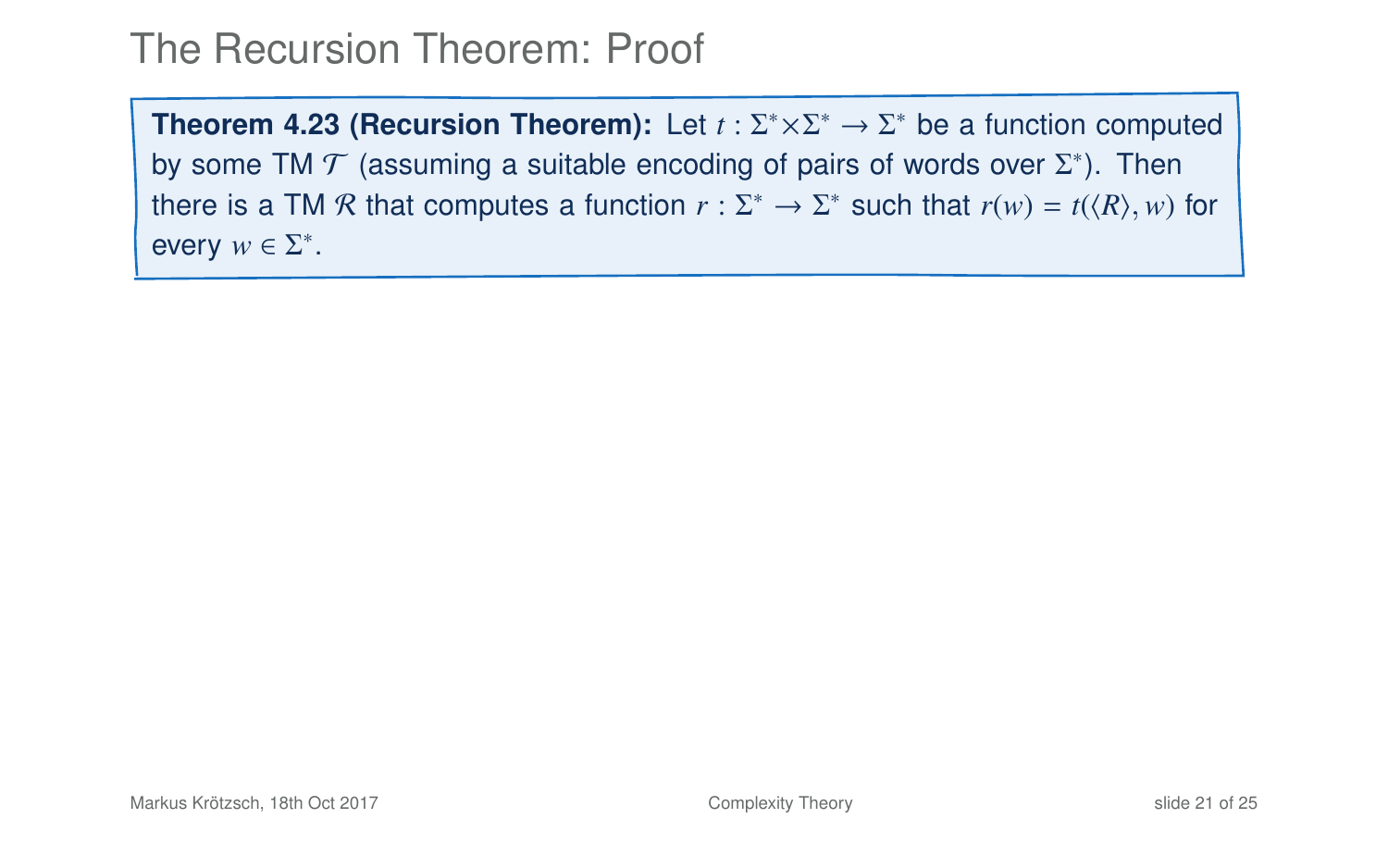**Theorem 4[.23](#page-51-0) (Recursion Theorem):** Let  $t : \Sigma^* \times \Sigma^* \to \Sigma^*$  be a function computed by some TM  $\mathcal T$  (assuming a suitable encoding of pairs of words over  $\Sigma^*$ ). Then there is a TM R that computes a function  $r : \Sigma^* \to \Sigma^*$  such that  $r(w) = t(\langle R \rangle, w)$  for every  $w \in \Sigma^*$ .

**Proof:** The proof is similar to the construction of SELF, using a TM with three parts *A*, *B* and *T*: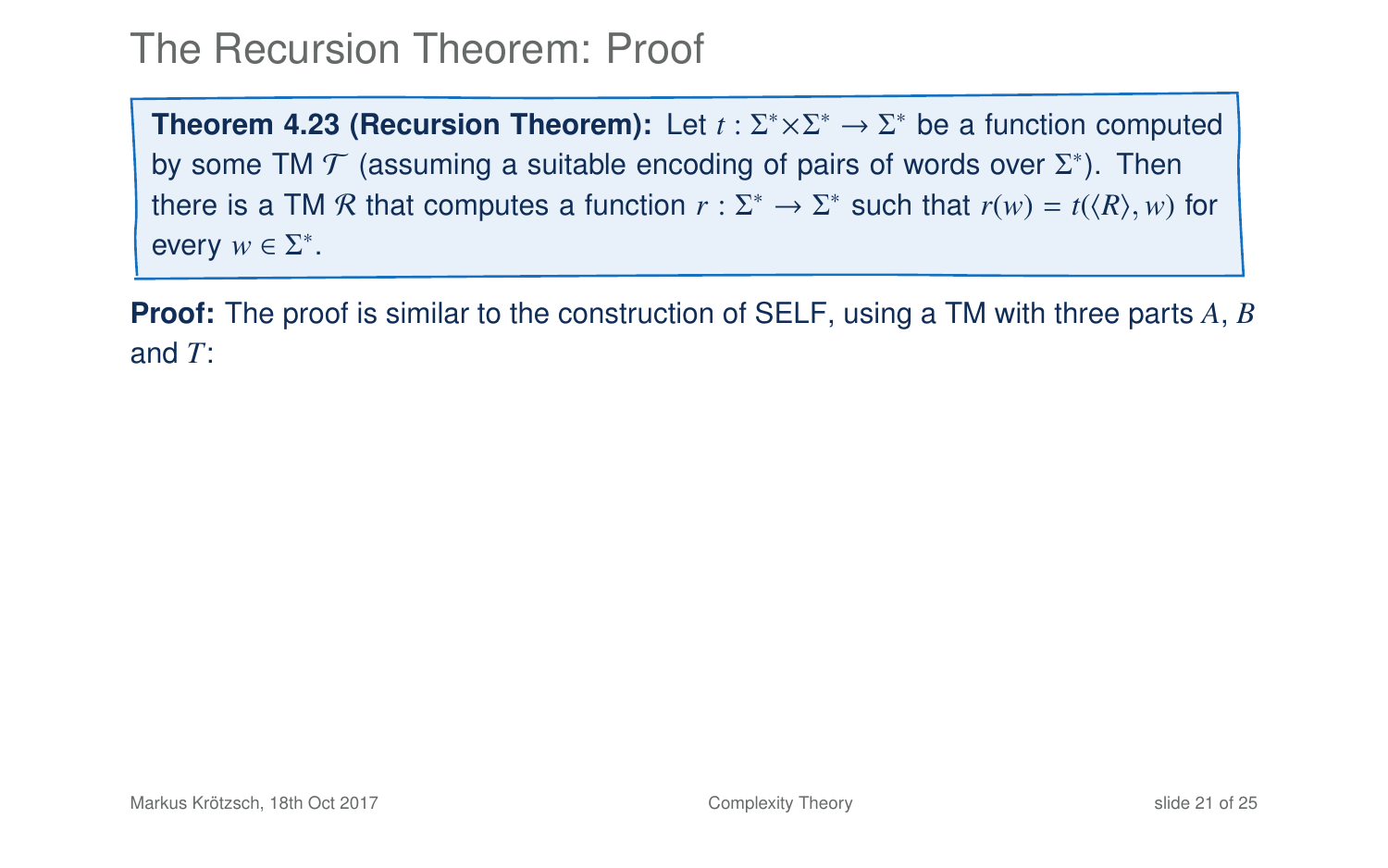**Theorem 4[.23](#page-51-0) (Recursion Theorem):** Let  $t : \Sigma^* \times \Sigma^* \to \Sigma^*$  be a function computed by some TM  $\mathcal T$  (assuming a suitable encoding of pairs of words over  $\Sigma^*$ ). Then there is a TM R that computes a function  $r : \Sigma^* \to \Sigma^*$  such that  $r(w) = t(\langle R \rangle, w)$  for every  $w \in \Sigma^*$ .

**Proof:** The proof is similar to the construction of SELF, using a TM with three parts *A*, *B* and *T*:

• A: print  $\langle BT \rangle$  (like  $P_{\langle BT \rangle}$  but without deleting the input)

we use *BT* to denote the concatenation of the TM parts *B* and *T* in one TM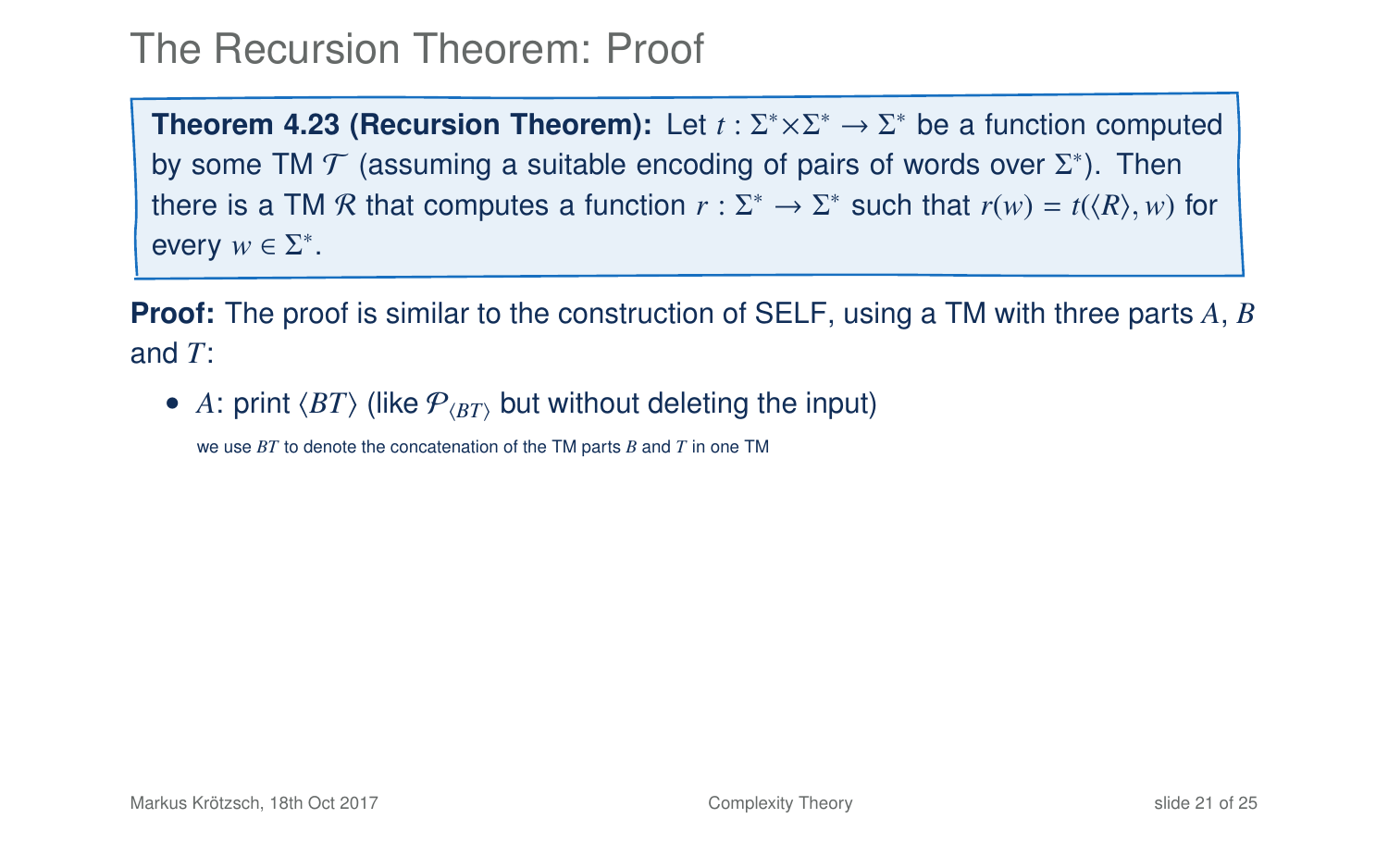**Theorem 4[.23](#page-51-0) (Recursion Theorem):** Let  $t : \Sigma^* \times \Sigma^* \to \Sigma^*$  be a function computed by some TM  $\mathcal T$  (assuming a suitable encoding of pairs of words over  $\Sigma^*$ ). Then there is a TM R that computes a function  $r : \Sigma^* \to \Sigma^*$  such that  $r(w) = t(\langle R \rangle, w)$  for every  $w \in \Sigma^*$ .

**Proof:** The proof is similar to the construction of SELF, using a TM with three parts *A*, *B* and *T*:

• A: print  $\langle BT \rangle$  (like  $P_{\langle BT \rangle}$  but without deleting the input)

we use *BT* to denote the concatenation of the TM parts *B* and *T* in one TM

• *B*: on an input of form  $w\langle M \rangle$ , replace  $\langle M \rangle$  by an encoding of the concatenation of  $q'(\langle M \rangle)$  and  $\langle M \rangle$ 

where  $q'(v)$  is like  $q$  but returns a TM that adds  $v$  at the end of the tape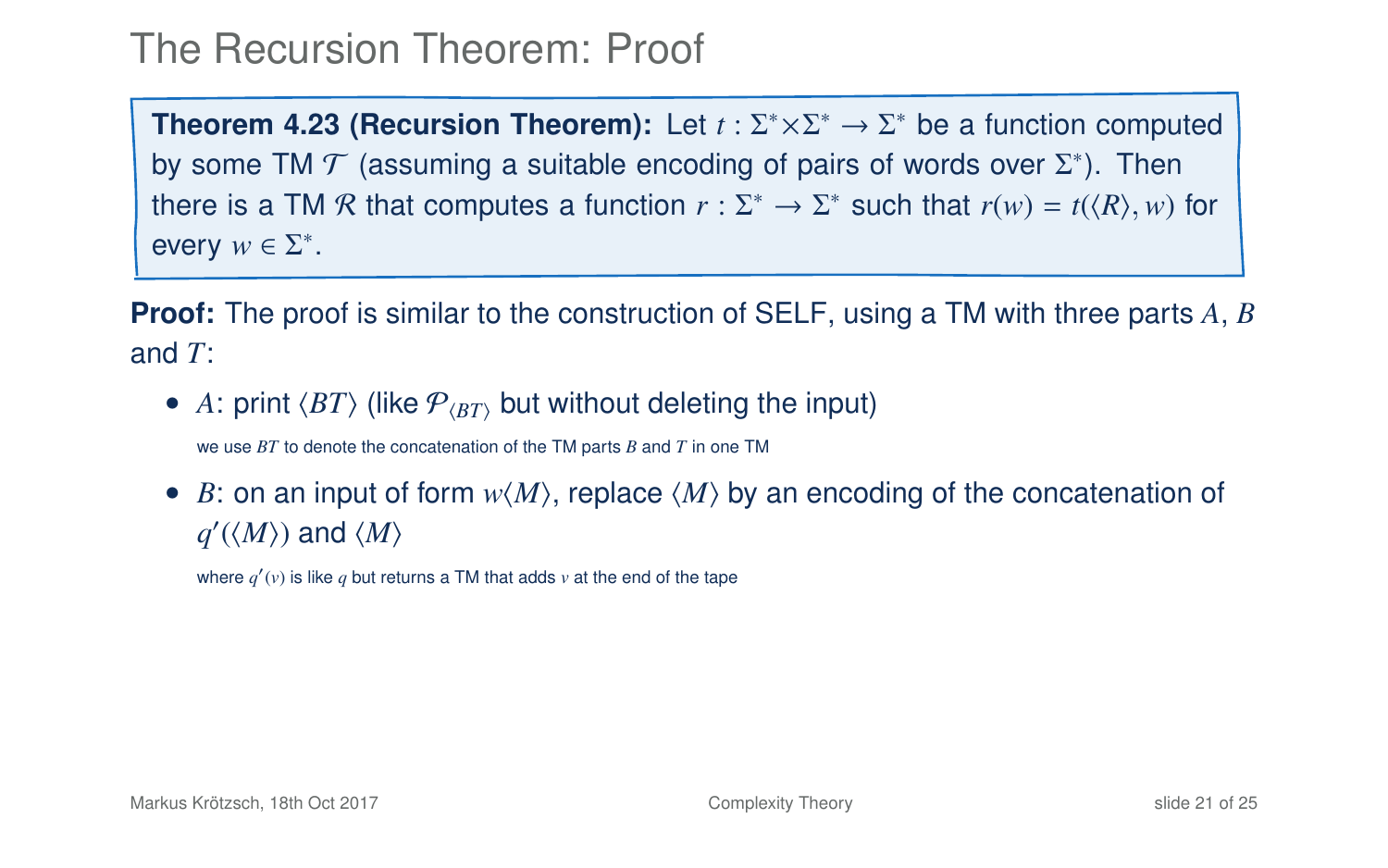**Theorem 4[.23](#page-51-0) (Recursion Theorem):** Let  $t : \Sigma^* \times \Sigma^* \to \Sigma^*$  be a function computed by some TM  $\mathcal T$  (assuming a suitable encoding of pairs of words over  $\Sigma^*$ ). Then there is a TM R that computes a function  $r : \Sigma^* \to \Sigma^*$  such that  $r(w) = t(\langle R \rangle, w)$  for every  $w \in \Sigma^*$ .

**Proof:** The proof is similar to the construction of SELF, using a TM with three parts *A*, *B* and *T*:

• A: print  $\langle BT \rangle$  (like  $P_{\langle BT \rangle}$  but without deleting the input)

we use *BT* to denote the concatenation of the TM parts *B* and *T* in one TM

• *B*: on an input of form  $w\langle M \rangle$ , replace  $\langle M \rangle$  by an encoding of the concatenation of  $q'(\langle M \rangle)$  and  $\langle M \rangle$ 

where  $q'(v)$  is like  $q$  but returns a TM that adds  $v$  at the end of the tape

• *T*: run  $T$  on an input of form  $w\langle N\rangle$ 

We assume that our TM encoding can be written next to the input *w* witout risk of confusion.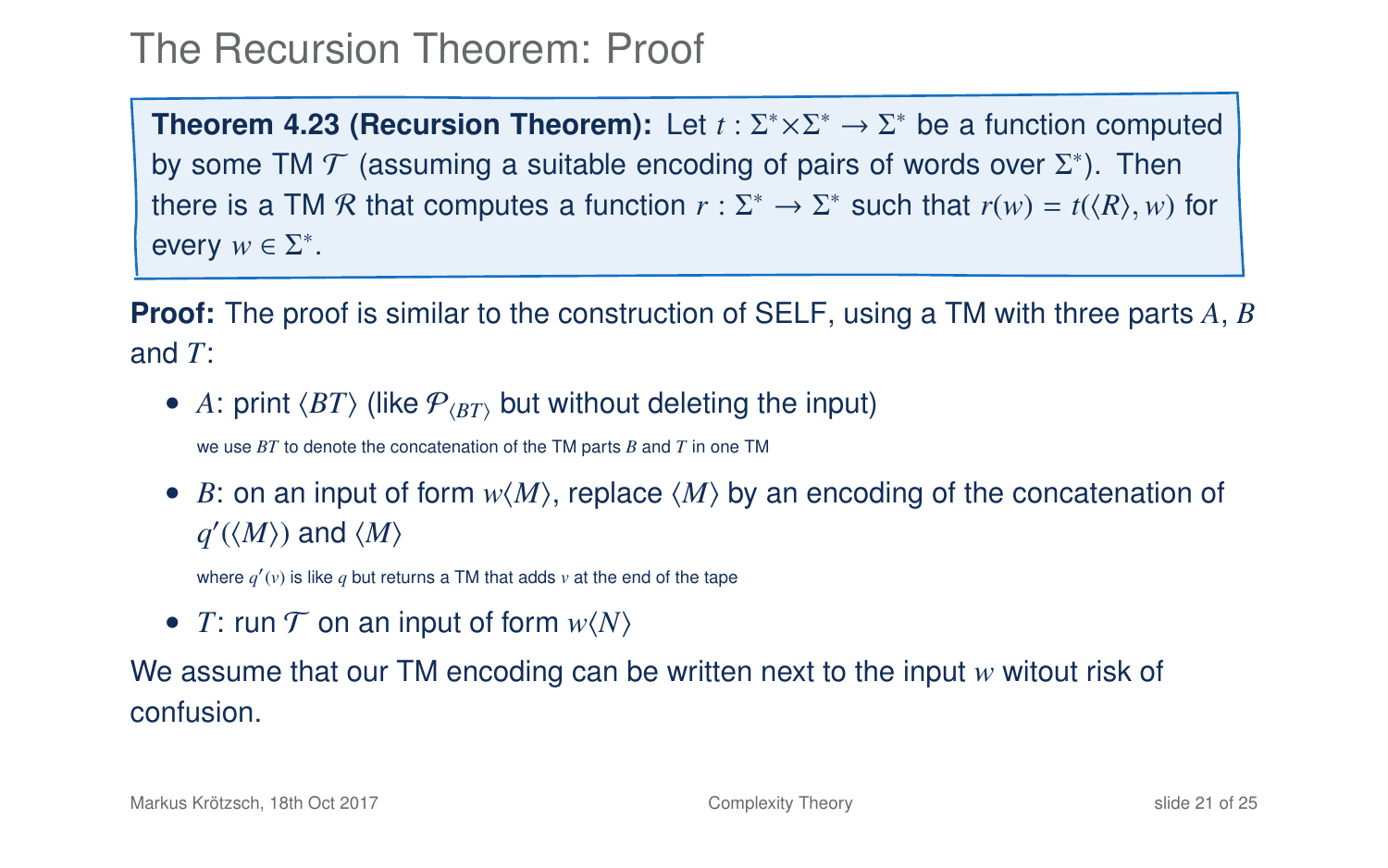**Theorem 4[.23](#page-51-0) (Recursion Theorem):** Let  $t : \Sigma^* \times \Sigma^* \to \Sigma^*$  be a function computed by some TM  $\mathcal T$  (assuming a suitable encoding of pairs of words over  $\Sigma^*$ ). Then there is a TM R that computes a function  $r : \Sigma^* \to \Sigma^*$  such that  $r(w) = t(\langle R \rangle, w)$  for every  $w \in \Sigma^*$ .

**Proof:** The proof is similar to the construction of SELF, using a TM with three parts *A*, *B* and *T*:

• A: print  $\langle BT \rangle$  (like  $P_{\langle BT \rangle}$  but without deleting the input)

we use *BT* to denote the concatenation of the TM parts *B* and *T* in one TM

• *B*: on an input of form  $w\langle M \rangle$ , replace  $\langle M \rangle$  by an encoding of the concatenation of  $q'(\langle M \rangle)$  and  $\langle M \rangle$ 

where  $q'(v)$  is like  $q$  but returns a TM that adds  $v$  at the end of the tape

• *T*: run  $T$  on an input of form  $w\langle N\rangle$ 

We assume that our TM encoding can be written next to the input *w* witout risk of confusion. Then R is the TM obtained as the concatenation of *A*, *B*, and *T*

This is the TM whose encoding *B* would write on some input  $w(BT)$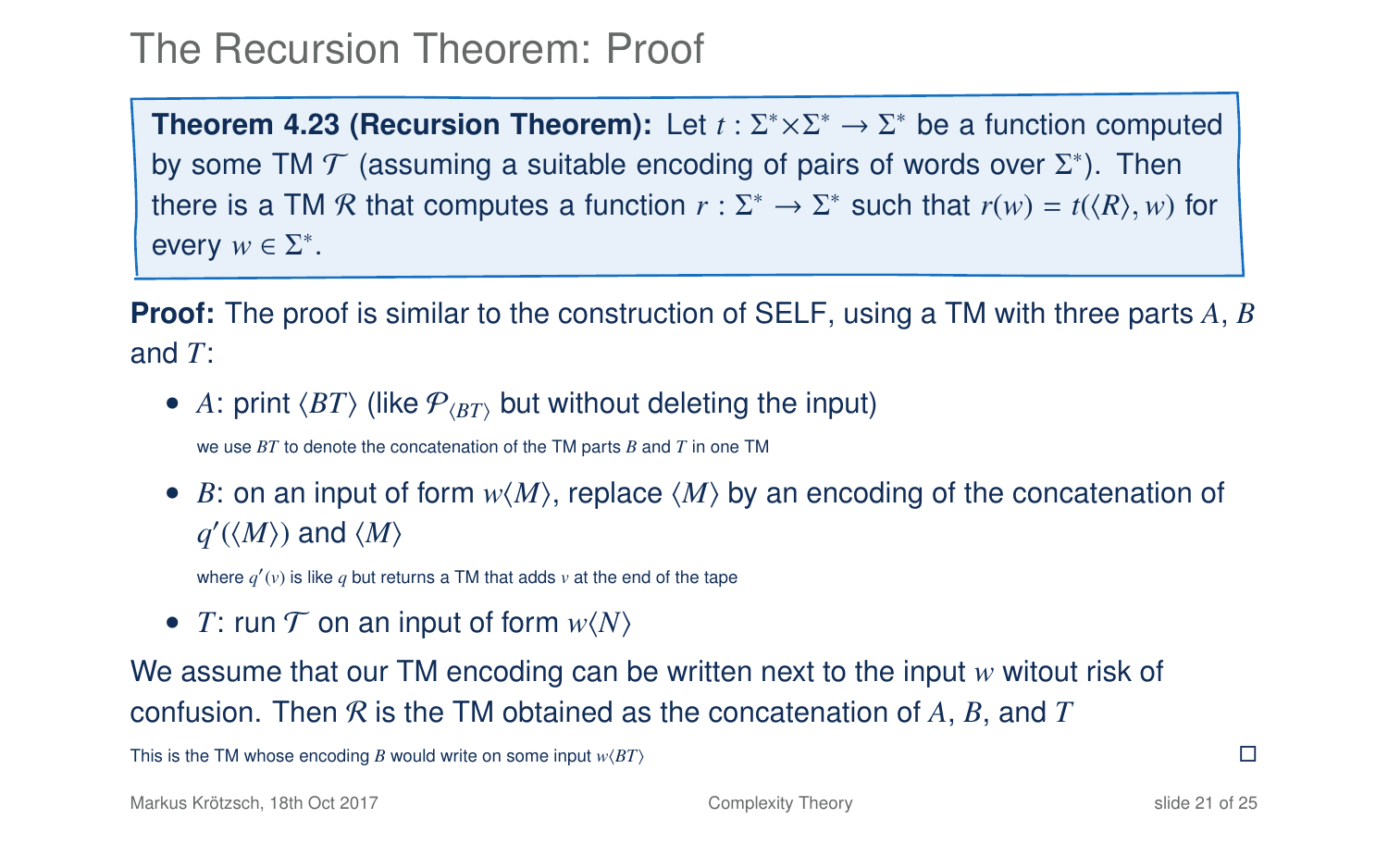# Using the Recursion Theorem

By the Recursion Theorem, we can now use instructions like "obtain own description  $\langle \mathcal{M} \rangle$ " in our informal descriptions of TMs.

**Example 4.24:** We can describe a TM quine in the style of our previous SELF as follows:

On any input:

- Obtain own description  $\langle M \rangle$
- Print  $\langle M \rangle$

We can construct such a TM by applying the Recursion Theorem to the TM  $\mathcal T$ described as follows:

On input  $\langle w, M \rangle$ , print  $\langle M \rangle$ 

The Recursion Theorem turns this into a TM  $\mathcal R$  that is a quine.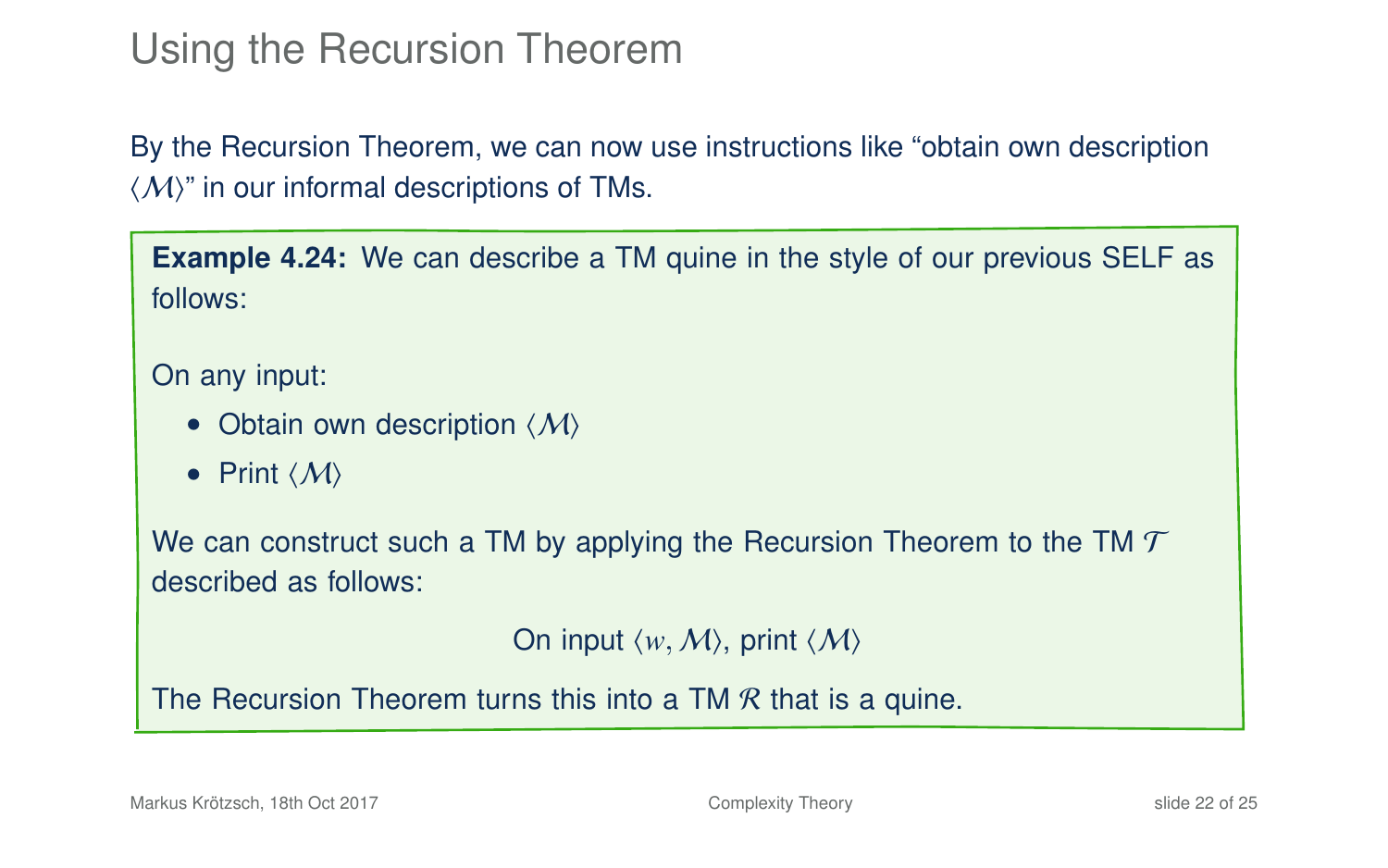# Halting is Undecidable: Proof by Introspection

We can also use the Recursion Theorem for alternative proofs: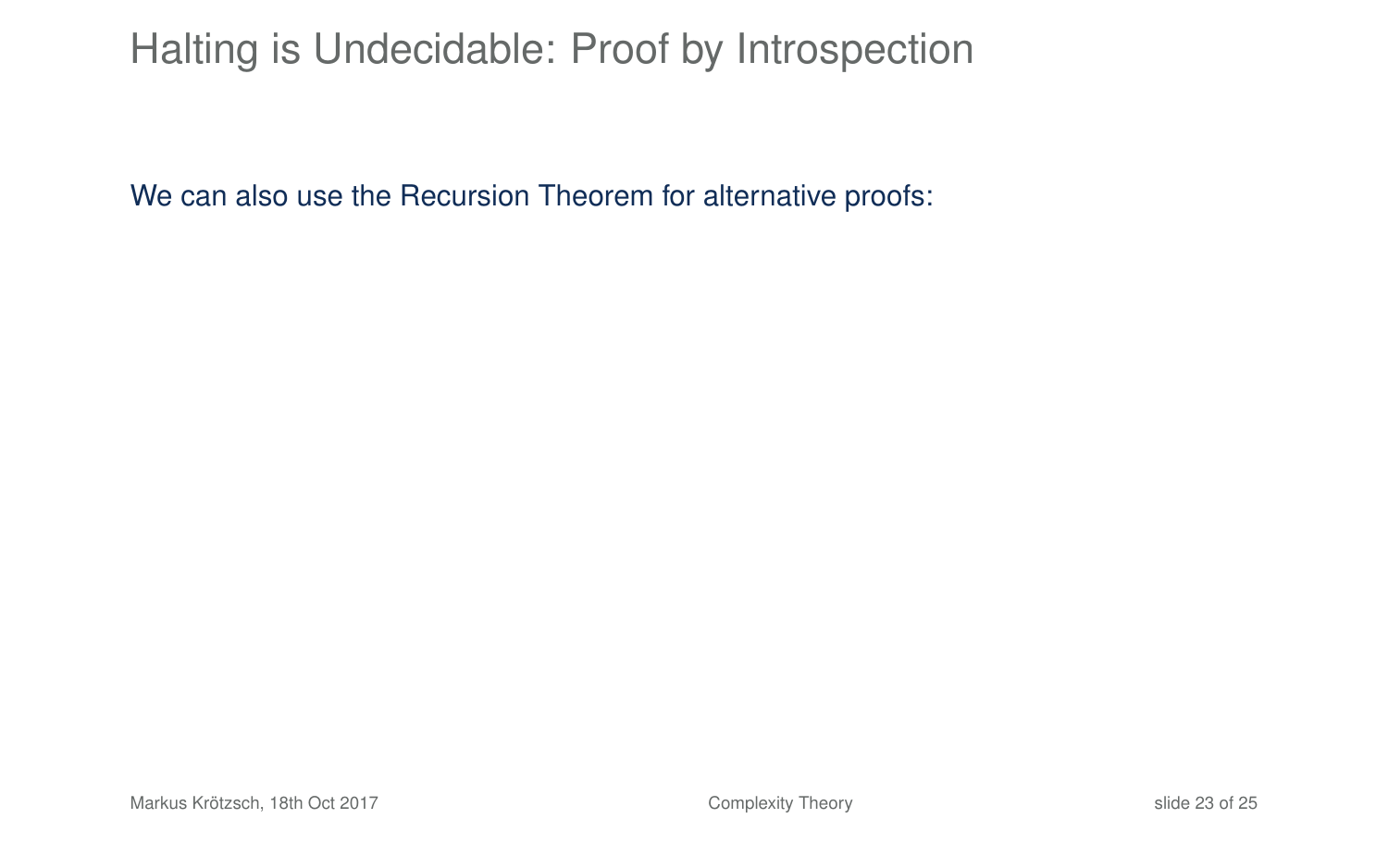# Halting is Undecidable: Proof by Introspection

We can also use the Recursion Theorem for alternative proofs:

**Theorem 3.11** The Halting Problem  $P_{\text{Half}}$  is undecidable.

**Proof:** By contradiction: Suppose there is a decider  $H$  for the Halting Problem

We construct a TM M that, on input *w*, acts as follows:

- (1) Obtain own description  $\langle M \rangle$
- (2) Simulate H on input  $\langle M \rangle$ ## $\langle w \rangle$ , that is, check if M halts on *w*
- (3) If yes, enter an infinite loop; if no, halt and accept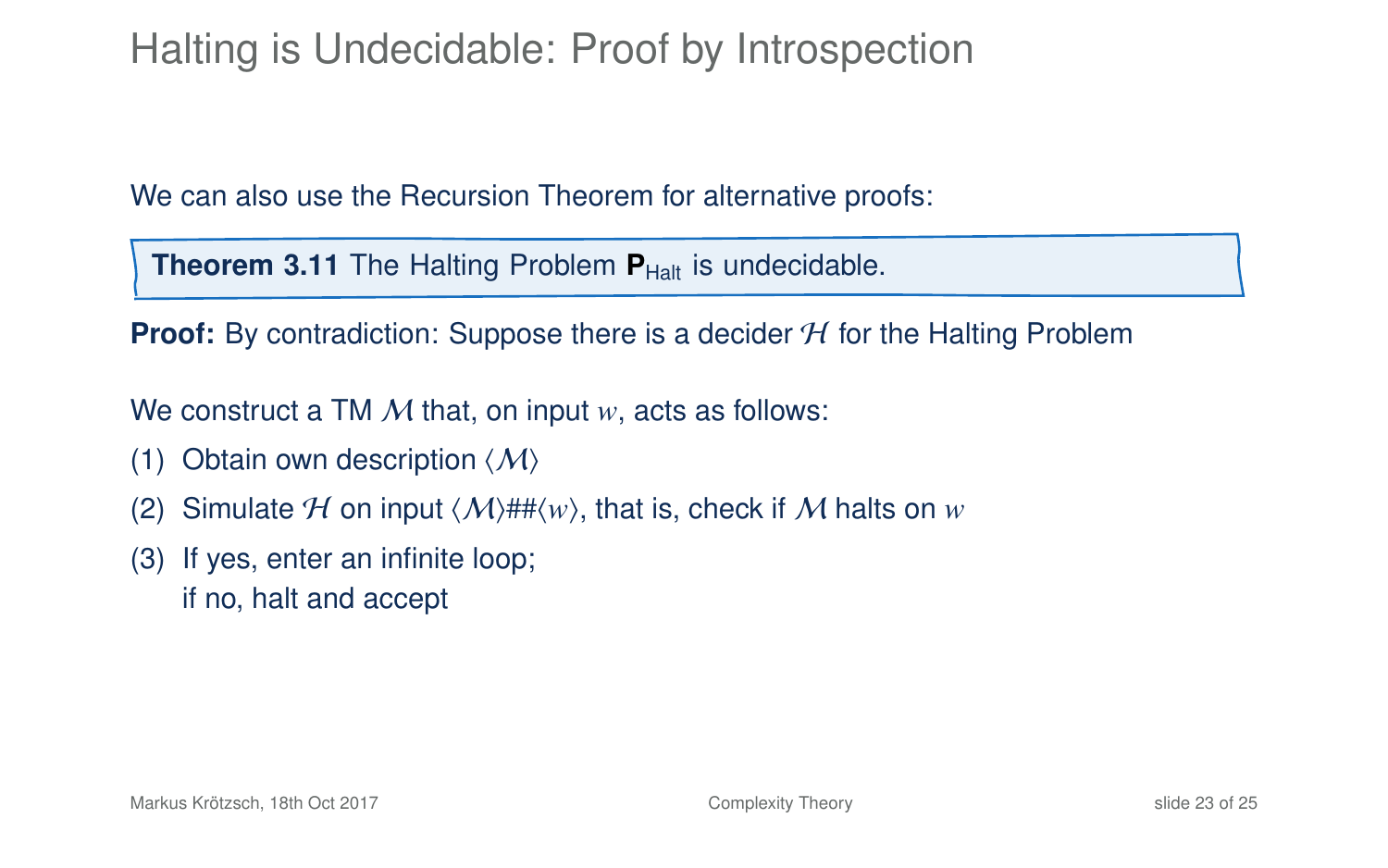# Halting is Undecidable: Proof by Introspection

We can also use the Recursion Theorem for alternative proofs:

**Theorem 3.11** The Halting Problem  $P_{\text{Half}}$  is undecidable.

**Proof:** By contradiction: Suppose there is a decider H for the Halting Problem

We construct a TM M that, on input *w*, acts as follows:

- (1) Obtain own description  $\langle M \rangle$
- (2) Simulate H on input  $\langle M \rangle$ ## $\langle w \rangle$ , that is, check if M halts on *w*
- (3) If yes, enter an infinite loop; if no, halt and accept

Then M halts on  $w$  if and only if it doesn't – contradiction.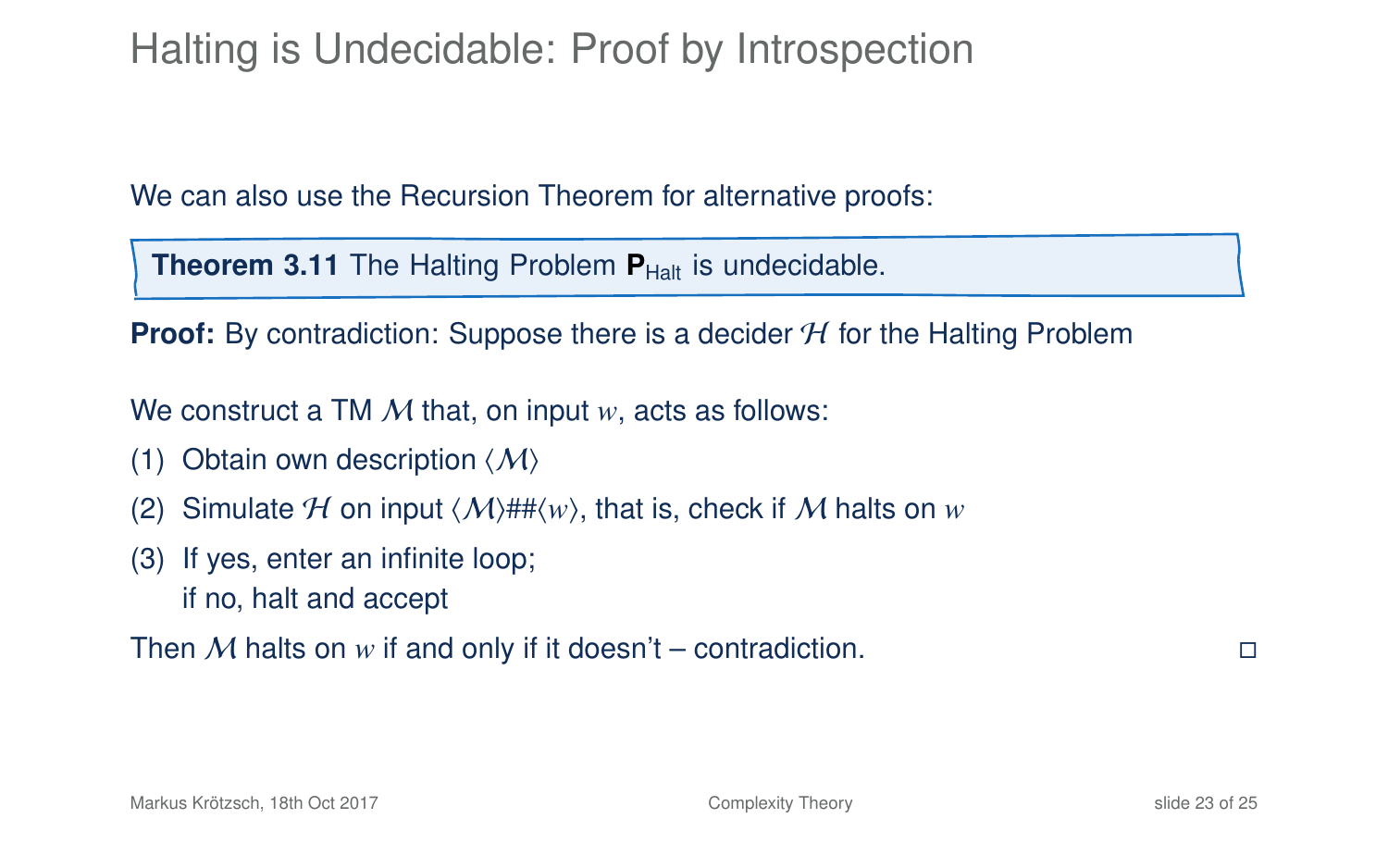**Definition 4.25:** A TM M is called minimal if there is no TM equivalent to M that has a shorter description. The problem of deciding if a TM is minimal is:

**MIN**<sub>TM</sub> = { $\langle M \rangle$  | M is a minimal *TM*}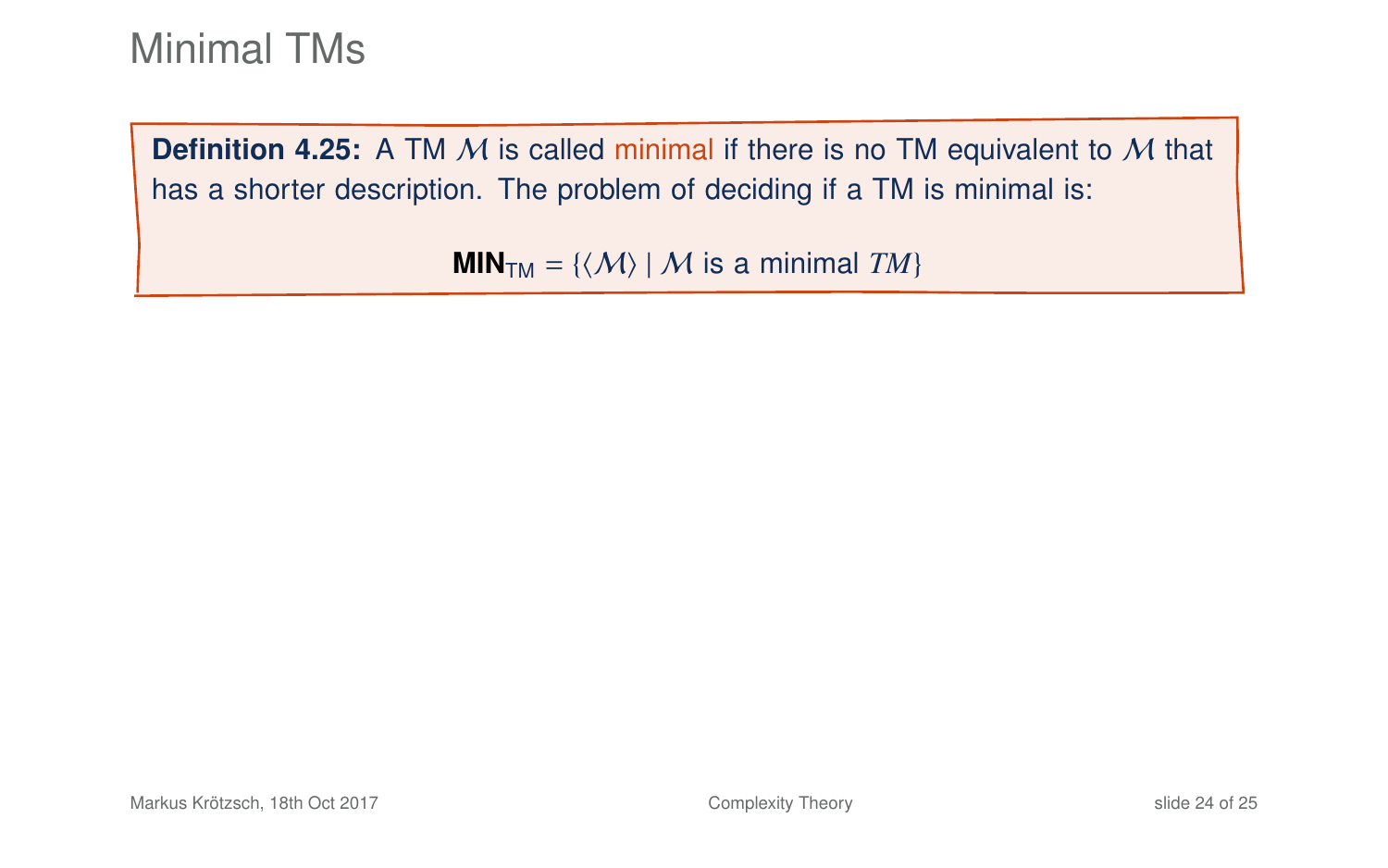**Definition 4.25:** A TM M is called minimal if there is no TM equivalent to M that has a shorter description. The problem of deciding if a TM is minimal is:

**MIN**<sub>TM</sub> = { $\langle M \rangle$  | M is a minimal *TM*}

**Theorem 4.26: MIN<sub>TM</sub>** is not Turing-recognisable.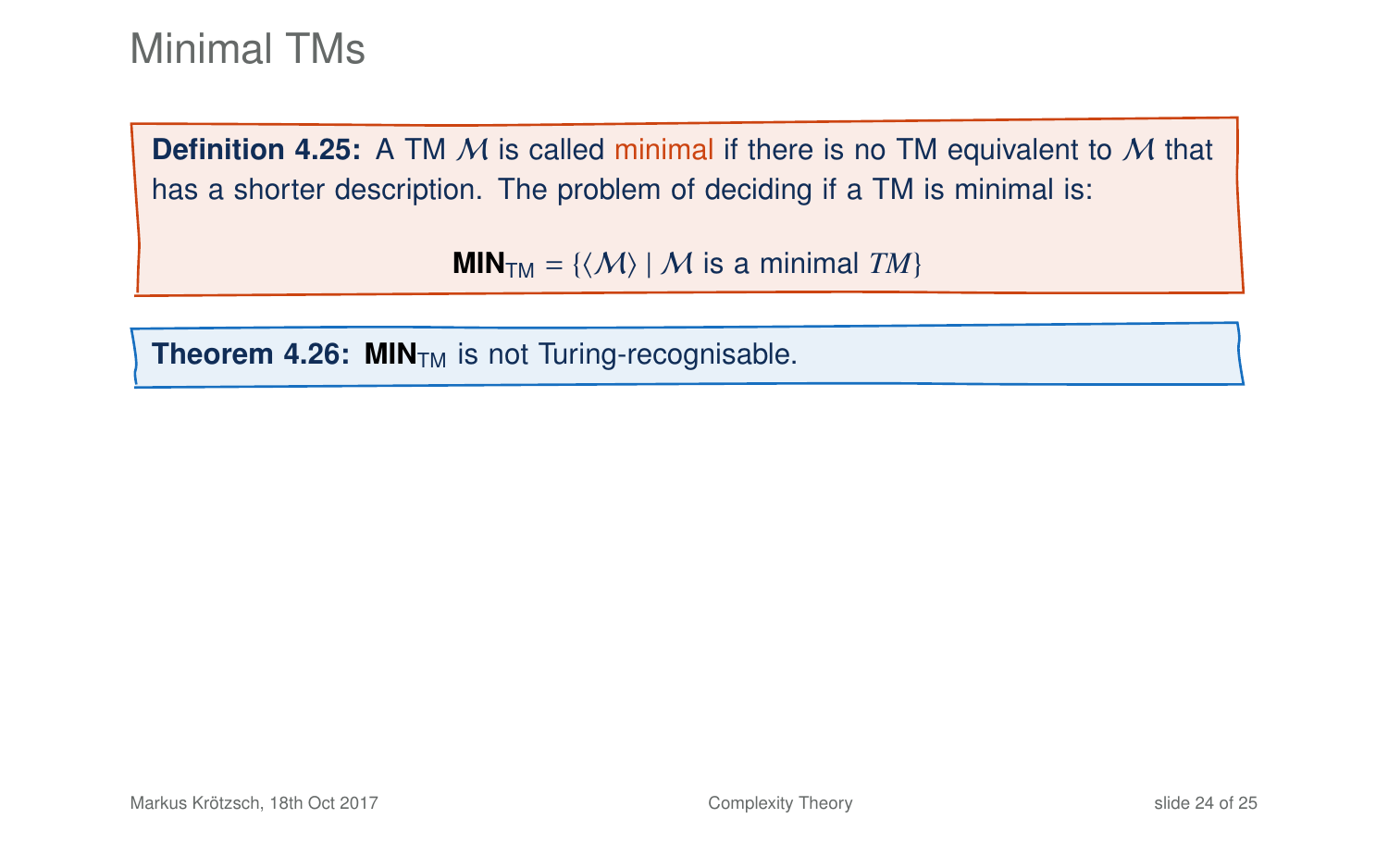**Definition 4.25:** A TM M is called minimal if there is no TM equivalent to M that has a shorter description. The problem of deciding if a TM is minimal is:

 $MIN<sub>TM</sub> = \{ \langle M \rangle | M$  is a minimal *TM*}

**Theorem 4.26: MIN<sub>TM</sub>** is not Turing-recognisable.

**Proof:** Assume there is some TM  $\mathcal{E}$  enumerating  $MIN_{TM}$ .

We define a TM C that processes an input *w* as follows:

- (1) Obtain own description  $\langle C \rangle$
- (2) Simulate E until some TM D is printed such that  $\langle D \rangle$  is longer than  $\langle C \rangle$
- (3) Simulate D on *w*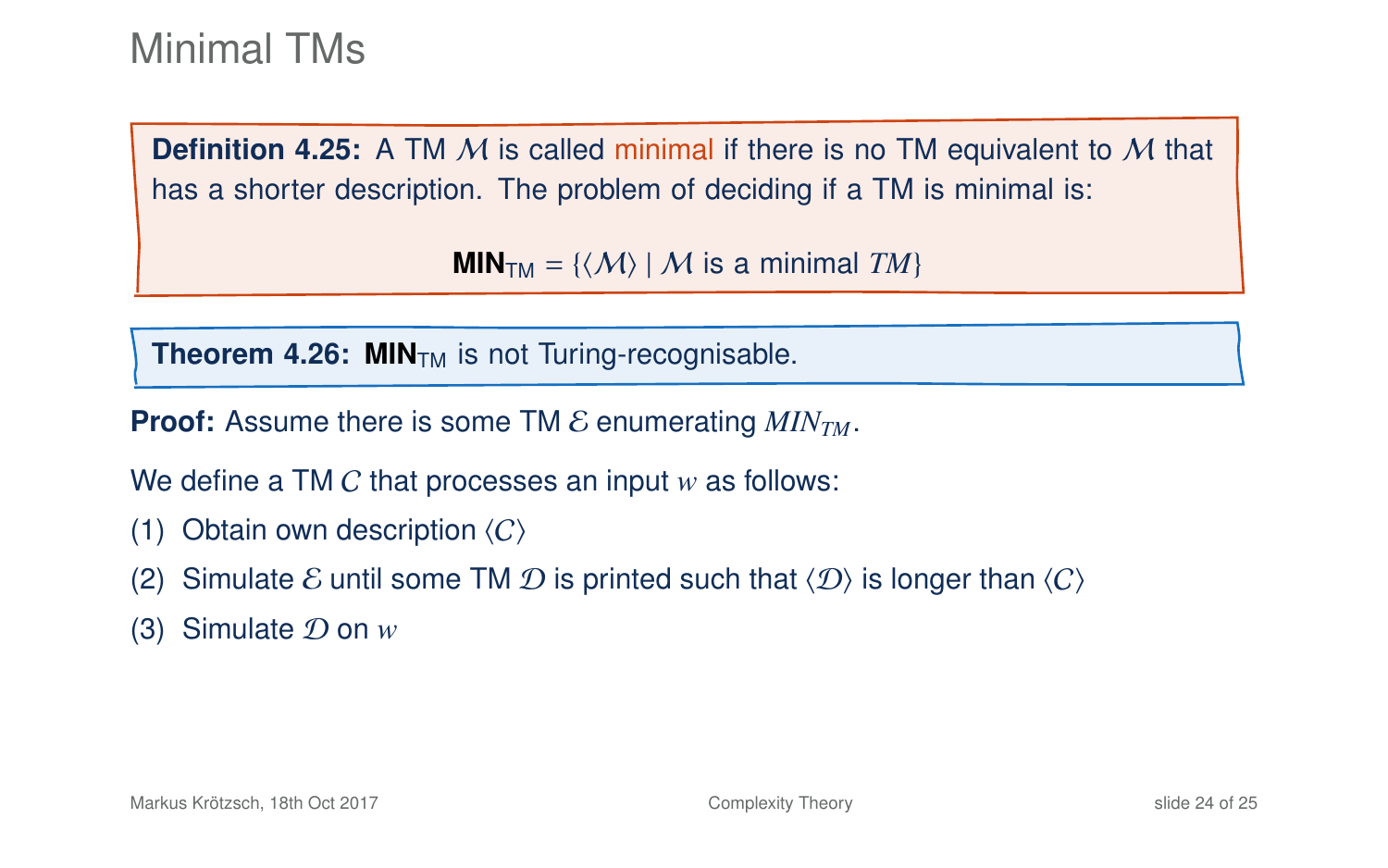**Definition 4.25:** A TM M is called minimal if there is no TM equivalent to M that has a shorter description. The problem of deciding if a TM is minimal is:

 $MIN<sub>TM</sub> = \{ \langle M \rangle | M$  is a minimal *TM*}

**Theorem 4.26: MIN<sub>TM</sub>** is not Turing-recognisable.

**Proof:** Assume there is some TM  $\mathcal{E}$  enumerating  $MIN_{TM}$ .

We define a TM C that processes an input *w* as follows:

- (1) Obtain own description  $\langle C \rangle$
- (2) Simulate E until some TM D is printed such that  $\langle D \rangle$  is longer than  $\langle C \rangle$
- (3) Simulate D on *w*

Then C is equivalent to  $\mathcal{D}$ , but it has a shorter description, contradicting the assumption that D is minimal.  $\square$